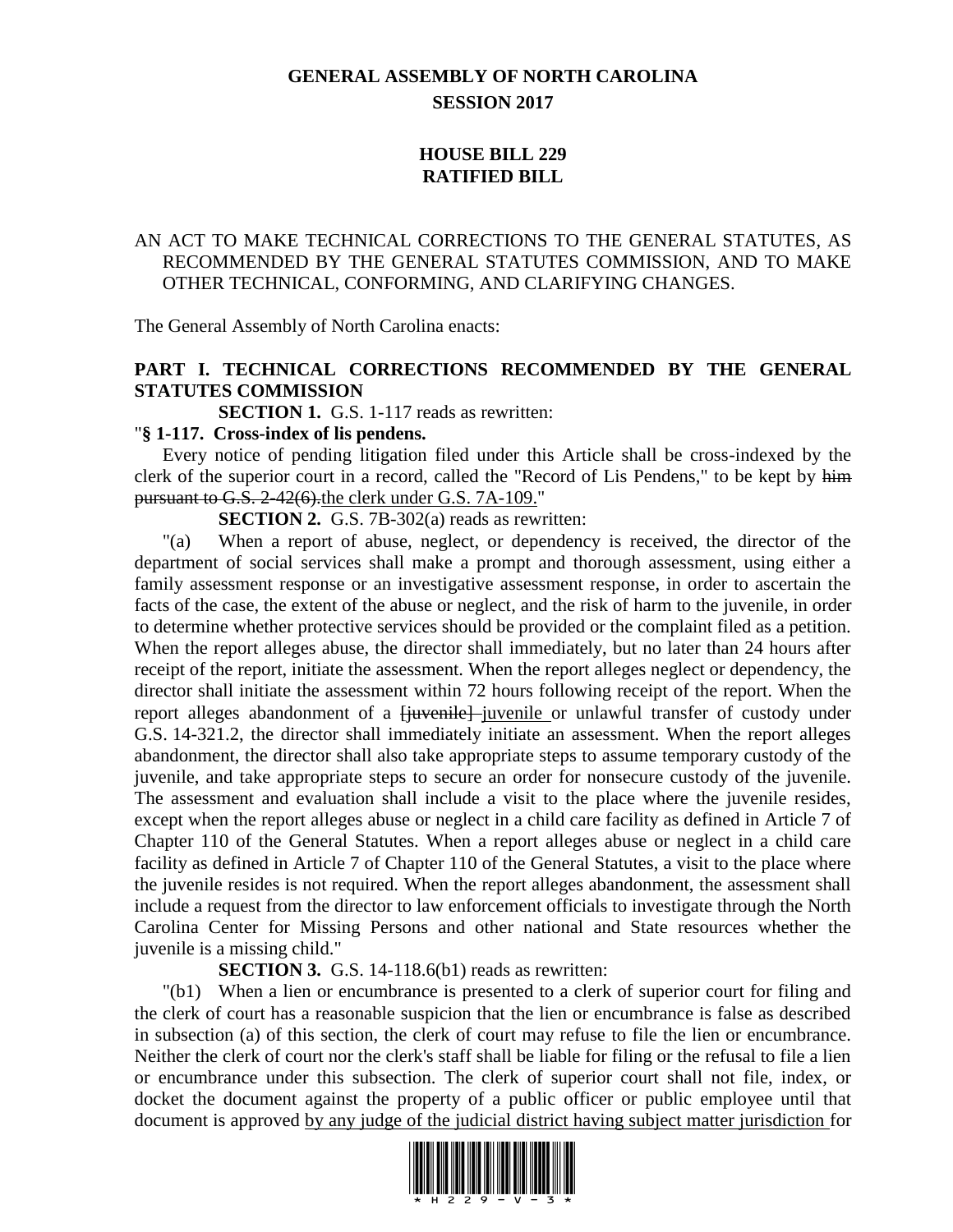filing by the clerk of superior court by any judge of the judicial district having subject matter jurisdiction. court. If the judge determines that the filing is not false, the clerk shall index the claim of lien. A lien or encumbrance filed upon order of the court under this subsection shall have a priority interest as of the date and time of indexing by the clerk of superior court. If the court finds that there is no statutory or contractual basis for the proposed filing, the court shall enter an order that the proposed filing is null and void as a matter of law, and that it shall not be filed or indexed. The clerk of superior court shall serve the order and return the original denied filing to the person or entity that presented it. The person or entity shall have 30 days from the entry of the order to appeal the order. If the order is not appealed within the applicable time period, the clerk may destroy the filing."

**SECTION 4.** G.S. 14-159.3(a1) reads as rewritten:

"(a1) A landowner who gives a person written consent to operate an all-terrain vehicle on his or her the landowner's property owes the person the same duty of care that he or she the landowner owes a trespasser."

**SECTION 5.** G.S. 14-208.6 reads as rewritten:

#### "**§ 14-208.6. Definitions.**

…

The following definitions apply in this Article:

(5) "Sexually violent offense" means a violation of former G.S. 14-27.6 (attempted rape or sexual offense), G.S. 14-27.21 (first-degree forcible rape), G.S. 14-27.22 (second-degree forcible rape), G.S. 14-27.23 (statutory rape of a child by an adult), G.S. 14-27.24 (first-degree statutory rape), G.S. 14-27.25(a) (statutory rape of a person who is 15 years of age or younger and where the defendant is at least six years older), G.S. 14-27.26 (first-degree forcible sexual offense), G.S. 14-27.27 (second-degree forcible sexual offense), G.S. 14-27.28 (statutory sexual offense with a child by an adult), G.S. 14-27.29 (first-degree statutory sexual offense), G.S. 14-27.30(a) (statutory sexual offense with a person who is 15 years of age or younger and where the defendant is at least six years older), G.S. 14-27.31 (sexual activity by a substitute parent or custodian), G.S. 14-27.32 (sexual activity with a student), G.S. 14-27.33 (sexual battery), G.S. 14-43.11 (human trafficking) if (i) the offense is committed against a minor who is less than 18 years of age or (ii) the offense is committed against any person with the intent that they be held in sexual servitude, G.S. 14-43.13 (subjecting or maintaining a person for sexual servitude), G.S. 14-178 (incest between near relatives), G.S. 14-190.6 (employing or permitting minor to assist in offenses against public morality and decency), G.S. 14-190.9(a1) (felonious indecent exposure), G.S. 14-190.16 (first degree sexual exploitation of a minor), G.S. 14-190.17 (second degree sexual exploitation of a minor), G.S. 14-190.17A (third degree sexual exploitation of a minor), G.S. 14-202.1 (taking indecent liberties with children), G.S. 14-202.3 (Solicitation of child by computer or certain other electronic devices to commit an unlawful sex act), G.S. 14-202.4(a) (taking indecent liberties with a student), G.S. 14-205.2(c) or (d) (patronizing a prostitute who is a minor or a mentally disabled person), G.S. 14-205.3(b) (promoting prostitution of a minor or a mentally disabled person), G.S. 14-318.4(a1) (parent or caretaker commit or permit act of prostitution with or by a juvenile), or G.S. 14-318.4(a2) (commission or allowing of sexual act upon a juvenile by parent or guardian). The term also includes the following: a solicitation or conspiracy to commit any of these offenses; aiding and abetting any of these offenses.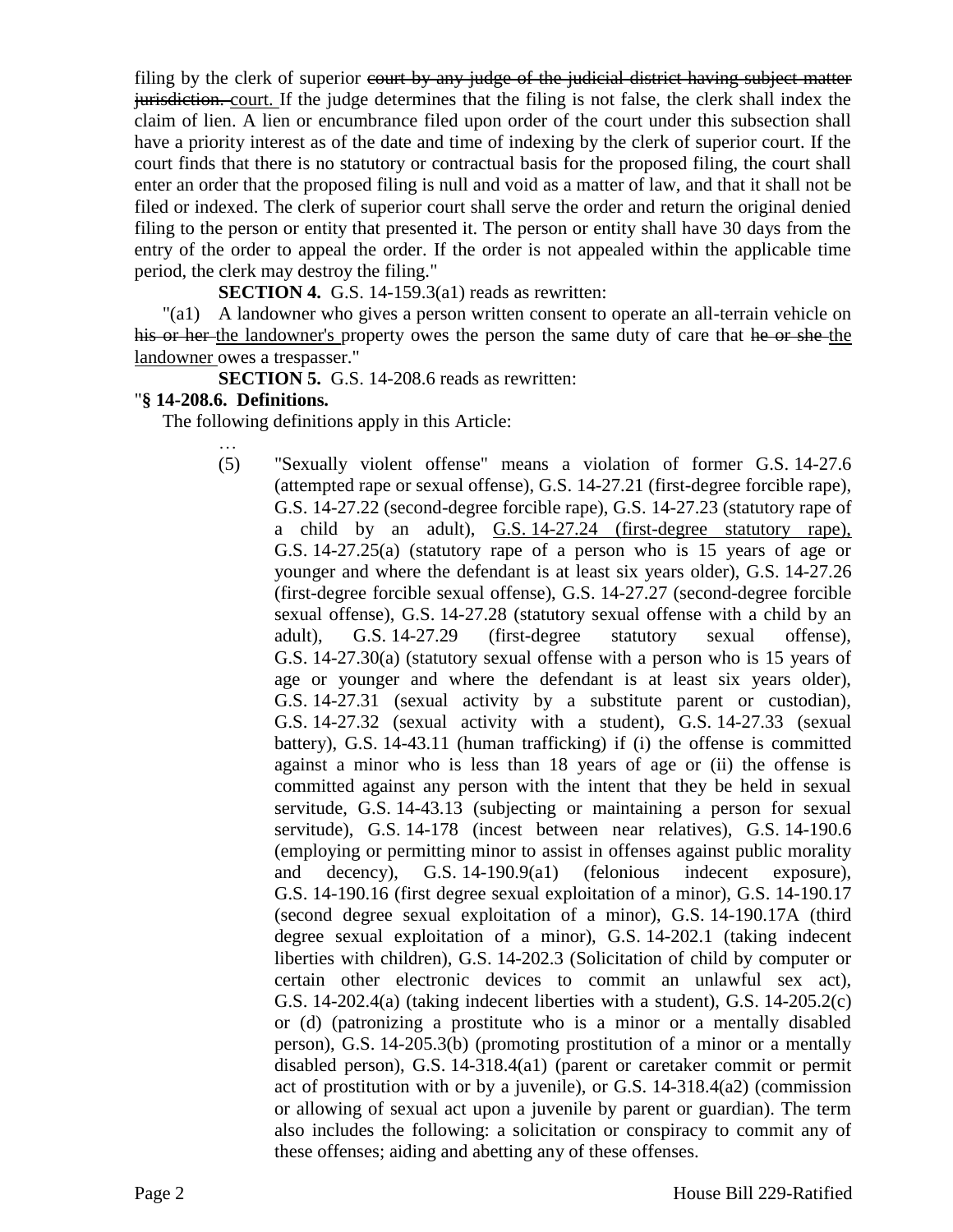…."

**SECTION 5.1.(a)** G.S. 14-309.7 reads as rewritten:

#### "**§ 14-309.7. Licensing procedure.**

(a) An exempt organization may not operate a bingo game at a location without a license. Application for a bingo license shall be made to the State Bureau of Investigation on a form prescribed by the Department [Bureau]. Bureau. The Department [Bureau] Bureau shall charge an annual application fee of two hundred dollars (\$200.00) to defray the cost of issuing bingo licenses and handling bingo audit reports. The fees collected shall be deposited in the General Fund of the State. This license shall expire one year after the granting of the license. This license may be renewed yearly, if the applicant pays the application fee and files an audit with the Department [Bureau] Bureau pursuant to G.S. 14-309.11. A copy of the application and license shall be furnished to the local law-enforcement agency in the county or municipality in which the licensee intends to operate before bingo is conducted by the licensee.

(e) An exempt organization that wants to conduct only an annual or semiannual bingo game may apply to the State Bureau of Investigation for a limited occasion permit. The State Bureau of Investigation may require such information as is reasonable and necessary to determine that the bingo game is conducted in accordance with the provisions of this Part but may not require more information than previously specified in this section for application of a regular license. The application shall be made to the Department [Bureau] Bureau on prescribed forms at least 30 days prior to the scheduled date of the bingo game. In lieu of the reporting requirements of G.S. 14-309.11(b) the exempt organization shall file with the licensing agency and local law-enforcement a report on prescribed forms no later than 30 days following the conduct of the bingo game for which the permit was obtained. Such report may require such information as is reasonable and necessary to determine that the bingo game was conducted in accordance with the provisions of this Part but may not require more information than specified in G.S. 14-309.11(b). Any licensed exempt organization may donate or loan its equipment or use of its premises to an exempt organization which has secured a limited occasion permit provided such arrangement is disclosed in the limited occasion permit application and is approved by the State Bureau of Investigation. Except as stated above, all provisions of this Part shall apply to any exempt organization operating a bingo game under this provision."

**SECTION 5.1.(b)** Section 4 of S.L. 2016-27 reads as rewritten:

"**SECTION 4.** G.S. 14-309(5)e., G.S. 14-309.14(5)c., as enacted by Section 1 of this act, becomes effective October 1, 2016, and applies to applications submitted on or after October 1, 2016, and offenses committed on or after that date. The remainder of Section 1 of this act becomes effective December 1, 2016, and applies to offenses committed on or after that date. The remainder of this act is effective when it becomes law."

**SECTION 5.2.(a)** G.S. 20-4.01(32b) reads as rewritten:

- "(32b) Recreational Vehicle. A vehicular type unit primarily designed as temporary living quarters for recreational, camping, or travel use that either has its own motive power or is mounted on, or towed by, another vehicle. The basic entities are camping trailer, fifth-wheel travel trailer, motor home, travel trailer, and truck camper. [The basic entities are defined as follows:]The basic entities are defined as follows:
	- a. Motor home.  $-$  As defined in G.S. 20-4.01(27)d2.
	- b. Travel trailer. A vehicular unit mounted on wheels, designed to provide temporary living quarters for recreational, camping, or travel use, and of a size or weight that does not require a special highway movement permit when towed by a motorized vehicle.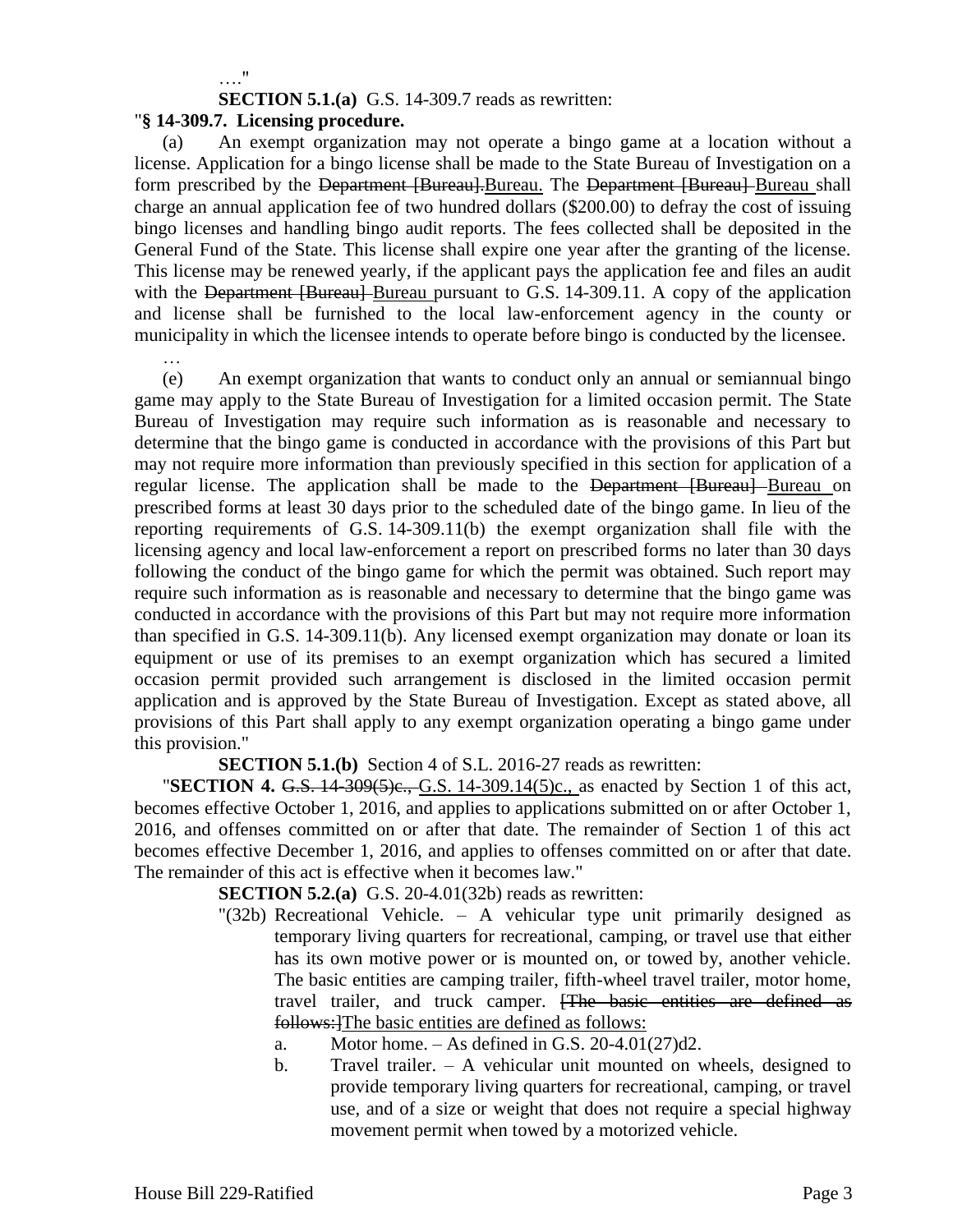- c. Fifth-wheel trailer. A vehicular unit mounted on wheels designed to provide temporary living quarters for recreational, camping, or travel use, of a size and weight that does not require a special highway movement permit and designed to be towed by a motorized vehicle that contains a towing mechanism that is mounted above or forward of the tow vehicle's rear axle.
- d. Camping trailer. A vehicular portable unit mounted on wheels and constructed with collapsible partial side walls that fold for towing by another vehicle and unfold at the campsite to provide temporary living quarters for recreational, camping, or travel use.
- e. Truck camper. A portable unit that is constructed to provide temporary living quarters for recreational, camping, or travel use, consisting of a roof, floor, and sides and is designed to be loaded onto and unloaded from the bed of a pickup truck."

**SECTION 5.2.(b)** The Revisor of Statutes is authorized to reletter the definitions in G.S. 20-4.01(27) and G.S. 20-4.01(32b) to place them in alphabetical order. The Revisor of Statutes may conform any citations that change as a result of the relettering.

**SECTION 6.** G.S. 20-45 reads as rewritten:

### "**§ 20-45. Seizure of documents and plates.**

(a) The Division is hereby authorized to take possession of any certificate of title, registration card, permit, license, or registration plate issued by it upon expiration, revocation, cancellation, or suspension thereof, or which is fictitious, or which has been unlawfully or erroneously issued, or which has been unlawfully used.

(b) The Division may give notice to the owner, licensee or lessee of its authority to take possession of any certificate of title, registration card, permit, license, or registration plate issued by it and require that person to surrender it to the Commissioner or his the Commissioner's officers or agents. Any person who fails to surrender the certificate of title, registration card, permit, license, or registration plate or any duplicate thereof, upon personal service of notice or within 10 days after receipt of notice by mail as provided in G.S. 20-48, shall be guilty of a Class 2 misdemeanor.

(c) Any sworn law enforcement officer with jurisdiction, including a member of the State Highway Patrol, is authorized to seize the certificate of title, registration card, permit, license, or registration plate, if the officer has electronic or other notification from the Division that the item has been revoked or cancelled, or otherwise has probable cause to believe that the item has been revoked or cancelled under any law or statute, including G.S. 20-309(e). G.S. 20-311. If a criminal proceeding relating to a certificate of title, registration card, permit, or license is pending, the law enforcement officer in possession of that item shall retain the item pending the entry of a final judgment by a court with jurisdiction. If there is no criminal proceeding pending, the law enforcement officer shall deliver the item to the Division.

(d) Any law enforcement officer who seizes a registration plate pursuant to this section shall report the seizure to the Division within 48 hours of the seizure and shall return the registration plate, but not a fictitious registration plate, to the Division within 10 business days of the seizure."

**SECTION 7.** The catch line of G.S. 20-171.24 reads as rewritten:

- "**§ 20-171.24. Motorized all-terrain vehicle use by municipal and county employees of listed municipalities and counties permitted on certain highways.**" **SECTION 7.1.** G.S. 20-179 reads as rewritten:
- "**§ 20-179. Sentencing hearing after conviction for impaired driving; determination of grossly aggravating and aggravating and mitigating factors; punishments.**

(a) Sentencing Hearing Required. – After a conviction under G.S. 20-138.1, G.S. 20-138.2, a second or subsequent conviction under G.S. 20-138.2A, or a second or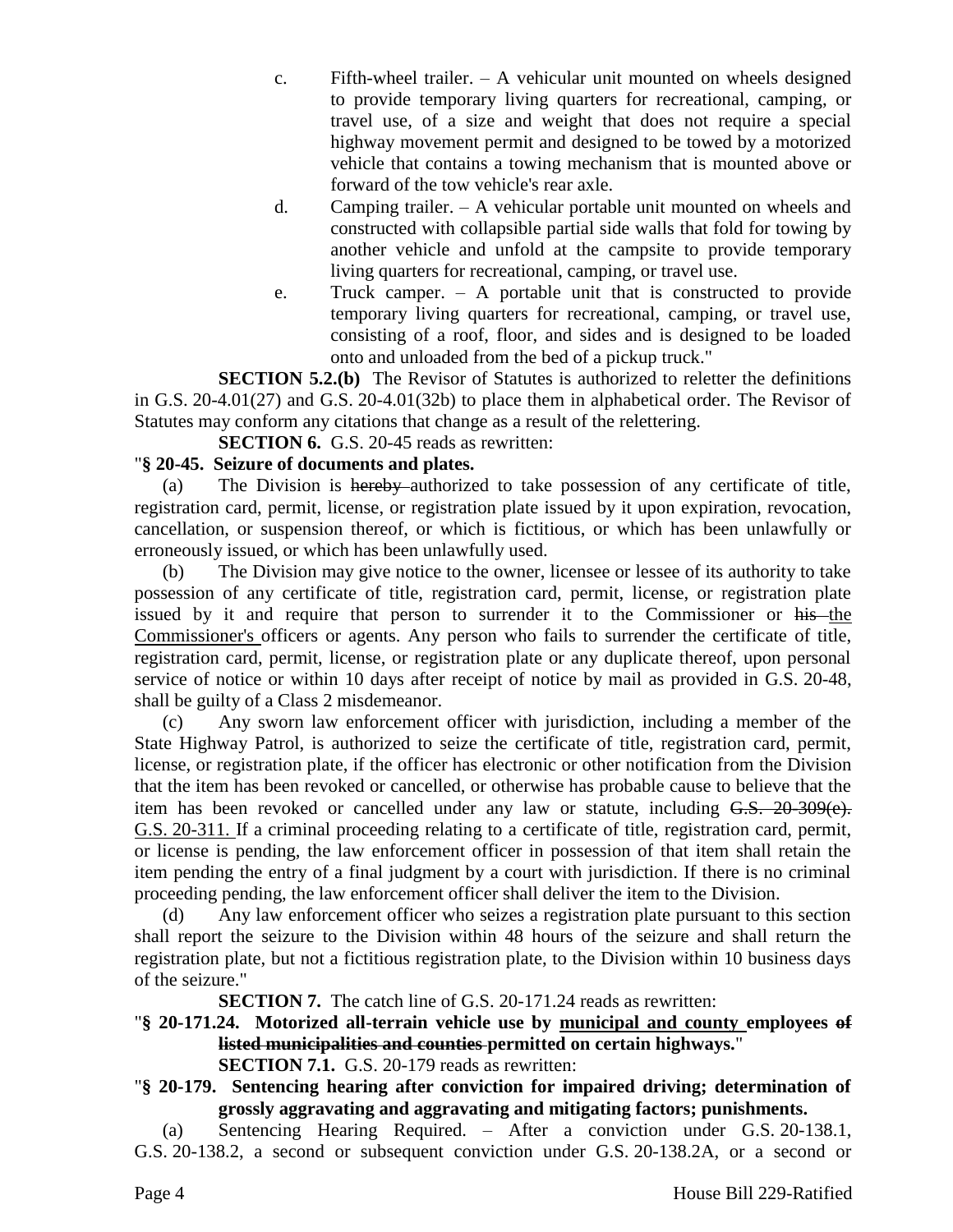subsequent conviction under G.S. 20-138.2B, or when any of those offenses are remanded back to district court after an appeal to superior court, the judge shall hold a sentencing hearing to determine whether there are aggravating or mitigating factors that affect the sentence to be imposed. The following apply:

- (1) The court shall consider evidence of aggravating or mitigating factors present in the offense that make an aggravated or mitigated sentence appropriate. The State bears the burden of proving beyond a reasonable doubt that an aggravating factor exists, and the offender bears the burden of proving by a preponderance of the evidence that a mitigating factor exists.
- (2) Before the hearing the prosecutor shall make all feasible efforts to secure the defendant's full record of traffic convictions, and shall present to the judge that record for consideration in the hearing. Upon request of the defendant, the prosecutor shall furnish the defendant or his the defendant's attorney a copy of the defendant's record of traffic convictions at a reasonable time prior to the introduction of the record into evidence. In addition, the prosecutor shall present all other appropriate grossly aggravating and aggravating factors of which he the prosecutor is aware, and the defendant or his the defendant's attorney may present all appropriate mitigating factors. In every instance in which a valid chemical analysis is made of the defendant, the prosecutor shall present evidence of the resulting alcohol concentration.
- (a2) Jury Trial on Aggravating Factors in Superior Court.
	- (1) Defendant admits aggravating factor only. If the defendant admits that an aggravating factor exists, but pleads not guilty to the underlying charge, a jury shall be impaneled to dispose of the charge only. In that case, evidence that relates solely to the establishment of an aggravating factor shall not be admitted in the trial.
	- (2) Defendant pleads guilty to the charge only. If the defendant pleads guilty to the charge, but contests the existence of one or more aggravating factors, a jury shall be impaneled to determine if the aggravating factor or factors exist.

(c) Determining Existence of Grossly Aggravating Factors. – At the sentencing hearing, based upon the evidence presented at trial and in the hearing, the judge, or the jury in superior court, must first determine whether there are any grossly aggravating factors in the case. Whether a prior conviction exists under subdivision (1) of this subsection, or whether a conviction exists under subdivision (d)(5) of this section, shall be matters to be determined by the judge, and not the jury, in district or superior court. If the sentencing hearing is for a case remanded back to district court from superior court, the judge shall determine whether the defendant has been convicted of any offense that was not considered at the initial sentencing hearing and impose the appropriate sentence under this section. The judge must impose the Aggravated Level One punishment under subsection (f3) of this section if it is determined that three or more grossly aggravating factors apply. The judge must impose the Level One punishment under subsection (g) of this section if it is determined that the grossly aggravating factor in subdivision (4) of this subsection applies or two of the other grossly aggravating factors apply. If the judge does not find that the aggravating factor at subdivision (4) of this subsection applies, then the judge must impose the Level Two punishment under subsection (h) of this section if it is determined that only one of the other grossly aggravating factors applies. The grossly aggravating factors are:

(1) A prior conviction for an offense involving impaired driving if:

…

…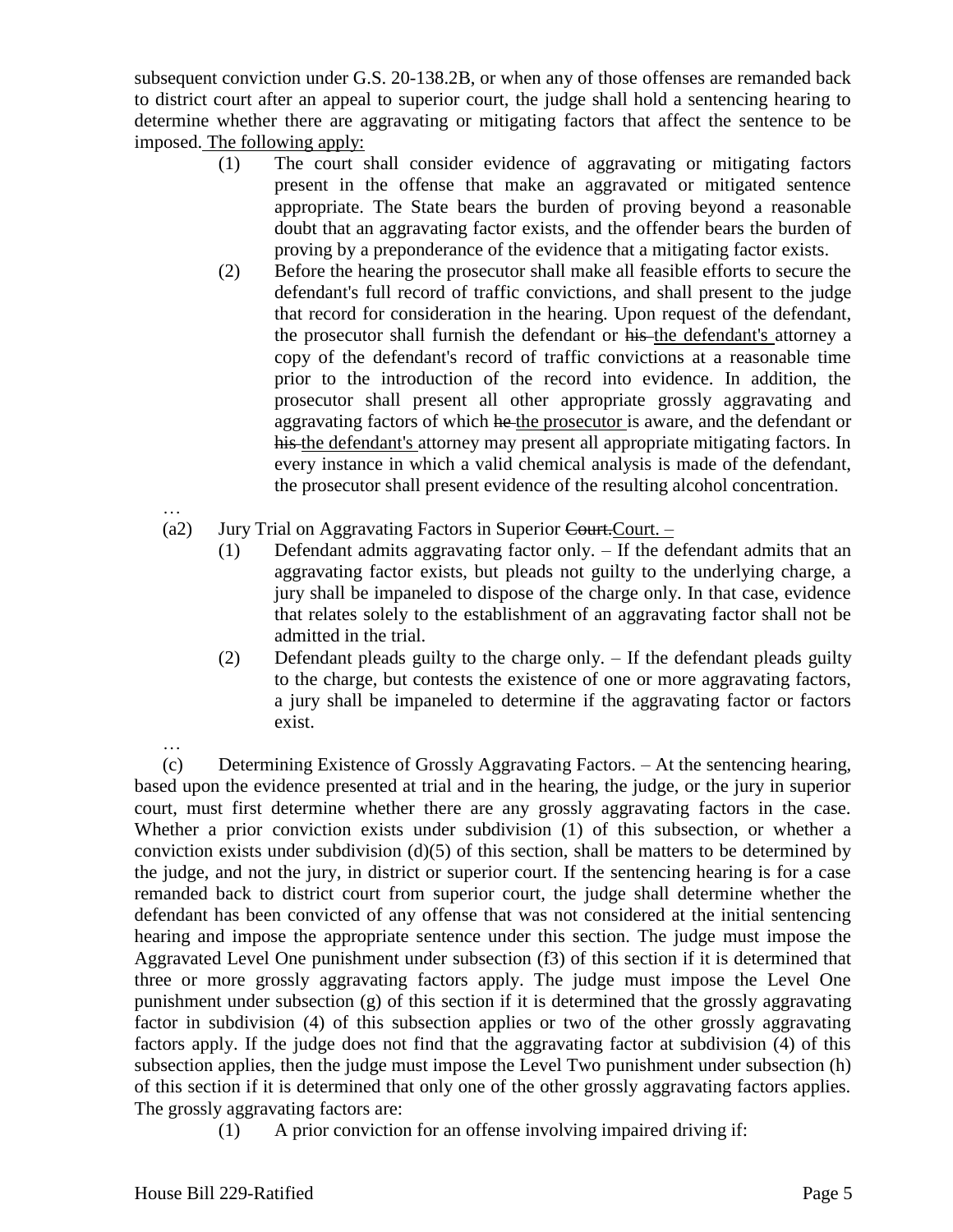- a. The conviction occurred within seven years before the date of the offense for which the defendant is being sentenced; or
- b. The conviction occurs after the date of the offense for which the defendant is presently being sentenced, but prior to or contemporaneously with the present sentencing; or
- c. The conviction occurred in district court; the case was appealed to superior court; the appeal has been withdrawn, or the case has been remanded back to district court; and a new sentencing hearing has not been held pursuant to G.S. 20-38.7.

Each prior conviction is a separate grossly aggravating factor.

- (2) Driving by the defendant at the time of the offense while his the defendant's driver's license was revoked pursuant to G.S. 20-28(a1).
- (3) Serious injury to another person caused by the defendant's impaired driving at the time of the offense.
- (4) Driving by the defendant while (i) a child under the age of 18 years, (ii) a person with the mental development of a child under the age of 18 years, or (iii) a person with a physical disability preventing unaided exit from the vehicle was in the vehicle at the time of the offense.

In imposing an Aggravated Level One, a Level One, or a Level Two punishment, the judge may consider the aggravating and mitigating factors in subsections (d) and (e) of this section in determining the appropriate sentence. If there are no grossly aggravating factors in the case, the judge must weigh all aggravating and mitigating factors and impose punishment as required by subsection  $(f)(f)$  of this section.

… (d) Aggravating Factors to Be Weighed. – The judge, or the jury in superior court, shall determine before sentencing under subsection (f) of this section whether any of the aggravating factors listed below apply to the defendant. The judge shall weigh the seriousness of each aggravating factor in the light of the particular circumstances of the case. The factors are:

- (1) Gross impairment of the defendant's faculties while driving or an alcohol concentration of 0.15 or more within a relevant time after the driving. For purposes of this subdivision, the results of a chemical analysis presented at trial or sentencing shall be sufficient to prove the person's alcohol concentration, shall be conclusive, and shall not be subject to modification by any party, with or without approval by the court.
- (2) Especially reckless or dangerous driving.
- (3) Negligent driving that led to a reportable accident.
- (4) Driving by the defendant while his the defendant's driver's license was revoked.
- (5) Two or more prior convictions of a motor vehicle offense not involving impaired driving for which at least three points are assigned under G.S. 20-16 or for which the convicted person's license is subject to revocation, if the convictions occurred within five years of the date of the offense for which the defendant is being sentenced, or one or more prior convictions of an offense involving impaired driving that occurred more than seven years before the date of the offense for which the defendant is being sentenced.
- (6) Conviction under G.S. 20-141.5 of speeding by the defendant while fleeing or attempting to elude apprehension.
- (7) Conviction under G.S. 20-141 of speeding by the defendant by at least 30 miles per hour over the legal limit.
- (8) Passing a stopped school bus in violation of G.S. 20-217.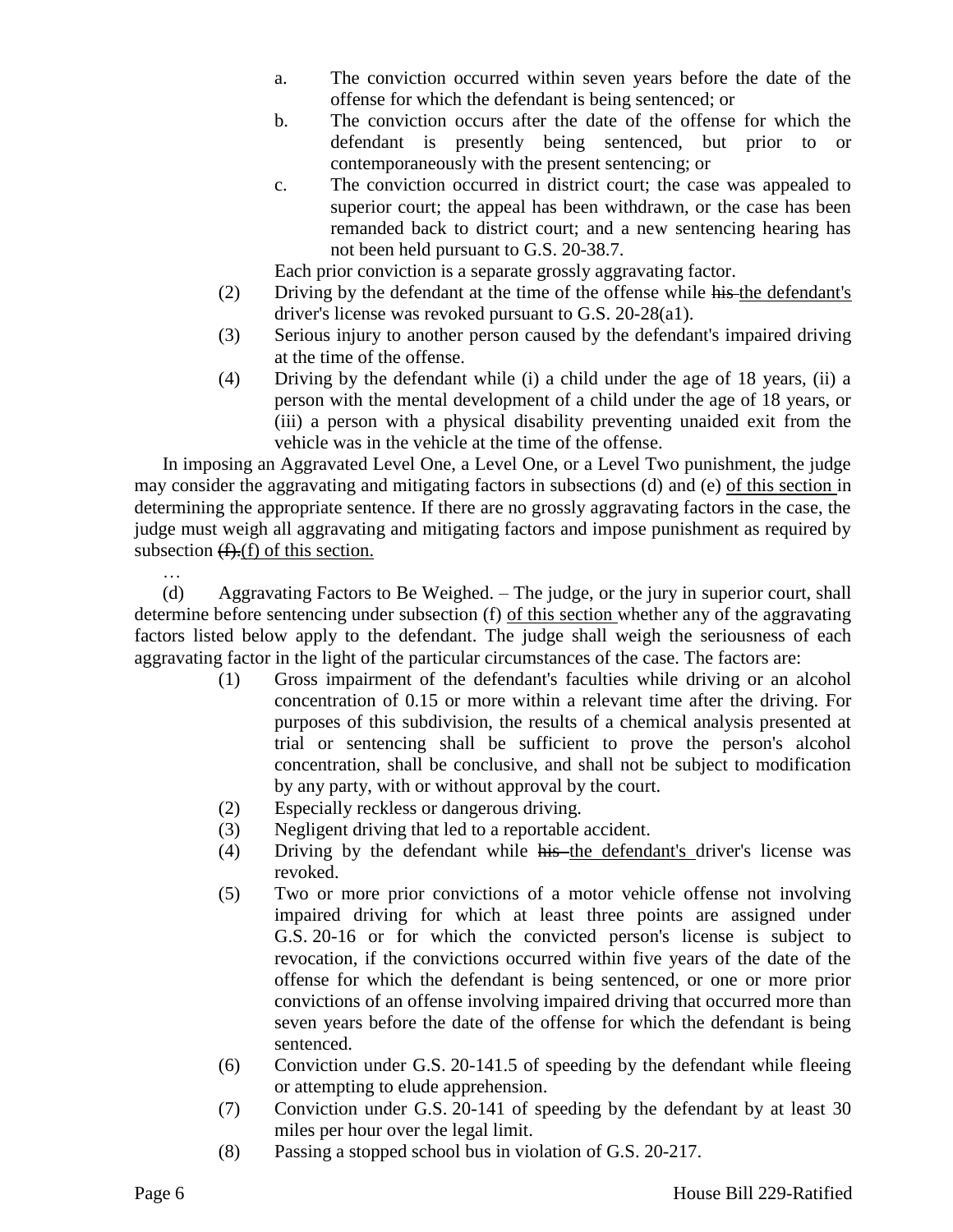(9) Any other factor that aggravates the seriousness of the offense.

Except for the factor in subdivision (5) of this subsection the conduct constituting the aggravating factor shall occur during the same transaction or occurrence as the impaired driving offense.

(e) Mitigating Factors to Be Weighed. – The judge shall also determine before sentencing under subsection (f) of this section whether any of the mitigating factors listed below apply to the defendant. The judge shall weigh the degree of mitigation of each factor in light of the particular circumstances of the case. The factors are:

- (1) Slight impairment of the defendant's faculties resulting solely from alcohol, and an alcohol concentration that did not exceed 0.09 at any relevant time after the driving.
- (2) Slight impairment of the defendant's faculties, resulting solely from alcohol, with no chemical analysis having been available to the defendant.
- (3) Driving at the time of the offense that was safe and lawful except for the impairment of the defendant's faculties.
- (4) A safe driving record, with the defendant's having no conviction for any motor vehicle offense for which at least four points are assigned under G.S. 20-16 or for which the person's license is subject to revocation within five years of the date of the offense for which the defendant is being sentenced.
- (5) Impairment of the defendant's faculties caused primarily by a lawfully prescribed drug for an existing medical condition, and the amount of the drug taken was within the prescribed dosage.
- (6) The defendant's voluntary submission to a mental health facility for assessment after he was being charged with the impaired driving offense for which he the defendant is being sentenced, and, if recommended by the facility, his voluntary participation in the recommended treatment.
- (6a) Completion of a substance abuse assessment, compliance with its recommendations, and simultaneously maintaining 60 days of continuous abstinence from alcohol consumption, as proven by a continuous alcohol monitoring system. The continuous alcohol monitoring system shall be of a type approved by the Division of Adult Correction of the Department of Public Safety.
- (7) Any other factor that mitigates the seriousness of the offense.

Except for the factors in subdivisions  $(4)$ ,  $(6)$ ,  $(6a)$ , and  $(7)$ ,  $(7)$  of this subsection, the conduct constituting the mitigating factor shall occur during the same transaction or occurrence as the impaired driving offense.

(f) Weighing the Aggravating and Mitigating Factors. – If the judge or the jury in the sentencing hearing determines that there are no grossly aggravating factors, the judge shall weigh all aggravating and mitigating factors listed in subsections (d) and  $(e)$ . (e) of this section. If the judge determines that:

- (1) The aggravating factors substantially outweigh any mitigating factors, the judge shall note in the judgment the factors found and his the judge's finding that the defendant is subject to the Level Three punishment and impose a punishment within the limits defined in subsection  $(i)$ . (i) of this section.
- (2) There are no aggravating and mitigating factors, or that aggravating factors are substantially counterbalanced by mitigating factors, the judge shall note in the judgment any factors found and the finding that the defendant is subject to the Level Four punishment and impose a punishment within the limits defined in subsection  $(i)$ . $(i)$  of this section.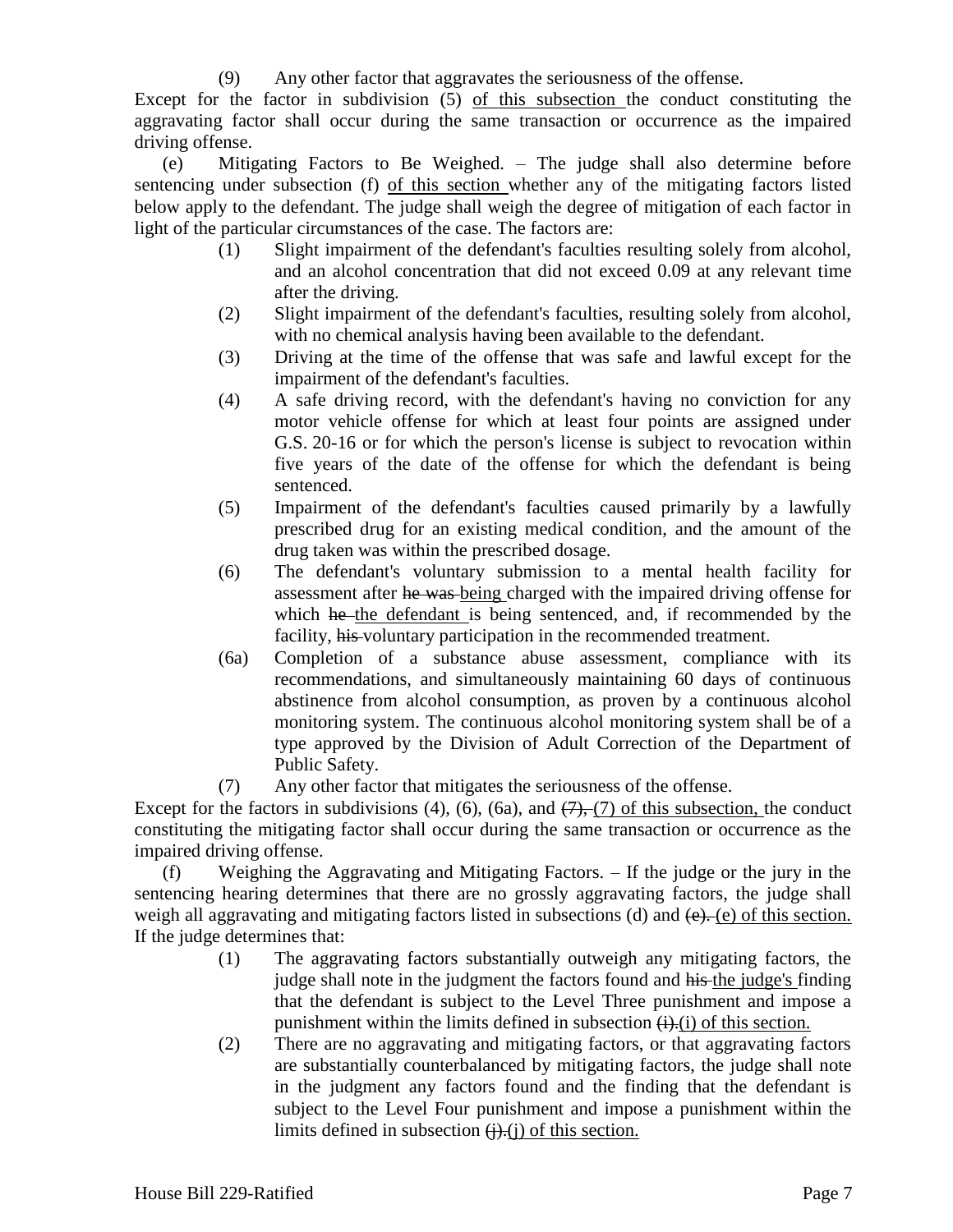(3) The mitigating factors substantially outweigh any aggravating factors, the judge shall note in the judgment the factors found and his the judge's finding that the defendant is subject to the Level Five punishment and impose a punishment within the limits defined in subsection  $(k)$ . $(k)$  of this section.

It is not a mitigating factor that the driver of the vehicle was suffering from alcoholism, drug addiction, diminished capacity, or mental disease or defect. Evidence of these matters may be received in the sentencing hearing, however, for use by the judge in formulating terms and conditions of sentence after determining which punishment level shall be imposed.

(f2) Limit on Consolidation of Judgments. – Except as provided in subsection  $(\text{f1}, \text{f1})$ of this section, in each charge of impaired driving for which there is a conviction the judge shall determine if the sentencing factors described in subsections (c), (d) and (e) of this section are applicable unless the impaired driving charge is consolidated with a charge carrying a greater punishment. Two or more impaired driving charges may not be consolidated for judgment.

(f3) Aggravated Level One Punishment. – A defendant subject to Aggravated Level One punishment may be fined up to ten thousand dollars (\$10,000) and shall be sentenced to a term of imprisonment that includes a minimum term of not less than 12 months and a maximum term of not more than 36 months. Notwithstanding G.S. 15A-1371, a defendant sentenced to a term of imprisonment pursuant to this subsection shall not be eligible for parole. However, the defendant shall be released from the Statewide Misdemeanant Confinement Program on the date equivalent to the defendant's maximum imposed term of imprisonment less four months and shall be supervised by the Section of Community Supervision of the Division of Adult Correction under and subject to the provisions of Article 84A of Chapter 15A of the General Statutes and shall also be required to abstain from alcohol consumption for the four-month period of supervision as verified by a continuous alcohol monitoring system. For purposes of revocation, violation of the requirement to abstain from alcohol or comply with the use of a continuous alcohol monitoring system shall be deemed a controlling condition under G.S. 15A-1368.4.

The term of imprisonment may be suspended only if a condition of special probation is imposed to require the defendant to serve a term of imprisonment of at least 120 days. If the defendant is placed on probation, the judge shall impose as requirements that the defendant (i) abstain from alcohol consumption for a minimum of 120 days to a maximum of the term of probation, as verified by a continuous alcohol monitoring system pursuant to subsections (h1) and (h3) subsection (h1) of this section, and (ii) obtain a substance abuse assessment and the education or treatment required by G.S. 20-17.6 for the restoration of a drivers license and as a condition of probation. The judge may impose any other lawful condition of probation.

… (h1) Alcohol Abstinence as Condition of Probation for Level One and Level Two Punishments. – The judge may impose, as a condition of probation for defendants subject to Level One or Level Two punishments, that the defendant abstain from alcohol consumption for a minimum of 30 days, to a maximum of the term of probation, as verified by a continuous alcohol monitoring system. The defendant's abstinence from alcohol shall be verified by a continuous alcohol monitoring system of a type approved by the Division of Adult Correction of the Department of Public Safety.

(k) Level Five Punishment. – A defendant subject to Level Five punishment may be fined up to two hundred dollars (\$200.00) and shall be sentenced to a term of imprisonment that includes a minimum term of not less than 24 hours and a maximum term of not more than 60 days. The term of imprisonment may be suspended. However, the suspended sentence shall include the condition that the defendant:

…

…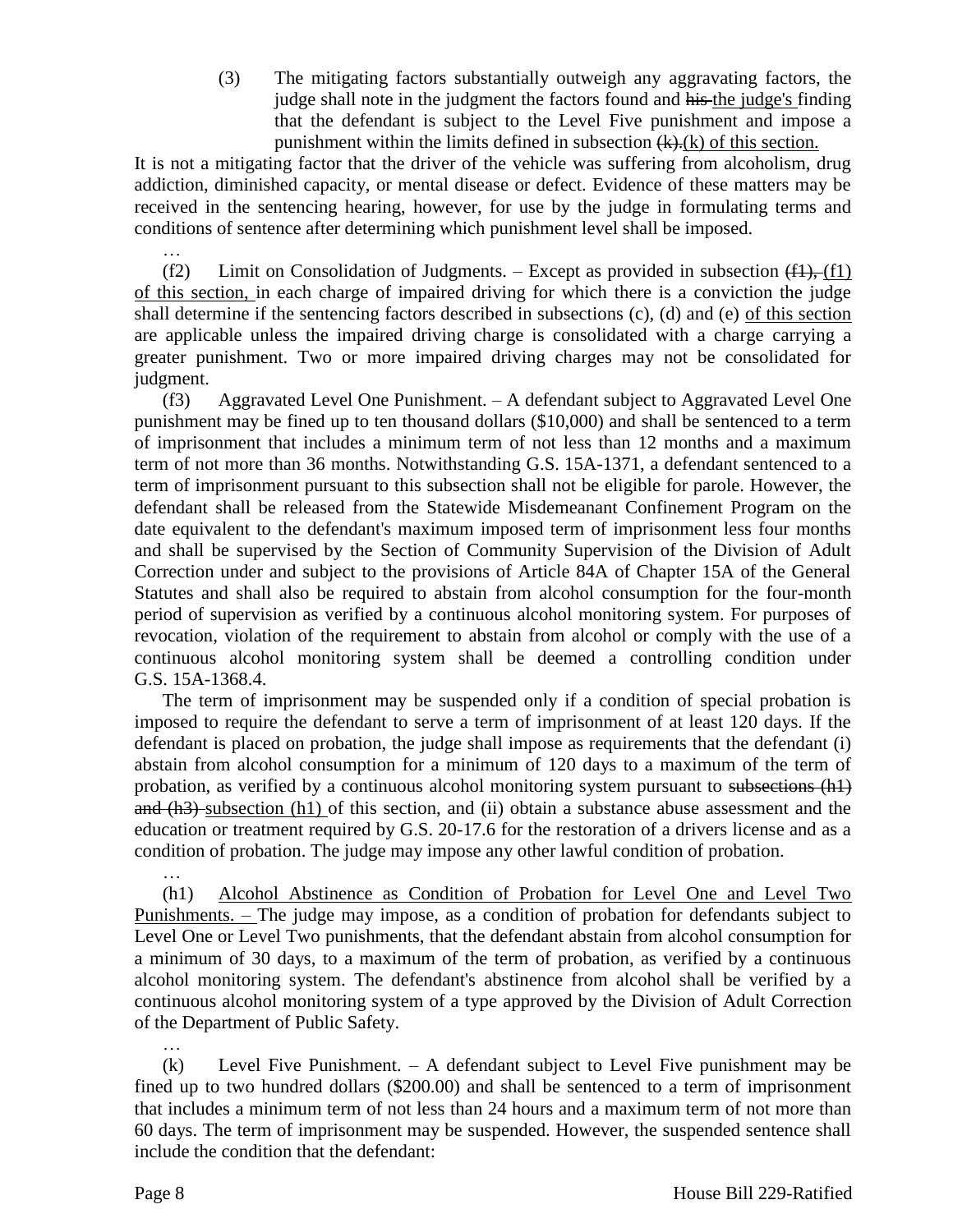- (1) Be imprisoned for a term of 24 hours as a condition of special probation; or
- (2) Perform community service for a term of 24 hours; or
- (3) Repealed by Session Laws 2006-253, s. 23, effective December 1, 2006, and applicable to offenses committed on or after that date.
- (4) Any combination of these conditions.

If the defendant is placed on probation, the judge shall impose a requirement that the defendant obtain a substance abuse assessment and the education or treatment required by G.S. 20-17.6 for the restoration of a drivers license and as a condition of probation. The judge may impose any other lawful condition of probation.

… (k2) Probationary Requirement for Abstinence and Use of Continuous Alcohol Monitoring. – The judge may order that as a condition of special probation for any level of offense under G.S. 20-179 the defendant abstain from alcohol consumption, as verified by a continuous alcohol monitoring system, of a type approved by the Division of Adult Correction of the Department of Public Safety.

(k3) Continuous Alcohol Monitoring During Probation. – The court, in the sentencing order, may authorize probation officers to require defendants to submit to continuous alcohol monitoring for assessment purposes if the defendant has been required to abstain from alcohol consumption during the term of probation and the probation officer believes the defendant is consuming alcohol. The defendant shall bear the costs of the continuous alcohol monitoring system if the use of the system has been authorized by a judge in accordance with this subsection.

(k4) Continuous Alcohol Monitoring Exception. – Notwithstanding the provisions of subsections (g), (h), (k2), and (k3) of this section, if the court finds, upon good cause shown, that the defendant should not be required to pay the costs of the continuous alcohol monitoring system, the court shall not impose the use of a continuous alcohol monitoring system unless the local governmental entity responsible for the incarceration of the defendant in the local confinement facility agrees to pay the costs of the system.

(o) Evidentiary Standards; Proof of Prior Convictions. – In the sentencing hearing, the State shall prove any grossly aggravating or aggravating factor beyond a reasonable doubt, and the defendant shall prove any mitigating factor by the greater weight of the evidence. Evidence adduced by either party at trial may be utilized in the sentencing hearing. Except as modified by this section, the procedure in G.S. 15A-1334(b) governs. The judge may accept any evidence as to the presence or absence of previous convictions that he the judge finds reliable but he shall give prima facie effect to convictions recorded by the Division or any other agency of the State of North Carolina. A copy of such conviction records transmitted by the police information network in general accordance with the procedure authorized by G.S. 20-26(b) is admissible in evidence without further authentication. If the judge decides to impose an active sentence of imprisonment that would not have been imposed but for a prior conviction of an offense, the judge shall afford the defendant an opportunity to introduce evidence that the prior conviction had been obtained in a case in which he the defendant was indigent, had no counsel, and had not waived his the right to counsel. If the defendant proves by the preponderance of the evidence all three above facts concerning the prior case, the conviction may not be used as a grossly aggravating or aggravating factor.

(p) Limit on Amelioration of Punishment. – For active terms of imprisonment imposed under this section:

> (1) The judge may not give credit to the defendant for the first 24 hours of time spent in incarceration pending trial.

…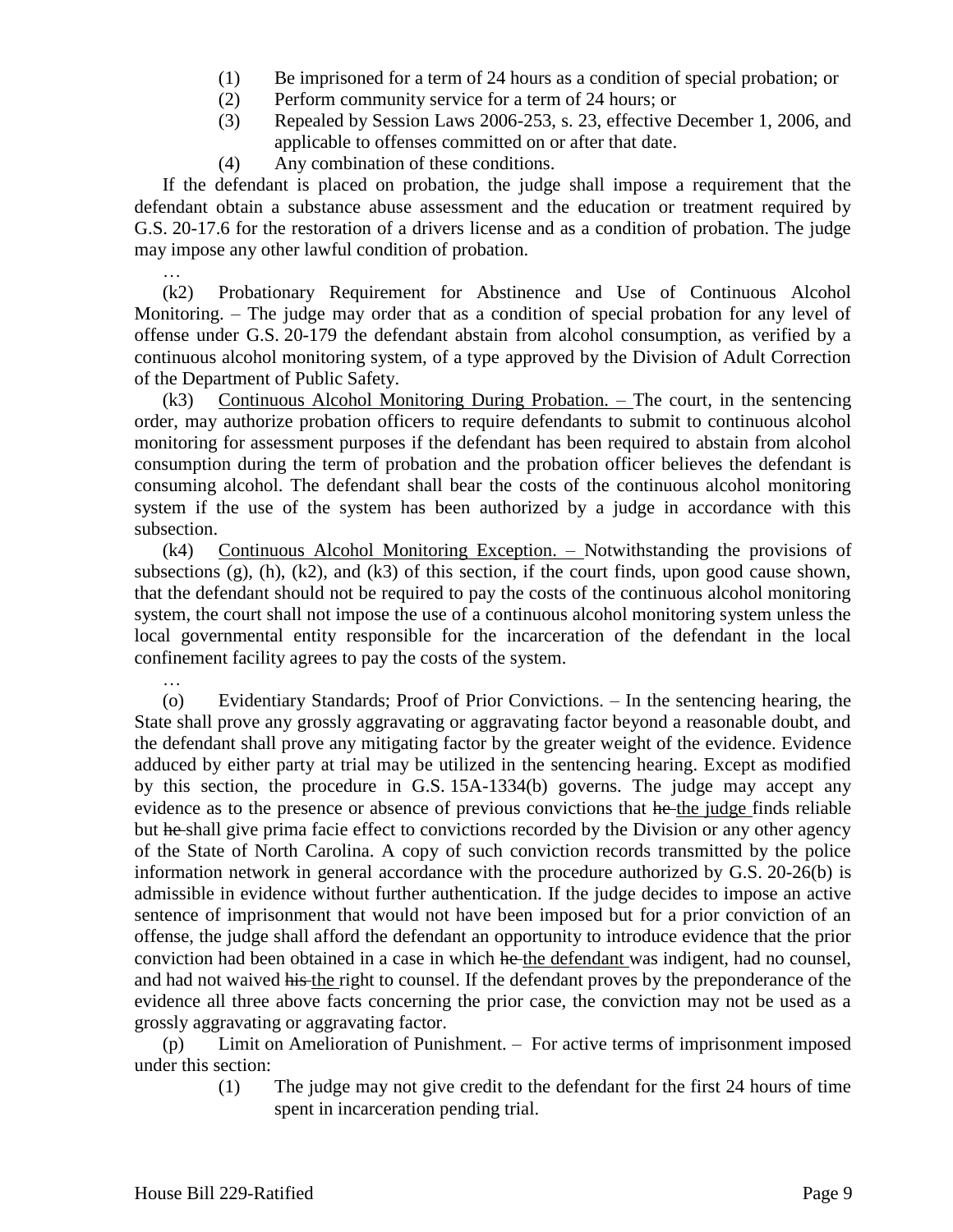- (2) The defendant shall serve the mandatory minimum period of imprisonment and good or gain time credit may not be used to reduce that mandatory minimum period.
- (3) The defendant may not be released on parole unless he-the defendant is otherwise eligible, has served the mandatory minimum period of imprisonment, and has obtained a substance abuse assessment and completed any recommended treatment or training program or is paroled into a residential treatment program.

With respect to the minimum or specific term of imprisonment imposed as a condition of special probation under this section, the judge may not give credit to the defendant for the first 24 hours of time spent in incarceration pending trial.

 $(r)$  Supervised Probation Terminated. – Unless a judge in his the judge's discretion determines that supervised probation is necessary, and includes in the record that he the judge has received evidence and finds as a fact that supervised probation is necessary, and states in his the judgment that supervised probation is necessary, a defendant convicted of an offense of impaired driving shall be placed on unsupervised probation if he the defendant meets three conditions. These conditions are that he-the defendant (i) has not been convicted of an offense of impaired driving within the seven years preceding the date of this offense for which he the defendant is sentenced, that the defendant is (ii) is being sentenced under subsections (i), (j), and (k) of this section, and (iii) has obtained any necessary substance abuse assessment and completed any recommended treatment or training program.

When a judge determines in accordance with the above procedures that a defendant should be placed on supervised probation, the judge shall authorize the probation officer to modify the defendant's probation by placing the defendant on unsupervised probation upon the completion by the defendant of the following conditions of his the suspended sentence:

- (1) Community service; or
- (2) Repealed by Session Laws 1995 c. 496, s. 2.
- (3) Payment of any fines, court costs, and fees; or
- (4) Any combination of these conditions.

(s) Method of Serving Sentence. – The judge in his the judge's discretion may order a term of imprisonment to be served on weekends, even if the sentence cannot be served in consecutive sequence. However, if the defendant is ordered to a term of 48 hours or more, or has 48 hours or more remaining on a term of imprisonment, the defendant shall be required to serve 48 continuous hours of imprisonment to be given credit for time served. All of the following apply to a sentence served under this subsection:

- (1) Credit for any jail time shall only be given hour for hour for time actually served. The jail shall maintain a log showing number of hours served.
- (2) The defendant shall be refused entrance and shall be reported back to court if the defendant appears at the jail and has remaining in his the defendant's body any alcohol as shown by an alcohol screening device or controlled substance previously consumed, unless lawfully obtained and taken in therapeutically appropriate amounts.
- (3) If a defendant has been reported back to court under subdivision (2) of this subsection, the court shall hold a hearing. The defendant shall be ordered to serve his the defendant's jail time immediately and shall not be eligible to serve jail time on weekends if the court determines that, at the time of his entrance to the jail, at least one of the following apply:
	- a. The defendant had previously consumed alcohol in his the defendant's body as shown by an alcohol screening device, ordevice.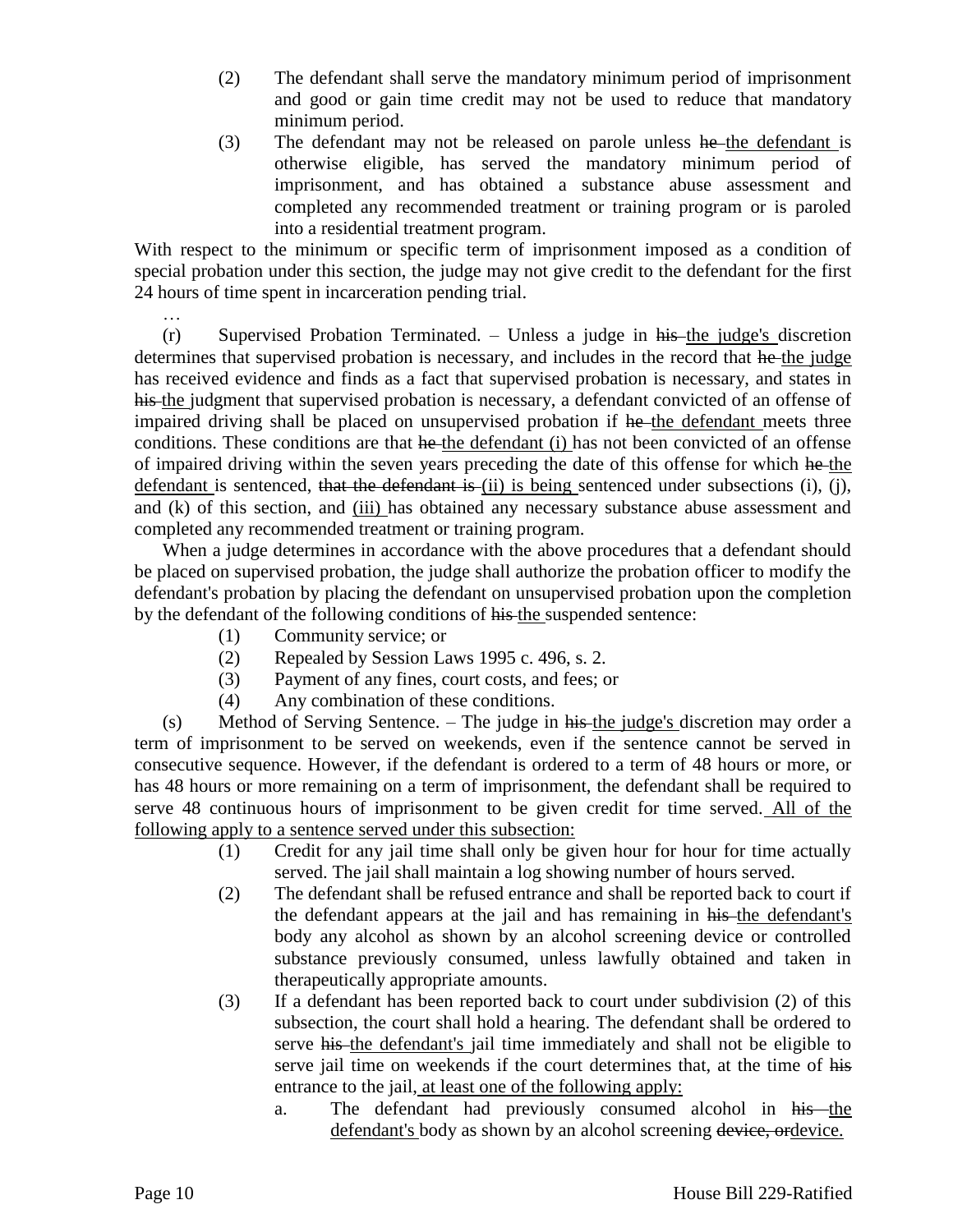b. The defendant had a previously consumed controlled substance in his the defendant's body.

It shall be a defense to an immediate service of sentence of jail time and ineligibility for weekend service of jail time if the court determines that alcohol or controlled substance was lawfully obtained and was taken in therapeutically appropriate amounts.

…."

#### **SECTION 8.** G.S. 24-10.1(a) reads as rewritten:

"(a) Subject to the limitations contained in subsection (b) of this section, any lender may charge a party to a loan or extension of credit governed by the provisions of G.S. 24-1.1,  $24-1.2$ , G.S. 24-1.1 or  $24-1.1A$  G.S. 24-1.1A a late payment charge as agreed upon by the parties in the loan contract."

**SECTION 9.** G.S. 28A-2-4 reads as rewritten:

### "**§ 28A-2-4. Subject matter jurisdiction of the clerk of superior court in estate proceedings.**

(a) The clerks of superior court of this State, as ex officio judges of probate, shall have original jurisdiction of estate proceedings. Except as provided in subdivision (4) of this subsection, the jurisdiction of the clerk of superior court is exclusive. Estate proceedings include, but are not limited to, the following:

- (1) Probate of wills.
- (2) Granting and revoking of letters testamentary and letters of administration, or other proper letters of authority for the administration of estates.
- (3) Determination of the elective share for a surviving spouse as provided in G.S. 30-3.
- (4) Proceedings to ascertain heirs or devisees, to approve settlement agreements pursuant to G.S. 28A-2-10, to determine questions of construction of wills, to determine priority among creditors, to determine whether a person is in possession of property belonging to an estate, to order the recovery of property of the estate in possession of third parties, and to determine the existence or nonexistence of any immunity, power, privilege, duty, or right. Any party or the clerk of superior court may file a notice of transfer of a proceeding pursuant to this subdivision to the Superior Court Division of the General Court of Justice as provided in G.S. 28A-2-6(h). In the absence of a transfer to superior court, Article 26 of Chapter 1 of the General Statutes shall apply to a trust an estate proceeding pending before the clerk of superior court to the extent consistent with this Article.

(b) Nothing in this section shall affect the right of a person to file an action in the Superior Court Division of the General Court of Justice for declaratory relief under Article 26 of Chapter 1 of the General Statutes. In the event that either the petitioner or the respondent in an estate proceeding requests declaratory relief under Article 26 of Chapter 1 of the General Statutes, either party may move for a transfer of the proceeding to the Superior Court Division of the General Court of Justice as provided in Article 21 of Chapter 7A of the General Statutes. In the absence of a removal to superior court, Article 26 of Chapter 1 of the General Statutes shall apply to an estate proceeding to the extent consistent with this Article.

(c) Without otherwise limiting the jurisdiction of the Superior Court Division of the General Court of Justice, the clerk of superior court shall not have jurisdiction under subsection (a) or  $\left(\frac{e}{e}\right)$  (b) of this section or G.S. 28A-2-5 of the following:

- (1) Actions by or against creditors or debtors of an estate, except as provided in Article 19 of this Chapter.
- (2) Actions involving claims for monetary damages, including claims for breach of fiduciary duty, fraud, and negligence.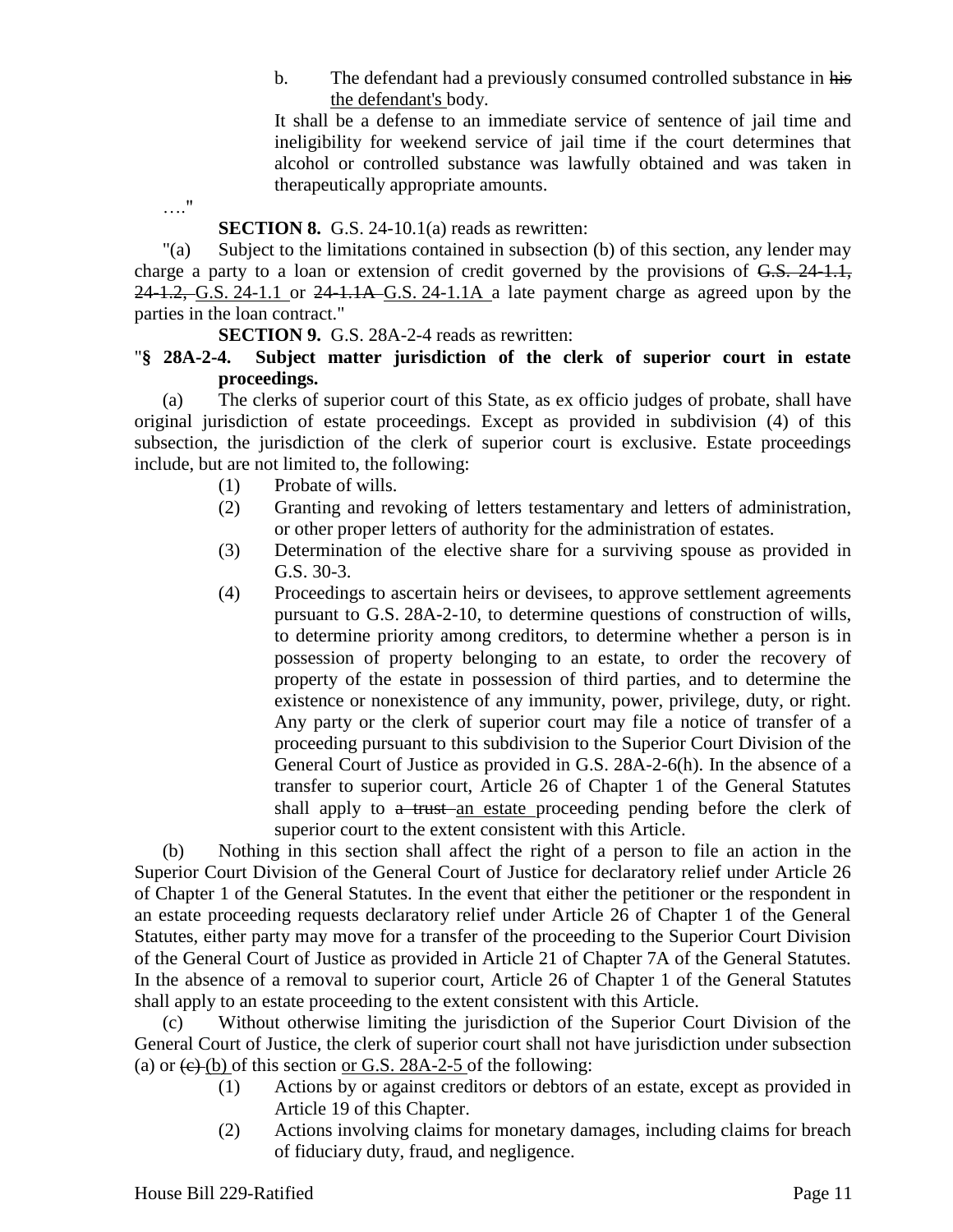- (3) Caveats, except as provided under G.S. 31-36.
- (4) Proceeding to determine proper county of venue as provided in G.S. 28A-3-2.
- (5) Recovery of property transferred or conveyed by a decedent with intent to hinder, delay, or defraud creditors, pursuant to G.S. 28A-15-10(b)."

**SECTION 10.** G.S. 28A-19-5(b) reads as rewritten:

"(b) With respect to a contingent or unliquidated claim rejected by a personal representative pursuant to G.S. 28A-19-16, the claimant may, within the three-month period prescribed by G.S. 28A-19-16, file a petition for an order of the clerk of superior court in accordance with subsection (a) of this section, provided that nothing in this section shall require the clerk of superior court to hear and determine the validity of, priority of, or amount of a contingent or unliquidated claim that has not yet become absolute."

#### **SECTION 11.** G.S. 31B-1(a) reads as rewritten:

"(a) A person who succeeds to a property interest as:

…

…

(8) Appointee Appointee, permissible appointee, or taker in default under a power of appointment exercised by a testamentary instrument or a nontestamentary instrument;

may renounce at anytime, in whole or in part, the right of succession to any property or interest therein, including a future interest, by filing a written instrument under the provisions of this Chapter. A renunciation may be of a fractional share or any limited interest or estate. The renunciation shall be deemed to include the entire interest of the person whose property or interest is being renounced unless otherwise specifically limited. A person may renounce any interest in or power over property, including a power of appointment, even if its creator imposed a spendthrift provision or similar restriction on transfer or a restriction or limitation on the right to renounce. Notwithstanding the foregoing, there shall be no right of partial renunciation if the instrument creating the interest expressly so provides."

**SECTION 12.(a)** G.S. 36C-8-816.1 reads as rewritten:

#### "**§ 36C-8-816.1. Trustee's special power to appoint to a second trust.**

- (a) For purposes of this section, the following definitions apply:
	- (1) Current beneficiary. A person who is a permissible distributee of trust income or principal.
	- (2) Original trust. A trust established under an irrevocable trust instrument pursuant to the terms of which a trustee has a discretionary power to distribute principal or income of the trust to or for the benefit of one or more current beneficiaries of the trust.
	- (3) Second trust. A trust established under an irrevocable trust instrument, the current beneficiaries of which are one or more of the current beneficiaries of the original trust. The second trust may be a trust created under the same trust instrument as the original trust or under a different trust instrument.

(b) A trustee of an original trust may, without authorization by the court, exercise the discretionary power to distribute principal or income to or for the benefit of one or more current beneficiaries of the original trust by appointing all or part of the principal or income of the original trust subject to the power in favor of a trustee of a second trust. The trustee of the original trust may exercise this power whether or not there is a current need to distribute principal or income under any standard provided in the terms of the original trust. The trustee's special power to appoint trust principal or income in further trust under this section includes the power to create the second trust. The second trust may have a duration that is longer than the duration of the first trust.

(c) The terms of the second trust shall be subject to all of the following: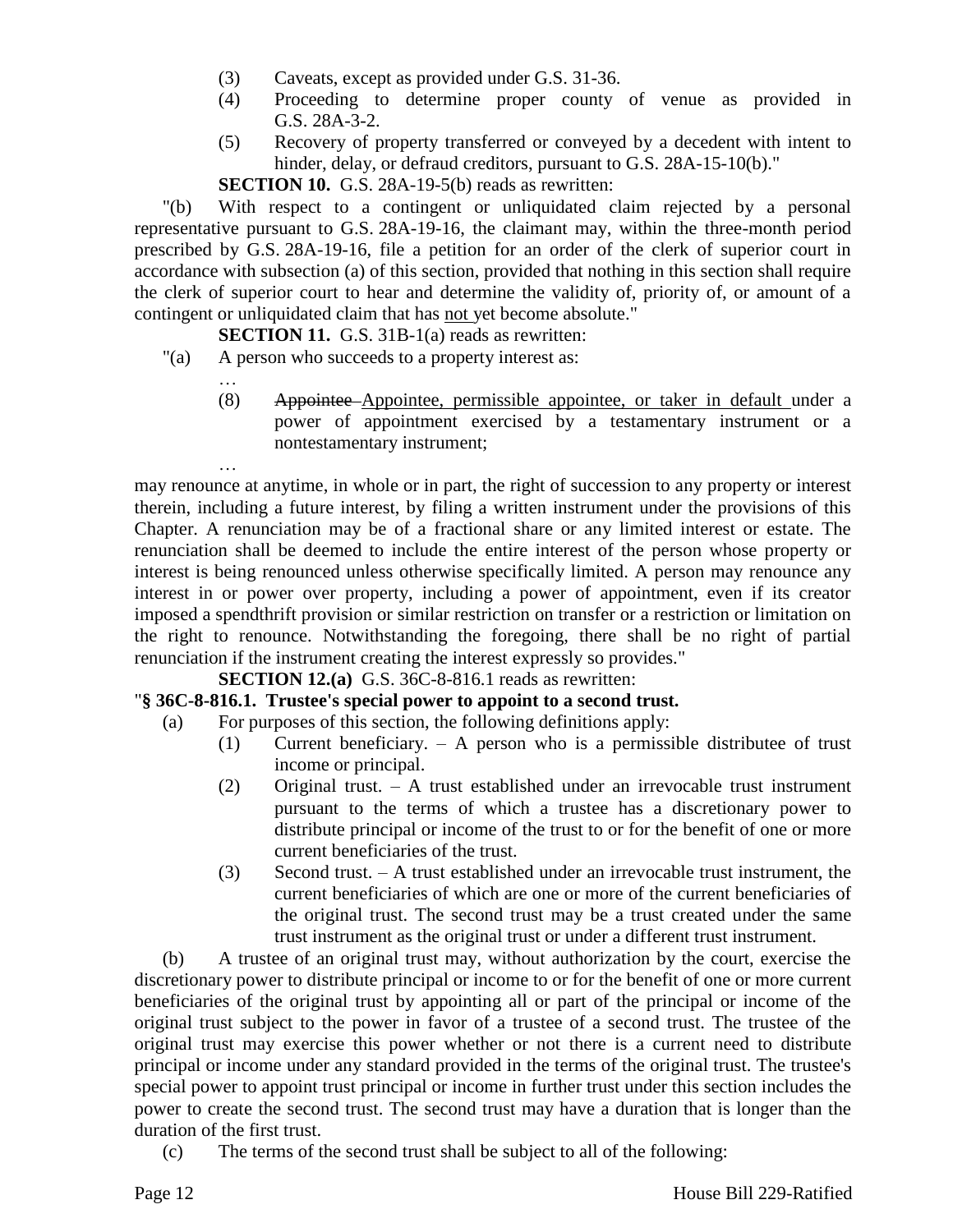- (1) The beneficiaries of the second trust may include only beneficiaries of the original trust.
- (2) A beneficiary who has only a future beneficial interest, vested or contingent, in the original trust cannot have the future beneficial interest accelerated to a present interest in the second trust.
- (3) The terms of the second trust may not reduce any fixed income, annuity, or unitrust interest of a beneficiary in the assets of the original trust if that interest has come into effect with respect to the beneficiary.
- (4) If any contribution to the original trust qualified for a marital or charitable deduction for federal income, gift, or estate tax purposes under the Internal Revenue Code, then the second trust shall not contain any provision that, if included in the original trust, would have prevented the original trust from qualifying for the deduction or that would have reduced the amount of the deduction.
- (5) If contributions to the original trust have been excluded from the gift tax by the application of section 2503(b) and section 2503(c) of the Internal Revenue Code, then the second trust shall provide that the beneficiary's remainder interest in the contributions shall vest and become distributable no later than the date upon which the interest would have vested and become distributable under the terms of the original trust.
- (6) If any beneficiary of the original trust has a power of withdrawal over trust property, then either:
	- a. The terms of the second trust must provide a power of withdrawal in the second trust identical to the power of withdrawal in the original trust; or
	- b. Sufficient trust property must remain in the original trust to satisfy the outstanding power of withdrawal.
- (7) If a trustee of an original trust exercises a power to distribute principal or income that is subject to an ascertainable standard by appointing property to a second trust, then the power to distribute income or principal in the second trust must be subject to the same ascertainable standard as in the original trust and must be exercisable in favor of the same current beneficiaries to whom such distribution could be made in the original trust.
- (8) The second trust may confer a power of appointment upon a beneficiary of the original trust to whom or for the benefit of whom the trustee has the power to distribute principal or income of the original trust. The permissible appointees of the power of appointment conferred upon a beneficiary may include persons who are not beneficiaries of the original or second trust. The power of appointment conferred upon a beneficiary shall be subject to the provisions of G.S. 41-23 specifying the permissible period allowed for the suspension of the power of alienation of the original trust and the time from which that permissible period is computed.
- (9) The terms of the second trust shall not contain any provisions that would jeopardize (i) the qualification of a transfer as a direct skip under section  $2642(c)$  of the  $\overline{\text{Herternal Revenue}}$  Internal Revenue Code, (ii) if the first trust owns subchapter S Corporation stock, the election to treat a corporation as a subchapter S Corporation under section 1362 of the Internal Revenue Code, (iii) if the first trust owns an interest in property subject to the minimum distribution rules of section 401(a)(9) of the Internal Revenue Code, a favorable distribution period by shortening the minimum distribution period, or (iv) any other specific tax benefit for which a contribution originally the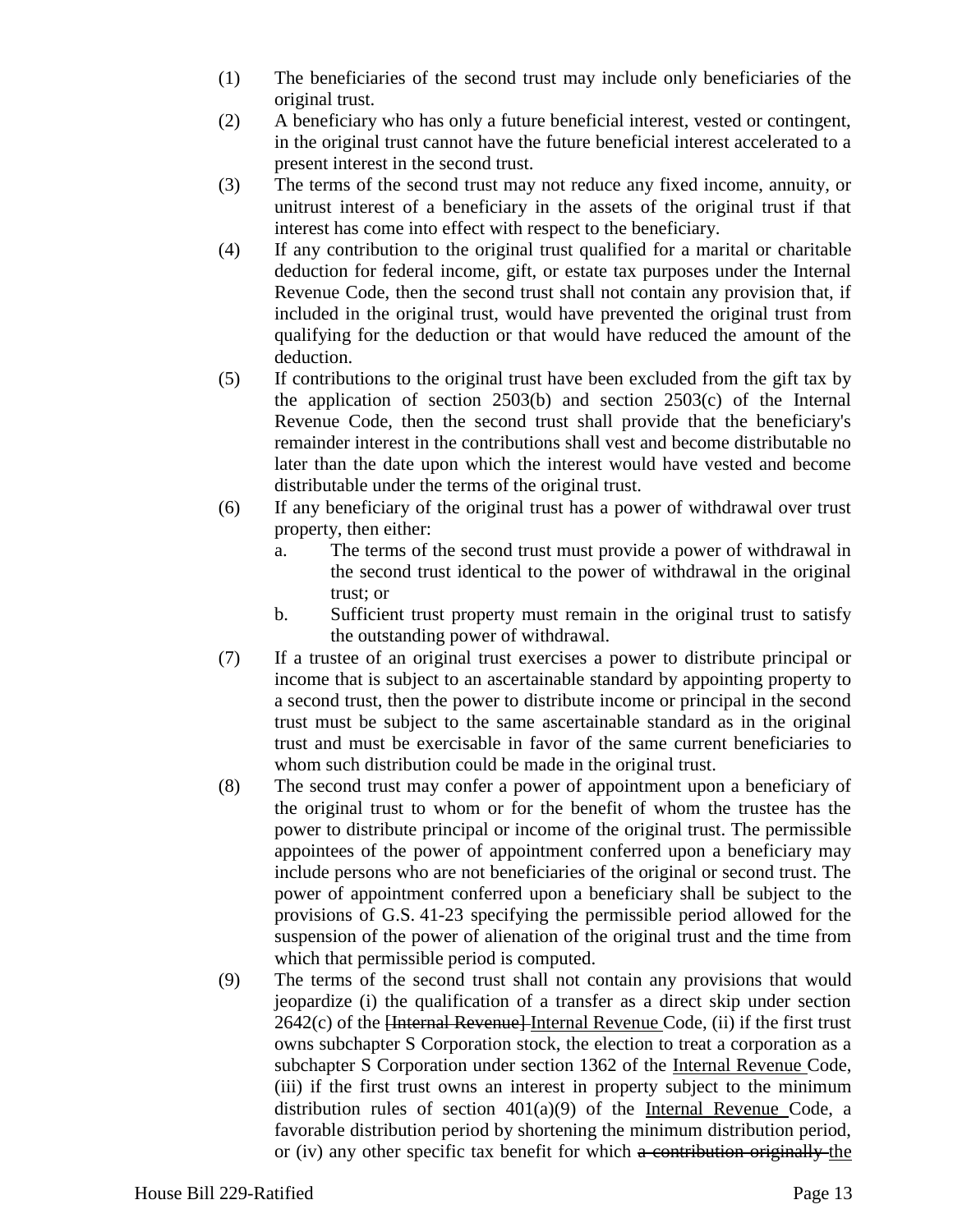first trust was clearly designed to qualify and for which the first trust qualified or would have qualified for income, gift, estate, or generation-skipping transfer tax purposes. but for the enactment of this section. In this subdivision, "tax benefit" means a federal or State tax deduction, exemption, exclusion, or other benefit not otherwise listed in this section, except for the benefit from having the settlor considered the owner under sections 671 through 679 of the Internal Revenue Code. Subject to clause (ii) above, the second trust may be a trust as to which the settlor is not considered the owner under sections 671 through 679 of the Internal Revenue Code even if the settlor is considered the owner of the first trust, and the second trust may be a trust as to which the settlor of the first trust is considered the owner under sections 671 through 679 of the Internal Revenue Code, even if the settlor is not considered the owner of the first trust.

- (10) Notwithstanding any other provision of this section, but subject to the limitations of subdivisions  $(1)$ ,  $(2)$ ,  $(4)$ ,  $(5)$ , and  $(9)$  of this subsection, a trustee may exercise the power to appoint principal and income under subsection (b) of this section with respect to a disabled beneficiary's interest in the original trust to a second trust that is a supplemental needs trust that does not have (i) an ascertainable standard (or has a different ascertainable standard); (ii) a fixed income, annuity, or unitrust interest in the assets of the original trust; or (iii) a right of withdrawal, if the trustee determines that it would be in the best interest of the disabled beneficiary. For purposes of this subsection, the following apply:
	- a. A "supplemental needs trust" means a trust that is a discretionary trust under G.S. 36C-5-504 and relative to the original trust contains either lesser or greater restrictions on the trustee's power to distribute income or principal, and which the trustee believes would, if implemented, allow the disabled beneficiary to receive greater governmental benefits than the disabled beneficiary would receive if the power to appoint principal and income had not been exercised.
	- b. "Governmental benefits" means medical assistance, financial aid, or services from any local, State, or federal agency or department.
	- c. A "disabled beneficiary" means a current beneficiary of the original trust who the trustee determines has a condition that substantially impairs the beneficiary's ability to provide for his or her own support, care, or custody whether or not the beneficiary has been adjudicated a "disabled person" by any government agency or department.
	- d. The second supplemental needs trust shall not be liable to pay or reimburse the State or any government or public agency for medical assistance, financial aid, or services provided to the disabled beneficiary except as provided in the second supplemental needs trust.

(d) A trustee may not exercise the power to appoint principal or income under subsection (b) of this section if the trustee is a beneficiary of the original trust, but the remaining cotrustee or a majority of the remaining cotrustees may act for the trust. If all the trustees are beneficiaries of the original trust, then the court may appoint a special fiduciary with authority to exercise the power to appoint principal or income under subsection (b) of this section.

(e) The exercise of the power to appoint principal or income under subsection (b) of this section: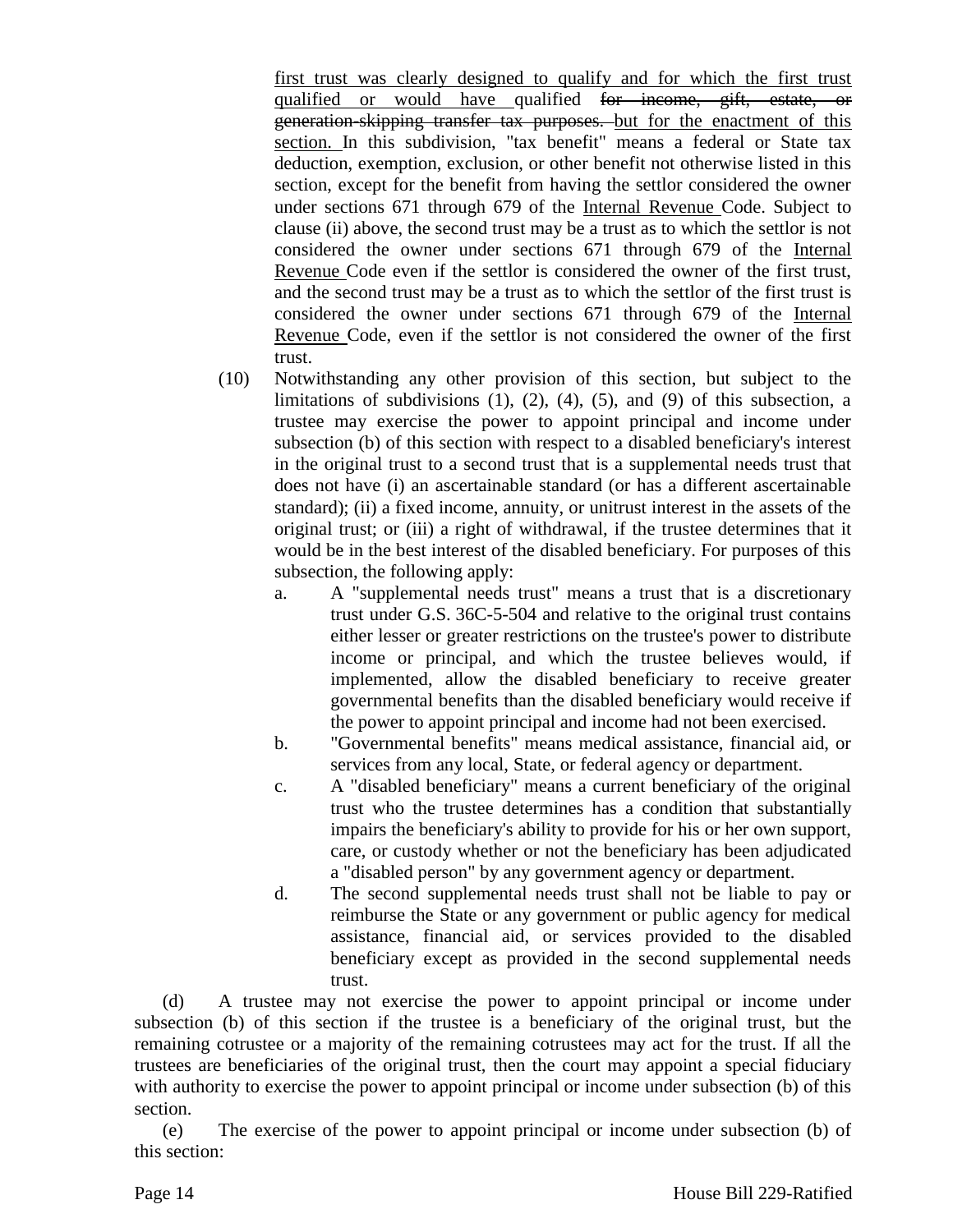- (1) Shall be considered the exercise of a power of appointment, other than a power to appoint to the trustee, the trustee's creditors, the trustee's estate, or the creditors of the trustee's estate; and
- (2) Shall be subject to the provisions of G.S. 41-23 specifying the permissible period allowed for the suspension of the power of alienation of the original trust and the time from which that permissible period is computed; and
- (3) Is not prohibited by a spendthrift provision or by a provision in the original trust instrument that prohibits amendment or revocation of the trust.

(f) To effect the exercise of the power to appoint principal or income under subsection (b) of this section, all of the following shall apply:

- (1) The exercise of the power to appoint shall be made by an instrument in writing, signed and acknowledged by the trustee, setting forth the manner of the exercise of the power, including the terms of the second trust, and the effective date of the exercise of the power. The instrument shall be filed with the records of the original trust.
- (2) The trustee shall give written notice to all qualified beneficiaries of the original trust, at least 60 days prior to the effective date of the exercise of the power to appoint, of the trustee's intention to exercise the power. The notice shall include a copy of the instrument described in subdivision (1) of this subsection.
- (3) If all qualified beneficiaries waive the notice period by a signed written instrument delivered to the trustee, the trustee's power to appoint principal or income shall be exercisable after notice is waived by all qualified beneficiaries, notwithstanding the effective date of the exercise of the power.
- (4) The trustee's notice under this subsection shall not limit the right of any beneficiary to object to the exercise of the trustee's power to appoint and bring an action for breach of trust seeking appropriate relief as provided by G.S. 36C-10-1001.

(g) Nothing in this section shall be construed to create or imply a duty of the trustee to exercise the power to distribute principal or income, and no inference of impropriety shall be made as a result of a trustee not exercising the power to appoint principal or income conferred under subsection (b) of this section. Nothing in this section shall be construed to abridge the right of any trustee who has a power to appoint property in further trust that arises under the terms of the original trust or under any other section of this Chapter or under another provision of law or under common law.

(h) A trustee or beneficiary may commence a proceeding to approve or disapprove a proposed exercise of the trustee's special power to appoint to a second trust pursuant to subsection (b) of this section."

**SECTION 12.(b)** If Senate Bill 450, 2017 Regular Session, becomes law, this section is repealed.

**SECTION 12.1.(a)** G.S. 36F-2 reads as rewritten:

# "**§ 36F-2. Definitions.**

…

The following definitions apply in this Chapter:

(5) Reserved.

… (21) Reserved.

…."

**SECTION 12.1.(b)** G.S. 36F-13 reads as rewritten:

"**§ 36F-13. Disclosure of other digital assets held in trust when trustee not original user.**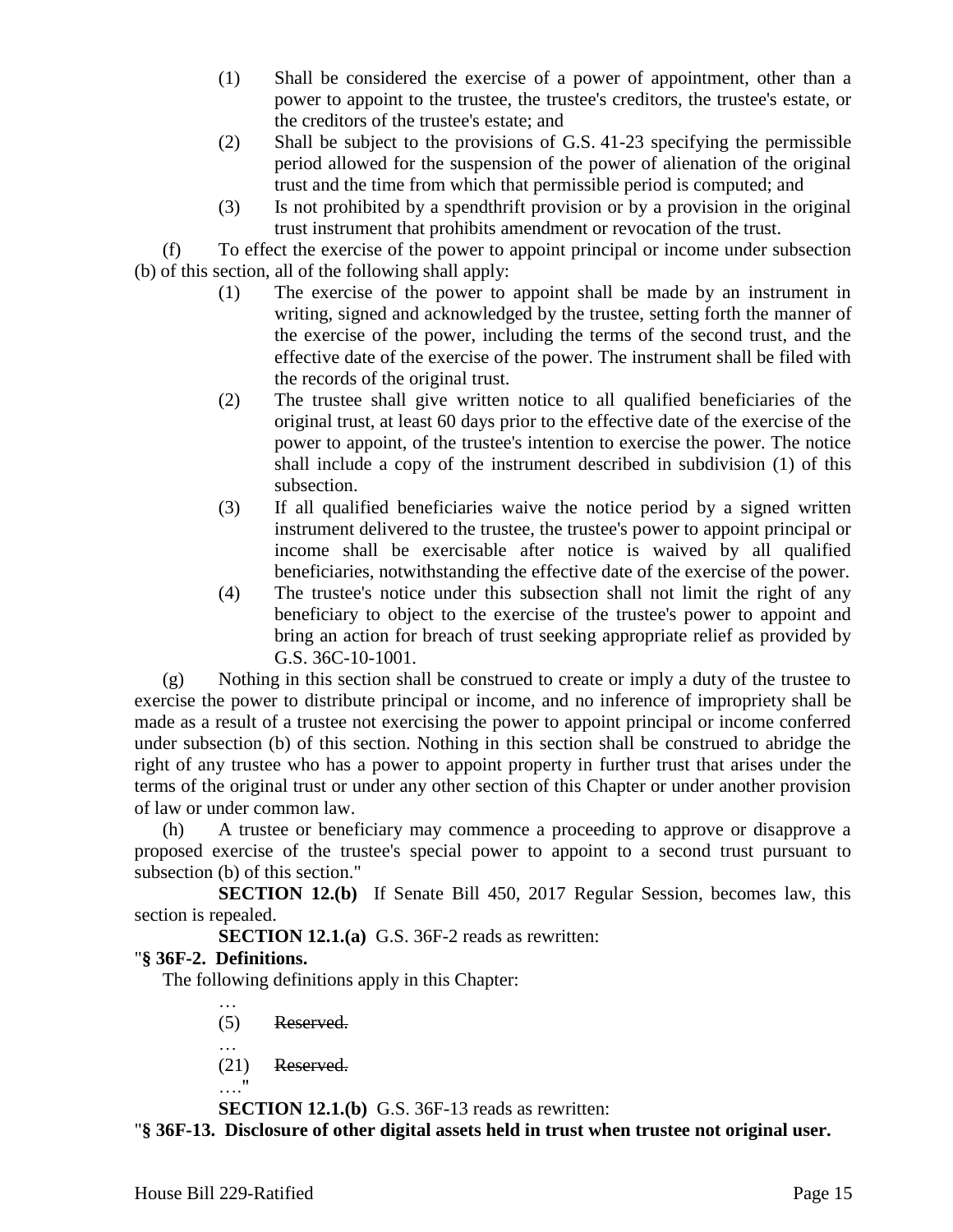Unless otherwise ordered by the court, directed by the user, or provided in a trust, a custodian shall disclose, to a trustee that is not an original user of an account, a catalogue of electronic communications sent or received by an original or successor user and stored, carried, or maintained by the custodian in an account of the trust and any digital assets, other than the content of electronic communications, in which the trust has a right or interest if the trustee gives the custodian all of the following:

- (1) A written request for disclosure in physical or electronic form.
- (2) A certified verified copy of the trust instrument or a certification of the trust under G.S. 36C-10-1013.
- (3) A certification by the trustee, under penalty of perjury, that the trust exists and the trustee is a currently acting trustee of the trust.
- (4) If requested by the custodian, any of the following:
	- a. A number, username, address, or other unique subscriber or account identifier assigned by the custodian to identify the trust's account.
		- b. Evidence linking the account to the trust."

**SECTION 13.(a)** G.S. 39-33 and G.S. 39-34 are repealed. **SECTION 13.(b)** G.S. 39-35 is recodified as G.S. 31D-5-505. **SECTION 13.(c)** G.S. 39-36 is recodified as G.S. 31D-4-403.1. **SECTION 13.1.** G.S. 42A-4 reads as rewritten:

### "**§ 42A-4. Definitions.**

The following definitions apply in this Chapter:

- (1b) through (1f) Reserved.
- …
- (4) Vacation rental agreement. A written agreement between a landlord or his or her the landlord's real estate broker and a tenant in which the tenant agrees to rent residential property belonging to the landlord for a vacation rental."

#### **SECTION 14.** Reserved.

**SECTION 14.1.(a)** G.S. 53-208.42(20) reads as rewritten:

 $\degree$  (20) Virtual currency.  $-$  A digital representation of value that can be digitally traded and functions as a medium of exchange, a unit of account, or a store of value but only to the extent defined as stored value under G.S. 53-208.42(19), subdivision (19) of this section, but does not have legal tender status as recognized by the United States Government."

**SECTION 14.1.(b)** G.S. 53-208.44(a) reads as rewritten:

- "(a) This Article shall not apply to any of the following:
	-
	- (7) A person that is engaged exclusively in any of the following:
		- a. Delivering wages or salaries on behalf of employers to employees;employees.
		- b. Facilitating the payment of payroll taxes to State and federal agencies; agencies.
		- c. Making payments relating to employee benefit plans; plans.
		- d. Making distribution of other authorized deductions from employees' wages or salaries; orsalaries.
		- e. Transmitting other funds on behalf of an employer in connection with transactions related to employees.
	- (8) A person appointed by a payee to collect and process payments as the bona fide agent of the payee, provided the person can demonstrate to the Commissioner that:all of the following: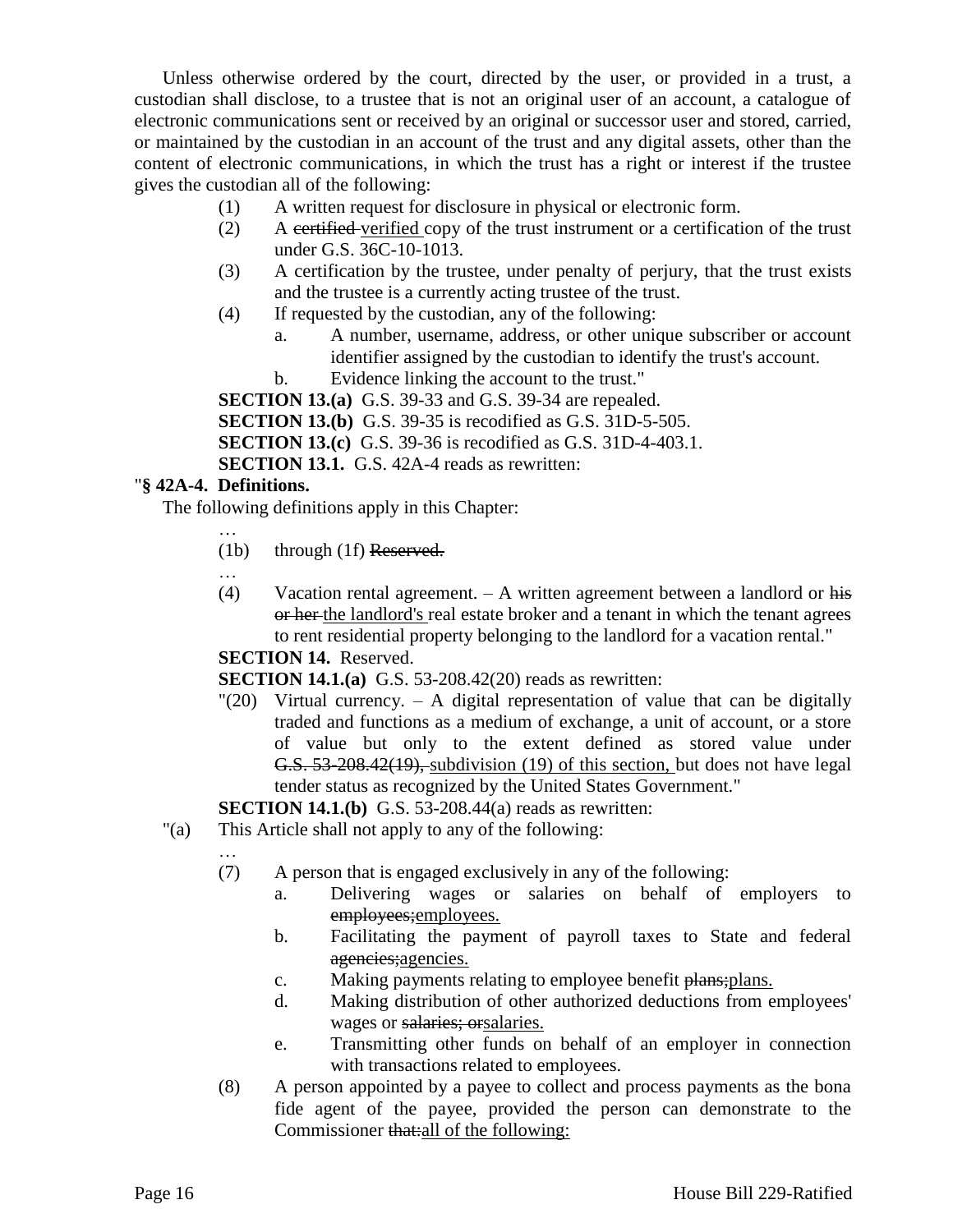- a. There exists a written agreement between the payee and agent directing the agent to collect and process payments on the payee's behalf; behalf.
- b. The payee holds the agent out to the public as accepting payments on the payee's behalf; and behalf.
- c. Payment is treated as received by the payee upon receipt by the agent.

This exemption would extend extends to those otherwise engaged in money transmission as set forth in G.S. 53-208.42(13)b., including those transactions conducted in whole or in part in virtual currency."

**SECTION 14.1.(c)** G.S. 53-208.47 reads as rewritten:

# "**§ 53-208.47. Surety bond.**

…

 $(c)$  Any increased surety bond required under subsection (b)  $f$  to this section of this section shall be filed with the Commissioner on or before May 31 annually. Failure to obtain the additional surety bond required is grounds for summary suspension pursuant to G.S. 53-208.57(d)(2).

(d) The surety bond shall be in a form satisfactory to the Commissioner and shall run to the State for the benefit of any claimants against the licensee to secure the faithful performance of the obligations of the licensee with respect to the receipt, handling, transmission, and payment of money or monetary value in connection with the sale and issuance of payment instruments, stored value, or transmission of money. The Commissioner has the discretion to require the applicant  $[t0]$  to obtain additional insurance coverage to address related cybersecurity risks inherent in the applicant's business model as it relates to virtual currency transmission and to the extent such risks are not within the scope of the required surety bond. …."

**SECTION 14.1.(d)** G.S. 53-208.51 reads as rewritten:

# "**§ 53-208.51. Prohibited practices.**

No person required to be licensed under this Article shall: shall do any of the following:

- (1) Fail to remit all money or monetary value received for transmission pursuant to G.S. 53-208.42(13)b., or give instructions committing equivalent money or monetary value to the person designated by the sender within 10 days after receipt by the licensee unless otherwise directed by the sender;sender.
- (2) Fail to immediately notify the Commissioner in writing if the licensee dishonors or fails to satisfy any money transmission transaction within the 10 days following receipt for any reason other than direction by the sender; sender.
- (3) Engage in the business of money transmission in the State under any name other than that  $\overline{f$ under $\overline{f}$  under which it is organized or otherwise authorized to do business in the State;State.
- (4) Fail to comply with the Federal Bank Secrecy Act, 31 U.S.C. [§] 5311 et seq., 31 U.S.C. § 5311, et seq., and 31 C.F.R. Part 1022, including maintenance of active registration with the United States Department of Treasury Financial Crimes Enforcement Network;Network.
- (5) Fail to comply with the Federal Electronic Funds Transfer Act,  $12 \text{ U.S.C.}$  [§] 1693 et seq., 12 U.S.C. § 1693, et seq., and Regulation E, 12 C.F.R. [§] 1005 et seq.;12 C.F.R. § 1005, et seq.
- (6) Fail to safeguard identifying information obtained in the course of money transmission and otherwise comply with the requirements set forth under G.S. 75-60 et seq.; G.S. 75-60, et seq.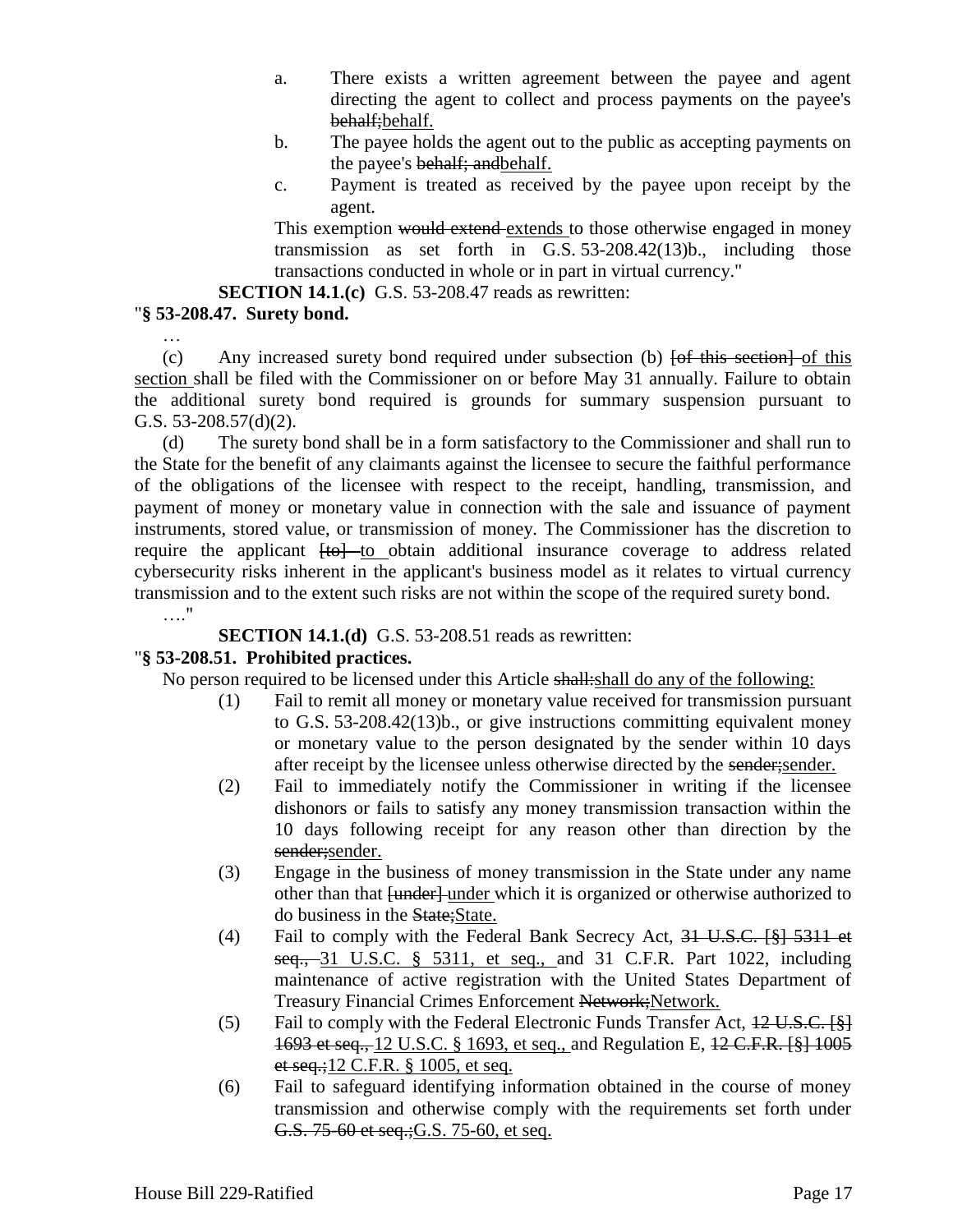- (7) Fail to comply with applicable State and federal laws and regulations related to the business of money transmission; transmission.
- (8) Use or cause to be published or disseminated any advertising communication which contains any false, misleading, or deceptive statement or representation; orrepresentation.
- (9) Engage in unfair, deceptive, or fraudulent practices."

**SECTION 14.1.(e)** G.S. 53-208.53(d) reads as rewritten:

"(d) [Timely reporting.] – Timely Reporting. – Failure to timely submit any reports required under this section is grounds for summary suspension pursuant to G.S. 53-208.57(d)(2)."

**SECTION 14.1.(f)** G.S. 53-208.57 reads as rewritten:

# "**§ 53-208.57. Disciplinary authority.**

- …
- (c) The Commissioner may by order:
	- (1) Impose a civil money penalty upon any person required to be licensed under this Article for any violation of or failure to comply with this Article or any order of the Commissioner in an amount specified by the Commissioner, not to exceed five thousand dollars (\$5,000) for each violation or, in the case of a continuing violation, one thousand dollars (\$1,000) for each day that the violation continues. Each violation of or failure to comply with this Article shall be a separate and distinct violation. All civil money penalties collected under this Article shall be paid to the county school fund. Civil Penalty and Forfeiture Fund in accordance with G.S. 115C-457.2.
	- (2) Require that any person required to be licensed under this Article to disgorge and pay to the sender any amounts that were not remitted or refunded in violation of G.S. 53-208.51(1).

… (h) The Commissioner, in the exercise of reasonable judgment, may compromise, settle, and collect civil penalties with any person for violations of any provision of this Article, or of any rule, regulation, or order issued or promulgated [pursuant] pursuant to this Article."

**SECTION 14.2.(a)** G.S. 55-1-40(13a) reads as rewritten:

"(13a) An item is "mailed" when it is deposited "Mail," when used as a verb, means to deposit in the United States mail with postage thereon prepaid and correctly addressed. When a corporation mails an item to a shareholder, "correctly addressed" means addressed to the shareholder's address as shown in the corporation's current record of shareholders."

**SECTION 14.2.(b)** If Senate Bill 622, 2017 Regular Session, becomes law, this section is repealed.

**SECTION 14.3.** G.S. 66-71.14(b) reads as rewritten:

"(b) A person failing to file an assumed business name certificate or a certificate of amendment as required by this Article is liable to any person injured by the failure for the reasonable expenses, including attorneys' fees, incurred by the person in ascertaining, for a reasonable purpose, the information required to be stated in the assumed business name certificate or certificate of amendment. Notwithstanding this subsection, a person is not liable for expenses caused by an error or ambiguity in describing the nature of the business in an assumed business name certificate under G.S. 66-71.5 or a certificate of amendment under G.S. 71.7 [G.S. 66-71.7]. G.S. 66-71.7."

**SECTION 14.4.(a)** G.S. 69-25.15(d) reads as rewritten:

"(d) Whenever a city is required to make fire protection district tax payments by subsection (c) of this section, and the city has paid or has contracted to pay to a rural fire department funds under G.S. 160A-37.1 or G.S. 160A-58.57, the county shall pay to the city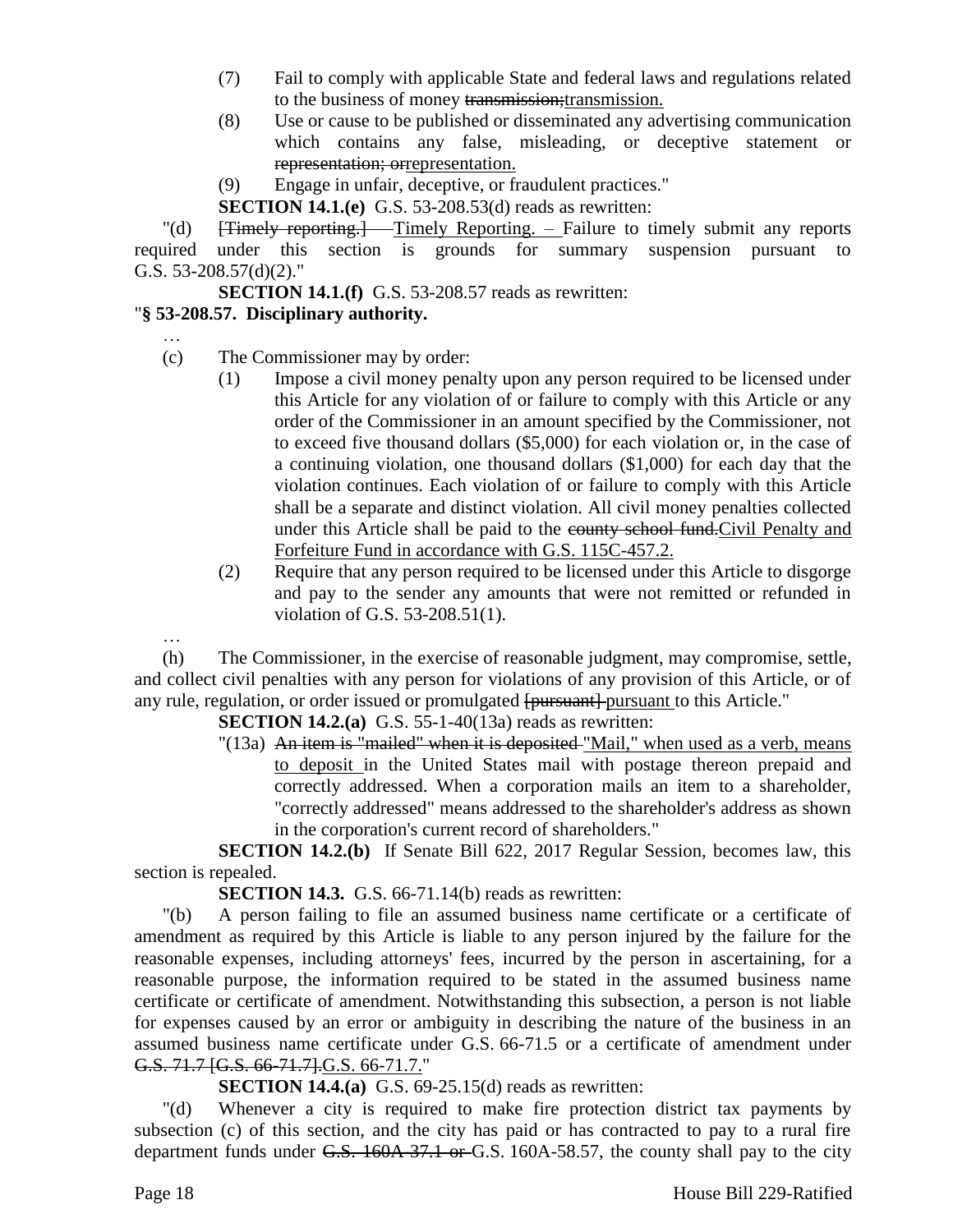from funds of the rural fire protection district an amount equal to the amount paid by the city (or to be paid by the city) to a rural fire department under G.S. 160A-37.1 or G.S. 160A-58.57 on account of annexation of territory in the rural fire protection district for the number of months in that fiscal year used in calculating the numerator under subsection (c) of this section; provided that the required payments by the county to the city shall not exceed the total of fire protection district payments made to taxpayers in the district on account of that annexation."

**SECTION 14.4.(b)** G.S. 153A-304.1(d) reads as rewritten:

"(d) Whenever a city is required to make fire protection district tax payments by subsection (c) of this section, and the city has paid or has contracted to pay to a rural fire department funds under  $G.S. 160A-37.1$  or  $G.S. 160A-58.57$ , the county shall pay to the city from funds of the county service district an amount equal to the amount paid by the city (or to be paid by the city) to a rural fire department under G.S. 160A-37.1 or G.S. 160A-58.57 on account of annexation of territory in the county service district for the number of months in that fiscal year used in calculating the numerator under subsection (c) of this section; provided that the required payments by the county to the city shall not exceed the total of fire protection district payments made to taxpayers in the district on account of that annexation."

**SECTION 15.** G.S. 97-25(f) reads as rewritten:

"(f) In claims subject to G.S. 97-18(b) and (d), a party may file a motion as set forth in this subsection regarding a request for medical compensation or a dispute involving medical issues. The nonmoving party shall have the right to contest the motion. Motions and responses shall be submitted contemporaneously via electronic mail means to the Commission and to the opposing party or the opposing party's attorney[, as follows]:attorney, as follows:

> (1) A party may file a motion with the Executive Secretary for an administrative ruling regarding a request for medical compensation or a dispute involving medical issues. The motion shall be decided administratively pursuant to rules governing motions practices in contested cases. The Commission shall decide the motion within 30 days of the filing of the motion unless an extension of time to respond to the motion has been granted for good cause shown. Either party may file a motion for reconsideration of the administrative order with the Executive Secretary. Either party may request an expedited formal hearing pursuant to G.S. 97-84 and subdivision (2) of this subsection to appeal the decision of the Executive Secretary approving or denying the original motion or the motion for reconsideration. Within five days of the filing of a request for an expedited formal hearing pursuant to G.S. 97-84 and subdivision (2) of this subsection to appeal the decision of the Executive Secretary, the Commission shall assign a Deputy Commissioner to conduct the formal hearing. The decision shall not be stayed during the pendency of an appeal pursuant to G.S. 97-84 and subdivision (2) of this subsection except under those circumstances set out in subdivision (4) of this subsection. A motion to stay shall be filed with the Deputy Commissioner scheduled to conduct the formal hearing pursuant to G.S. 97-84. Either party may appeal the decision of the Deputy Commissioner pursuant to G.S. 97-84 to the Full Commission pursuant to G.S. 97-85. The decision of the Deputy Commissioner shall not be stayed during the pendency of an appeal except under those circumstances set out in subdivision (4) of this subsection. A motion to stay the decision of the Deputy Commissioner pursuant to G.S. 97-84 shall be directed to the Chair of the Commission. The Full Commission shall render a decision on the appeal of the Deputy Commissioner's decision on the motion within 60 days of the filing of the notice of appeal.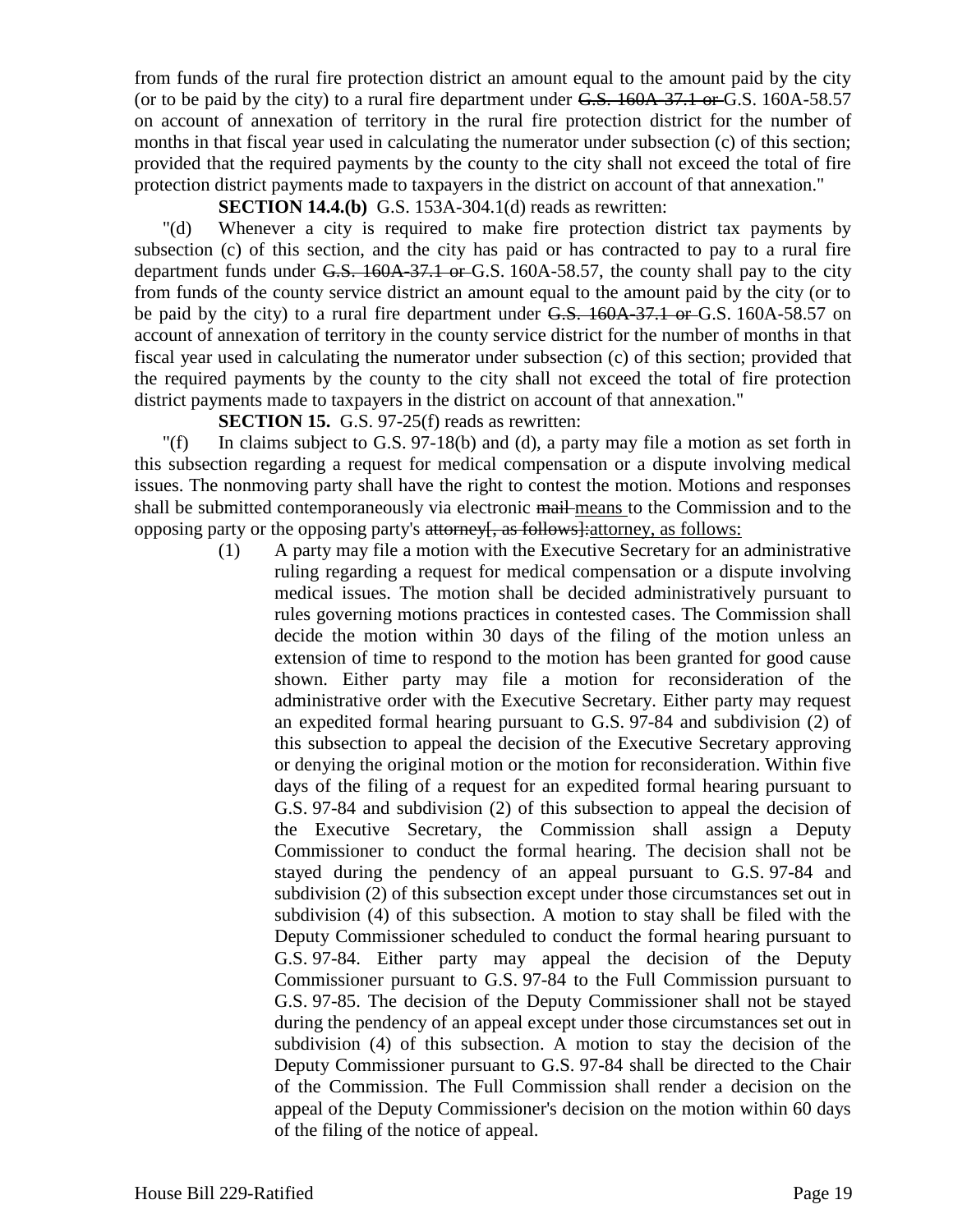- (2) In lieu of filing a motion with the Executive Secretary for an administrative ruling pursuant to subdivision (1) of this subsection, when appealing a ruling made pursuant to subdivision (1) of this subsection or when appealing an administrative ruling of the Chief Deputy or the Chief Deputy's designee on an emergency motion, a party may request a full evidentiary hearing pursuant to G.S. 97-84 on an expedited basis, limited to a request for medical compensation or a dispute involving medical issues, by filing a motion with the Office of the Chief Deputy Commissioner. The case will not be ordered into mediation based upon a party's request for hearing on the motion or appeal under this subdivision, except upon the consent of the parties. The Commission shall set the date of the expedited hearing, which shall be held within 30 days of the filing of the motion or appeal and shall notify the parties of the time and place of the hearing on the motion or appeal. Upon request, the Commission may order expedited discovery. The record shall be closed within 60 days of the filing of the motion, or in the case of an appeal pursuant to subdivisions (1) and (3) of this subsection, within 60 days of the filing of the appeal, unless the parties agree otherwise or the Commission so orders. Transcripts of depositions shall be expedited if necessary and paid pursuant to rules promulgated by the Commission related to depositions and shall be submitted electronically to the Commission. The Commission shall decide the issue in dispute and make findings of fact based upon the preponderance of the evidence in view of the entire record. The award, together with a statement of the findings of fact, rulings of law, and other matters pertinent to the questions at issue shall be filed with the record of the proceedings within 15 days of the close of the hearing record, and a copy of the award shall immediately be sent to the parties. Either party may appeal the decision of the Deputy Commissioner pursuant to G.S. 97-84 to the Full Commission pursuant to G.S. 97-85. The decision of the Deputy Commissioner pursuant to G.S. 97-84 shall not be stayed during the pendency of an appeal except under those circumstances set out in subdivision (4) of this subsection. A motion to stay the decision of the Deputy Commissioner pursuant to G.S. 97-84 shall be directed to the Chair of the Commission. The Full Commission shall render a decision on the appeal of the Deputy Commissioner's decision on the motion within 60 days of the filing of the notice of appeal.
- (3) An emergency medical motion filed by either party shall be filed with the Office of the Chief Deputy Commissioner. The Chief Deputy or Chief Deputy's designee shall rule on the motion within five days of receipt unless the Chief Deputy or Chief Deputy's designee determines that the motion is not an emergency, in which case the motion shall be referred to the Executive Secretary for an administrative ruling pursuant to subdivision (1) of this subsection. Motions requesting emergency medical relief shall contain all of the following:
	- a. An explanation of the medical diagnosis and treatment recommendation of the health care provider that requires emergency attention.
	- b. A specific statement detailing the time-sensitive nature of the request to include relevant dates and the potential for adverse consequences to the movant if the recommended relief is not provided emergently.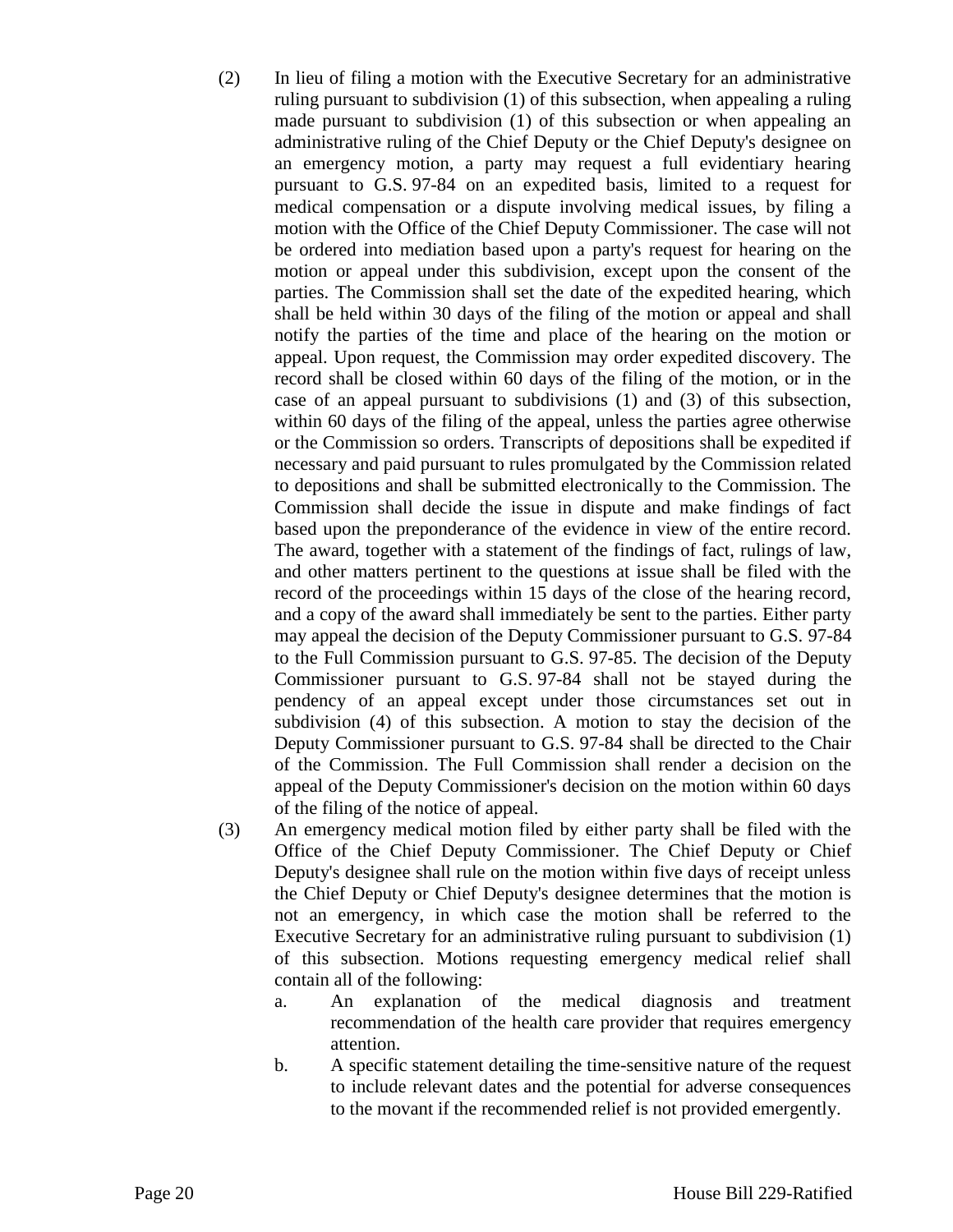- c. An explanation of opinions known and in the possession of the movant of additional medical or other relevant experts, independent medical examiners, and second opinion examiners.
- d. Documentation known and in the possession of the movant in support of the request, including relevant medical records.
- e. A representation that informal means of resolving the issue have been attempted.

Either party may appeal the decision of the Chief Deputy or the Chief Deputy's designee on the emergency motion by requesting an expedited formal hearing pursuant to G.S. 97-84 and subdivision (2) of this subsection to appeal the administrative decision of the Chief Deputy or the Chief Deputy's designee on the emergency motion. Within five days of the filing of a request for an expedited formal hearing pursuant to G.S. 97-84 and subdivision (2) of this subsection, the Commission shall assign a Deputy Commissioner to conduct the formal hearing. The decision of the Chief Deputy or the Chief Deputy's designee shall not be stayed during the pendency of an appeal of the administrative decision except under those circumstances set out in subdivision (4) of this subsection. Any motion to stay shall be filed with the Deputy Commissioner scheduled to conduct the expedited formal hearing pursuant to G.S. 97-84 and subdivision (2) of this subsection. Either party may appeal the decision of the Deputy Commissioner pursuant to G.S. 97-84 to the Full Commission pursuant to G.S. 97-85. If so, the decision of the Deputy Commissioner shall not be stayed during the pendency of an appeal except under those circumstances set out in subdivision (4) of this subsection. Any motion to stay the decision of the Deputy Commissioner pursuant to G.S. 97-84 shall be directed to the Chair of the Commission. The Full Commission shall render a decision on the appeal of the Deputy Commissioner's decision on the motion within 60 days of the filing of the notice of appeal.

- (4) The Commission shall consider, among other factors, all of the following when determining whether to grant a motion to stay filed pursuant to this subsection:
	- a. Whether there would be immediate and irreparable injury, harm, loss, or damage to either party.
	- b. The nature and cost of the medical relief sought.
	- c. The risk for further injury or disability to the employee inherent in the treatment or its delay.
	- d. Whether it has been recommended by an authorized physician.
	- e. Whether alternative therapeutic modalities are available and reasonable.
- (5) If the Commission determines that any party has acted unreasonably by initiating or objecting to a motion filed pursuant to this section, the Commission may assess costs associated with any proceeding, including any reasonable attorneys' fees and deposition costs, against the offending party."

**SECTION 15.1.** G.S. 105-164.13(11b) reads as rewritten:

"(11b) Sales of aviation gasoline and jet fuel to an interstate air business for use in a commercial aircraft. For purposes of this subdivision, the term "commercial aircraft" has the same meaning as defined in subdivision (45a) of this subsection [section]. section. This exemption also applies to aviation gasoline and jet fuel purchased for use in a commercial aircraft in interstate or foreign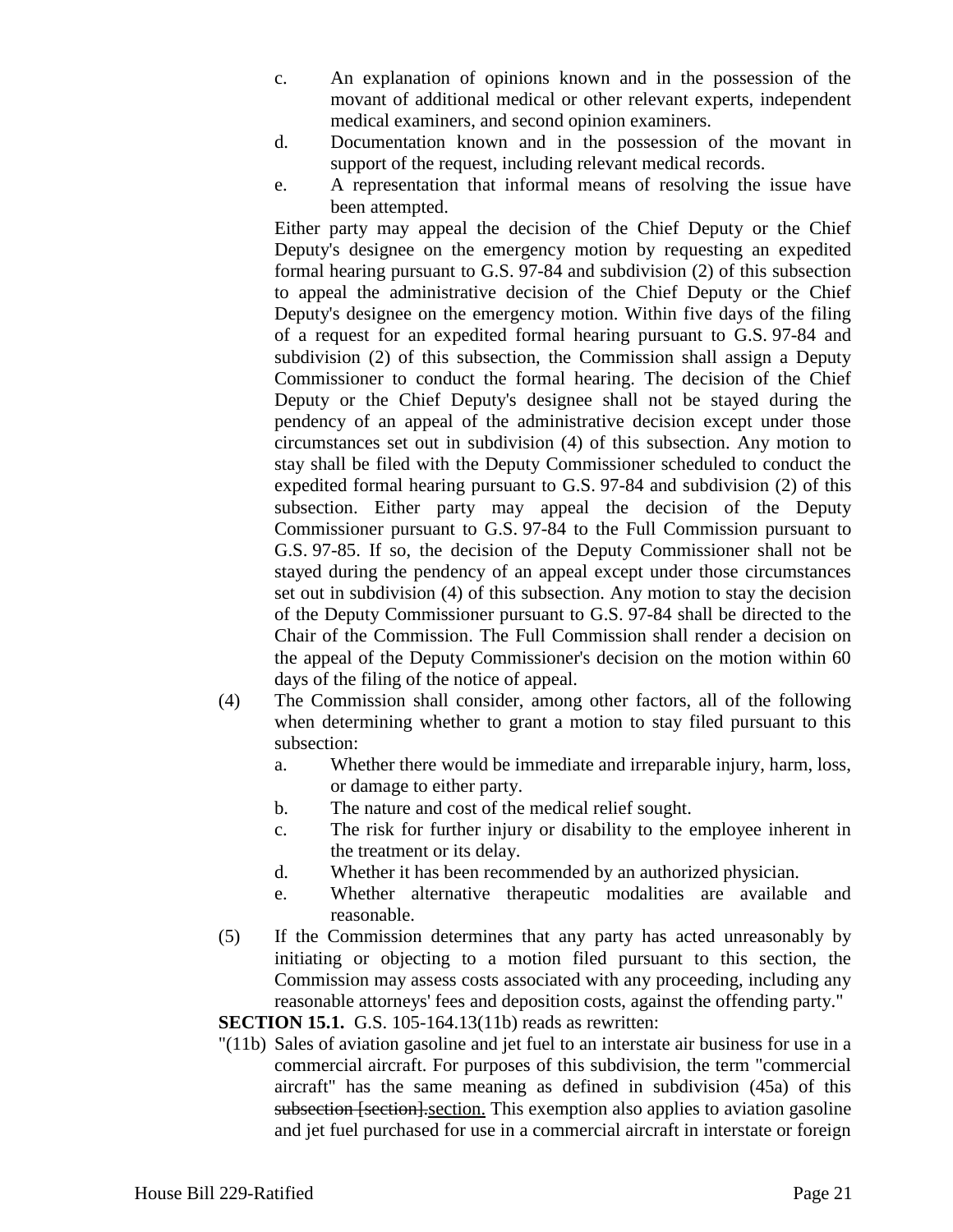commerce by a person whose primary business is scheduled passenger air transportation. This subdivision expires January 1, 2020."

**SECTION 15.2.** G.S. 106-950 reads as rewritten:

#### "**§ 106-950. Exempt fires; no permit fees.**

(a) This Article shall does not apply to any fires started, or caused to be started, within 100 feet of an occupied dwelling house if such the fire shall be is confined (i) within an enclosure from which burning material may not escape or (ii) within a protected area upon which a watch is being maintained and which is provided with adequate fire protection equipment.

(a1) Except in cases where the Commissioner has prohibited all open burning during periods of hazardous forest fire conditions or during air pollution episodes declared pursuant to Article 21B of Chapter 143 of the General Statutes, this Article shall does not apply to, and no air quality permit shall be required for, the burning of polyethylene agricultural plastic used in connection with agricultural operations related to the growing, harvesting, or maintenance of crops, when all of the following conditions apply:

**SECTION 16.** The catch line of G.S. 108A-70.21 reads as rewritten:

# "**§ 108A-70.21. Program eligibility; benefits; enrollment fee and other cost-sharing; coverage from private plans; purchase of extended coverage.plans.**"

**SECTION 17.** G.S. 115C-112.6(b1)(2)d. reads as rewritten:

"d. Carryforward of funds for reimbursements. – Any unexpended scholarship funds at the end of each fiscal year shall revert to the General Fund, except that the Authority may carry forward for the next fiscal year an amount necessary to ensure that any outstanding, allowable reimbursements can be disbursed in accordance with this section. Any funds carried forward for the purpose of meeting anticipated reimbursement obligations from the prior fiscal year that are not expended shall not be used to award additional scholarships to eligible students but shall revert to the General Fund at the end of the that fiscal year."

**SECTION 18.** G.S. 120-4.16(b) reads as rewritten:

"(b) Purchase of Service Credits Through Rollover Contributions From Certain Other Plans. – Notwithstanding any other provision of this Article, and without regard to any limitations on contributions otherwise set forth in this Article, a member, who is eligible to restore or purchase membership or creditable service pursuant to the provisions of this Article, may purchase such service credits through rollover contributions to the Annuity Savings Fund from (i) an annuity contract described in Section 403(b) of the Internal Revenue Code, (ii) an eligible plan under Section 457(b) of the Internal Revenue Code which is maintained by a state, political subdivision of a state, or any agency or instrumentality of a state or political subdivision of a state, (iii) an individual retirement account or annuity described in Section 408(a) or 408(b) of the Internal Revenue Code that is eligible to be rolled over and would otherwise be includible in gross income, or (iv) a qualified plan described in Section 401(a) or 403(a) of the Internal Revenue Code. Notwithstanding the foregoing, the Retirement System shall not accept any amount as a rollover contribution unless such amount is eligible to be rolled over to a qualified trust in accordance with applicable law and the member provides evidence satisfactory to the Retirement System that such amount qualifies for rollover treatment. Unless received by the Retirement System in the form of a direct rollover, the rollover contribution must be paid to the Retirement System on or before the 60th day after the date it was received by the member.

(b1) Purchase of Service Credits Through Plan-to-Plan Transfers. – Notwithstanding any other provision of this Article, and without regard to any limitations on contributions otherwise

…."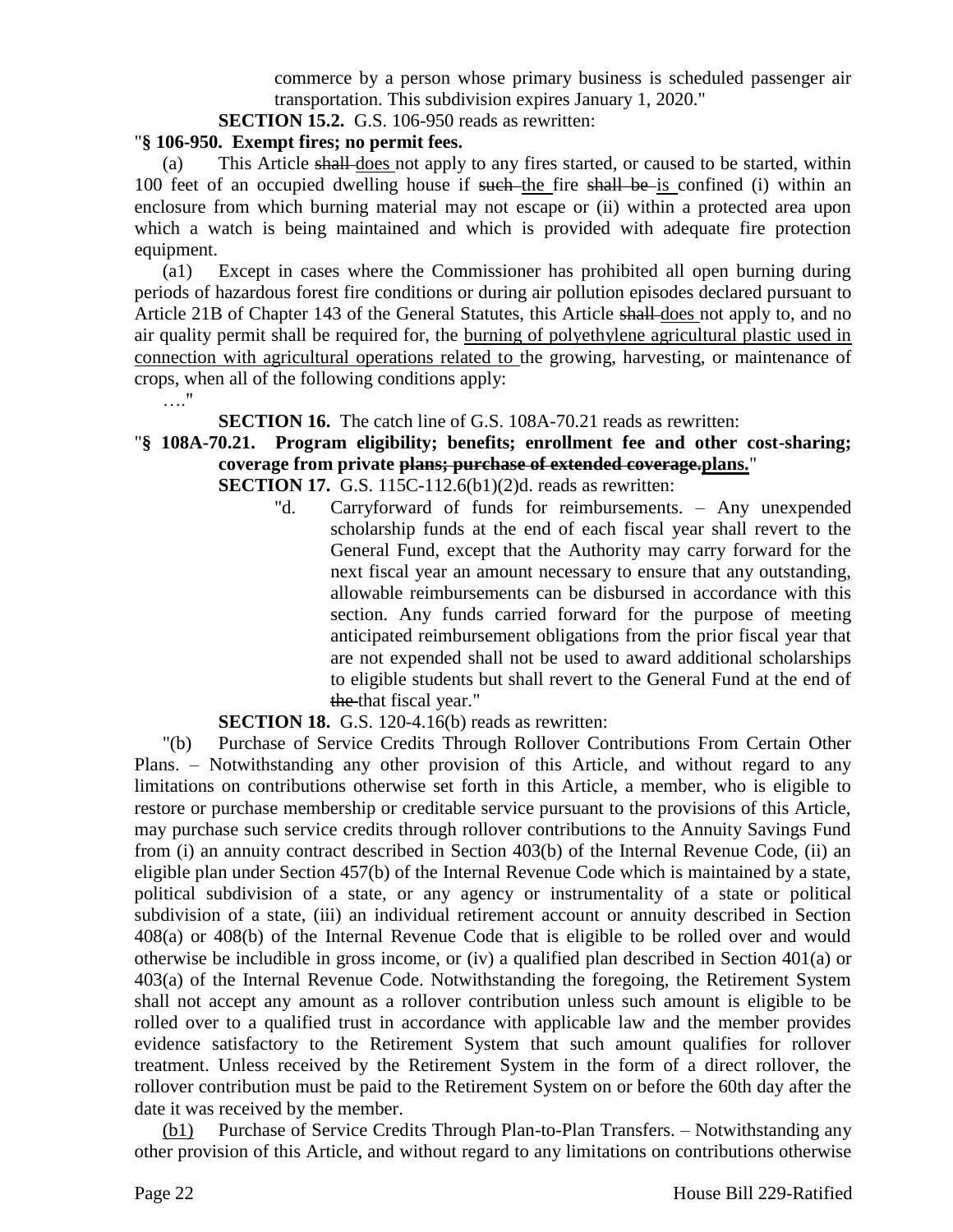set forth in this Article, a member, who is eligible to restore or purchase membership or creditable service pursuant to the provisions of this Article, may purchase such service credits through a direct transfer to the Annuity Savings Fund of funds from (i) an annuity contract described in Section 403(b) of the Internal Revenue Code or (ii) an eligible plan under Section 457(b) of the Code which is maintained by a state, political subdivision of a state, or any agency or instrumentality of a state or political subdivision of a state."

**SECTION 19.** G.S. 120-57 is repealed.

### **SECTION 19.1.** G.S. 120-70.106(d) reads as rewritten:

"(d) An establishment to which permits may be issued pursuant to G.S. 18B-1006(n1), as enacted by S.L. 2016-23, is designated a special class of property under Section 2(2) of Article V of the North Carolina Constitution, and the motor fuel sold by that establishment is taxable in accordance with this subsection. Notwithstanding G.S. 105-449.80, the motor fuel excise tax rate for an establishment to which permits may be issued pursuant to G.S. 18B-1006(n1), as enacted by S.L. 2016-23, is sixteen cents  $(16¢)$  per gallon. The Revenue Laws Study Committee shall annually compare the motor fuel excise tax rate imposed by this subsection with the rate levied by the State of South Carolina on motor fuels and may recommend a change in the rate imposed by this subsection to an amount no greater than the rate then in effect for the State of South Carolina. An establishment designated as a special class of property by this subsection may obtain monthly refunds on the difference between the motor fuel excise tax imposed under G.S. 105-449.80 and the motor fuel excise tax imposed by this subsection. The Department <del>[of Revenue]</del> of Revenue shall calculate for each calendar year the difference between the motor fuel excise tax that would have been imposed under G.S. 105-449.80 on the motor fuel sold by an establishment classified by this subsection in the absence of this classification and the motor fuel excise tax that was imposed on the motor fuel sold by the establishment due to the classification. The difference in taxes, together with any interest, penalties, or costs that may accrue thereon, are a lien on the real property underlying the establishment as provided in G.S. 105-355(a). The difference in taxes shall be carried forward in the records of the Department as deferred taxes. The deferred taxes for the preceding three calendar years are due and payable on the day this subsection becomes ineffective due to the occurrence of a disqualifying event; provided, however, the amount collected for deferred taxes pursuant to this subsection does not exceed the tax value of the property. A disqualifying event occurs when the title to the real property underlying the establishment is transferred to a new owner. A lien for deferred taxes is extinguished when the amount required by this subsection is paid."

**SECTION 20.** G.S. 136-41.2(c) reads as rewritten:

"(c) No municipality shall be eligible to receive funds under G.S. 136-41.1 unless it has formally adopted a budget ordinance in substantial compliance with G.S. 160-410.3, G.S. 159-8 and G.S. 159-13, showing revenue received from all sources, and showing that funds have been appropriated for at least two of the following municipal services if the municipality was incorporated with an effective date prior to January 1, 2000, water distribution; sewage collection or disposal; garbage and refuse collection or disposal; fire protection; police protection; street maintenance, construction, or right-of-way acquisition; or street lighting, or at least four of the following municipal services if the municipality was incorporated with an effective date of on or after January 1, 2000: (i) police protection; (ii) fire protection; (iii) solid waste collection or disposal; (iv) water distribution; (v) street maintenance; (vi) street construction or right-of-way acquisition; (vii) street lighting; and (viii) zoning."

# **SECTION 20.1.(a)** G.S. 143-58.5 reads as rewritten:

# "**§ 143-58.5. Alternative Fuel Revolving Fund.**

(a) The definitions set out in G.S. 143-58.4 apply to this section.

(b) The Alternative Fuel Revolving Fund is created and shall be held by the State Treasurer. The Fund shall consist of moneys received from the sale of EPAct credits under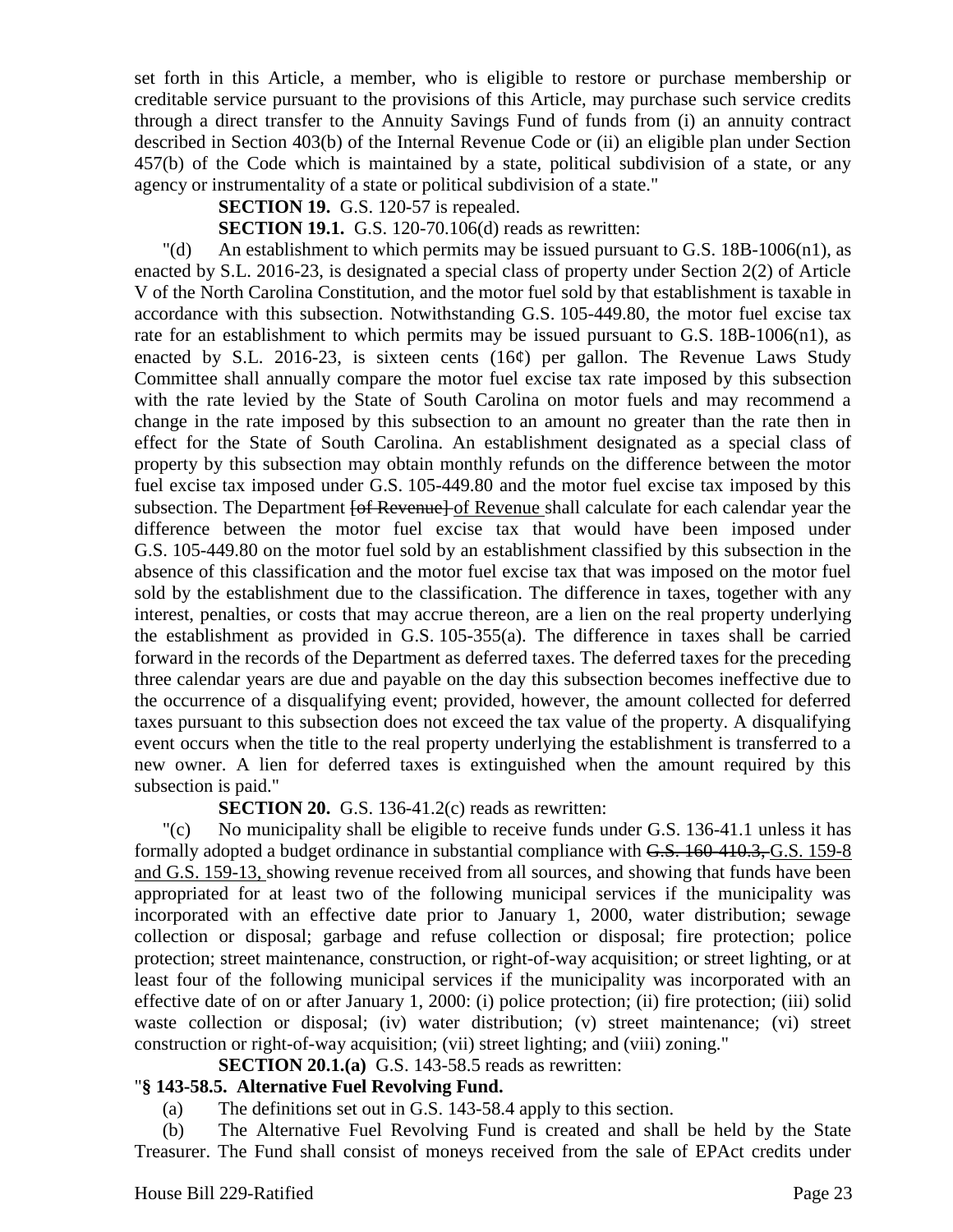G.S. 143-58.4, any moneys appropriated to the Fund by the General Assembly, and any moneys obtained or accepted by the Department for deposit into the Fund. The Fund shall be managed to maximize benefits to the State for the purchase of alternative fuel, related refueling infrastructure, and AFV purchases. To the extent possible, benefits from the sale of EPAct credit shall be distributed to State departments, institutions, and agencies in proportion to the number of EPAct credits generated by each. No portion of the Fund shall be transferred to the General Fund, and any appropriation made to the Fund shall not revert. The State Treasurer shall invest moneys in the Fund in the same manner as other funds are invested. Interest and moneys earned on such investments shall be credited to the Fund.

(c) The Fund shall be used to offset the incremental fuel cost of biodiesel and biodiesel blend fuel with a minimum biodiesel concentration of B-20 for use in State vehicles, for the purchase of ethanol fuel with a minimum ethanol concentration of E-85 for use in State vehicles, the incremental vehicle cost of purchasing AFVs, for the development of related refueling infrastructure, for the costs of administering the Fund, and for projects approved by the Energy Policy Council.

(d) The Secretary of Administration Environmental Quality shall adopt rules as necessary to implement this section.

(e) The Department shall submit to the Joint Legislative Commission on Governmental Operations and the Fiscal Research Division no later than 1 October October 1 of each year a report on the expenditures from the Fund during the preceding fiscal year."

**SECTION 20.1.(b)** The Codifier of Rules shall make any conforming rule changes necessary to reflect name changes and any recodifications resulting from the name change made by this section.

**SECTION 21.** G.S. 143-215.31(a1) reads as rewritten:

"(a1) The owner of a dam classified by the Department as a high-hazard dam or an intermediate-hazard dam shall develop an Emergency Action Plan for the dam as provided in this subsection; subsection:

- (1) The owner of the dam shall submit a proposed Emergency Action Plan for the dam within 90 days after the dam is classified as a high-hazard dam or an intermediate-hazard dam to the Department and the Department of Public Safety for their review and approval. The Department and the Department of Public Safety shall approve the Emergency Action Plan if they determine that it complies with the requirements of this subsection and will protect public health, safety, and welfare; the environment; and natural resources.
- … (6) Information included in an Emergency Action Plan that constitutes sensitive public security information, as provided in G.S. 132-1.7, shall be maintained as confidential information and shall not be subject to disclosure under the Public Records Act. For purposes of this section, "sensitive public security information" shall include Critical Energy Infrastructure Information protected from disclosure under rules adopted by the Federal Energy Regulatory Commission in 18 C.F.R. § 333.112.18 C.F.R. § 388.112."

**SECTION 22.** G.S. 143-341.2(b)(3) reads as rewritten:

"(3) Auditor may audit submissions. – The State Auditor may audit submissions made to the Department of Administration pursuant to subdivision (1) of this subsection and may recover any costs incurred in preforming performing such an audit from the State Land Fund, in accordance with G.S. 146-72."

**SECTION 23.** G.S. 143B-168.5 reads as rewritten:

# "**§ 143B-168.5. Child Care – special unit.**

There is established within the Department of Health and Human Services-Services, Division of Child Development and Early Education, a special unit to deal primarily with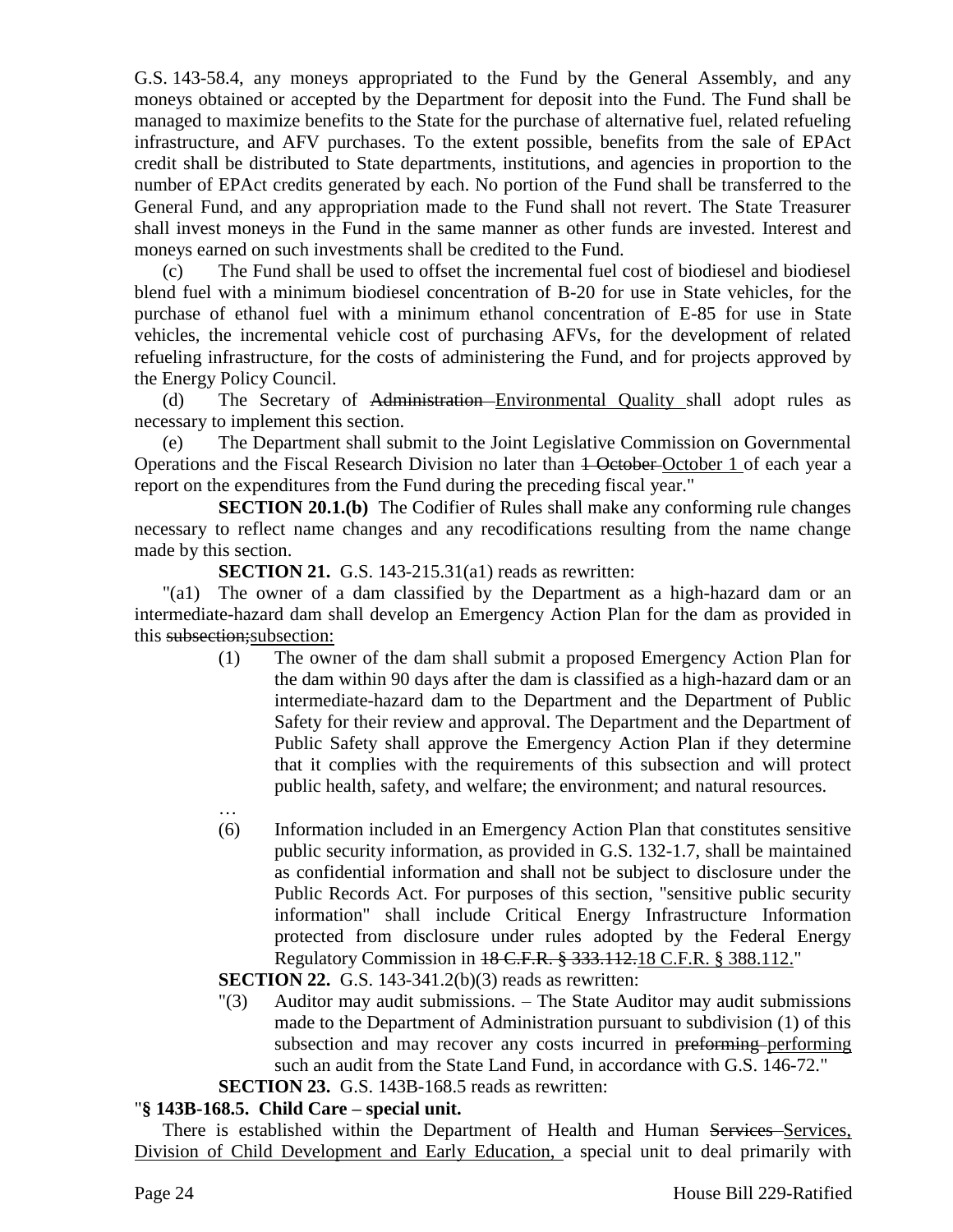violations involving child abuse and neglect in child care arrangements. The Child Care Commission shall make rules for the investigation of reports of child abuse or neglect and for administrative action when child abuse or neglect is substantiated, pursuant to G.S. 110-88(6a), 110-105, and 110-105.2.110-105.3, 110-105.4, 110-105.5, and 110-105.6."

# **SECTION 24.** G.S. 143B-394.15(c) reads as rewritten:

"(c) Membership. – The Commission shall consist of  $39-38$  members, who reflect the geographic and cultural regions of the State, as follows:

- … (4) The following persons or their designees, ex officio:
	- a. The Governor.
	- b. The Lieutenant Governor.
	- c. The Attorney General.
	- d. The Secretary of the Department of Administration.
	- e. The Secretary of the Department of Public Safety.
	- f. The Superintendent of Public Instruction.
	- g. The Secretary of Public Safety.
	- h. The Secretary of the Department of Health and Human Services.
	- i. The Director of the Office of State Human Resources.
	- j. The Chair of the North Carolina Council for Women.
	- k. The Dean of the School of Government at the University of North Carolina at Chapel Hill.
	- *l*. The Chairman of the Governor's Crime Commission."

**SECTION 24.1.** G.S. 143B-437.56(b) reads as rewritten:

"(b) The term of the grant shall not exceed the duration listed in this subsection. The first grant payment must be made within six years after the date on which the grant was awarded. The number of years in the base period for which grant payments may be made shall not exceed five years. [Maximum durations are:]Maximum durations are:

- (1) For high-yield projects in which the business receives the enhanced percentage pursuant to subsection (a1) of this section, 20 years starting with the first year a grant payment is made. If a business is disqualified from the enhanced percentage in one of the first 12 years, the term of the grant shall not exceed 12 years starting with the first year a grant payment is made. If a business is disqualified from receiving the enhanced percentage after the first 12 years, the term of the grant ends in the year the disqualification occurs.
- (2) For all other projects, 12 years starting with the first year a grant payment is made."

**SECTION 25.** G.S. 143B-931(b) reads as rewritten:

"(b) The Department of Public Safety may provide a criminal history record check to the board of directors of a regional school of a person who is employed at a regional school or of a person who has applied for employment at a regional school if the employee or applicant consents to the record check. The Department may also provide a criminal history record check of school personnel as defined in G.S. 115C-238.56N G.S. 115C-238.73 by fingerprint card to the board of directors of the regional school from the National Repositories of Criminal Histories, in accordance with G.S. 115C-238.56N. G.S. 115C-238.73. The information shall be kept confidential by the board of directors of the regional school as provided in G.S. 115C-238.56N.G.S. 115C-238.73."

**SECTION 26.** G.S. 143C-6-4(b) reads as rewritten:

"(b) Budget Adjustments. – Notwithstanding the provisions of G.S. 143C-6-1, a State agency may, with approval of the Director of the Budget, spend more than was appropriated in the certified budget by adjusting the authorized budget for all of the following: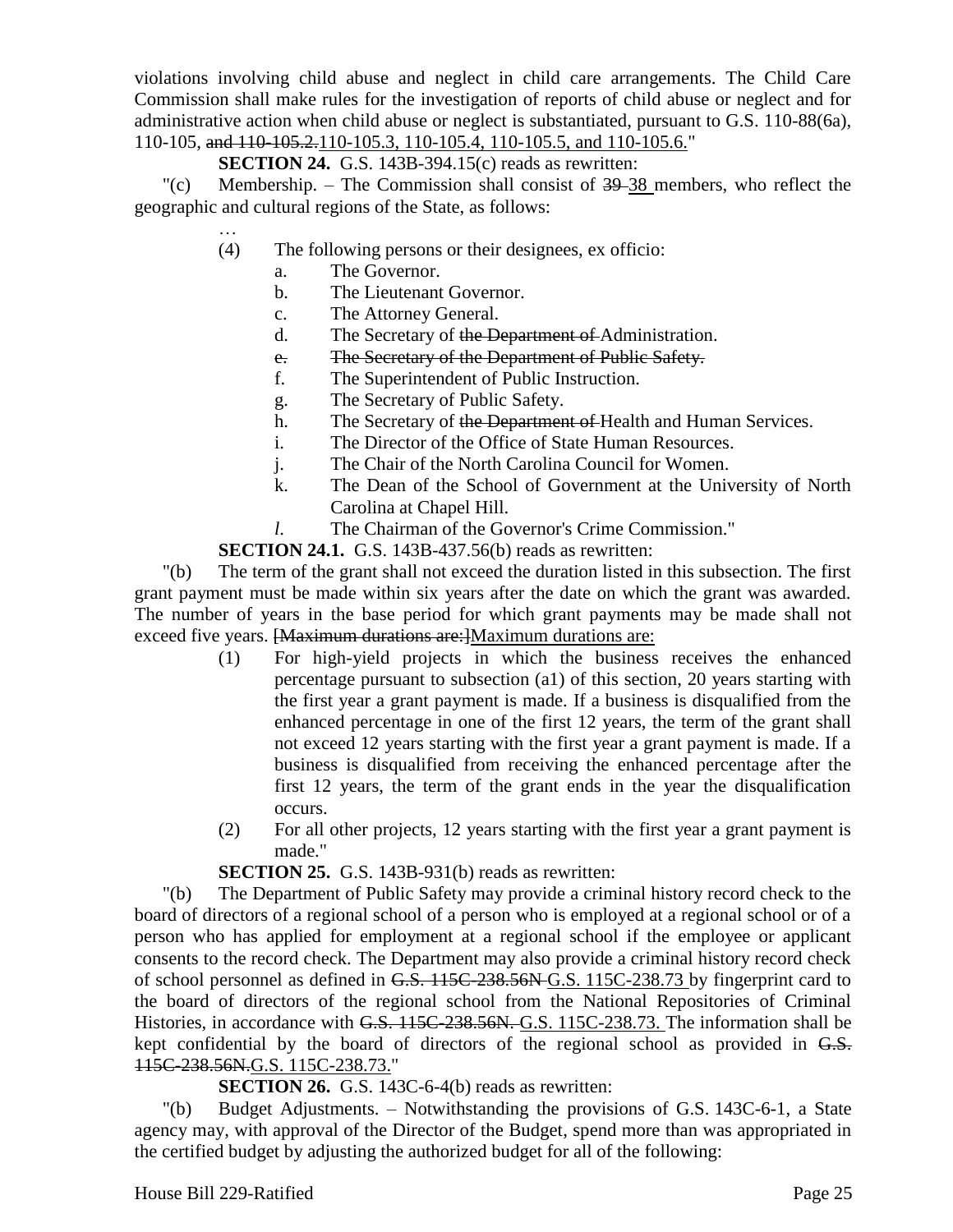- (1) Line items within programs. An object or line item within a purpose or program so long as the total amount expended for the purpose or program is no more than was authorized in the certified budget for the purpose or program.
- (2) Responses to extraordinary events. A purpose or program if the overexpenditure of the purpose or program is:
	- a. Required by a court or Industrial Commission order;
	- b. Authorized under G.S.  $166A-19.40(a)$  G.S.  $166A-19.40(a)(1)$  and (c) of the North Carolina Emergency Management Act; or
	- c. Required to call out the North Carolina National Guard.
- (3) Responses to unforeseen circumstances. A purpose or program not subject to the provisions of subdivision (b)(2) of this subsection, if each of the following conditions is satisfied:
	- a. The overexpenditure is required to continue the purpose or programs due to complications or changes in circumstances that could not have been foreseen when the budget for the fiscal period was enacted.
	- b. The scope of the purpose or program is not increased.
	- c. The overexpenditure is authorized on a one-time nonrecurring basis for one year only, unless the overexpenditure is the result of (i) salary adjustments authorized by law or (ii) the establishment of time-limited positions funded with agency receipts."

**SECTION 27.** G.S. 146-9(b) reads as rewritten:

"(b) Notwithstanding subsection (a) of this section, or any other provision of law, prior to expiration of a lease of mineral deposits in State lands, the Department of Administration or other entity designated by the Department shall solicit competitive bids for lease of such mineral deposits, which shall include a process for upset bids as described in this subsection. An upset bid is an increased or raised bid whereby a person offers to lease such mineral rights for an amount exceeding the highest bid received in response to the initial solicitation for competitive bids, or the last upset bid, as applicable, by a minimum of five percent (5%). The process shall provide that the Department or other designated entity that issued the solicitation for competitive bids shall issue a notice of high bid to the person submitting the highest bid in response to the initial solicitation for competitive bids, or the person submitting the last upset bid, as applicable, and any other bidders that have submitted a bid in an amount seventy-five percent (75%) or more of the highest bid received in response to the initial solicitation for competitive bids, or the last upset bid, as applicable, of the highest bid received at that point within 10 days of the closure of the bidding period, as provided in the solicitation for competitive bids, through notice delivered by any means authorized under G.S. 1A-1, Rule 4. Thereafter, an upset bid may be made by delivering to the Department or other designated entity, subject to all of the following requirements and conditions:

> … (4) When an upset bid is made as provided in this subsection, the Department or other designated entity shall notify to the highest prior bidder, and any other bidders that have submitted a bid in an amount seventy-five percent (75%) or more of the current high bid received in response to the initial solicitation for competitive bids, or the last upset bid, as applicable. …."

**SECTION 28.** G.S. 147-12(a) reads as rewritten:

"(a) In addition to the powers and duties prescribed by the Constitution, the Governor has the powers and duties prescribed in this and the following sections: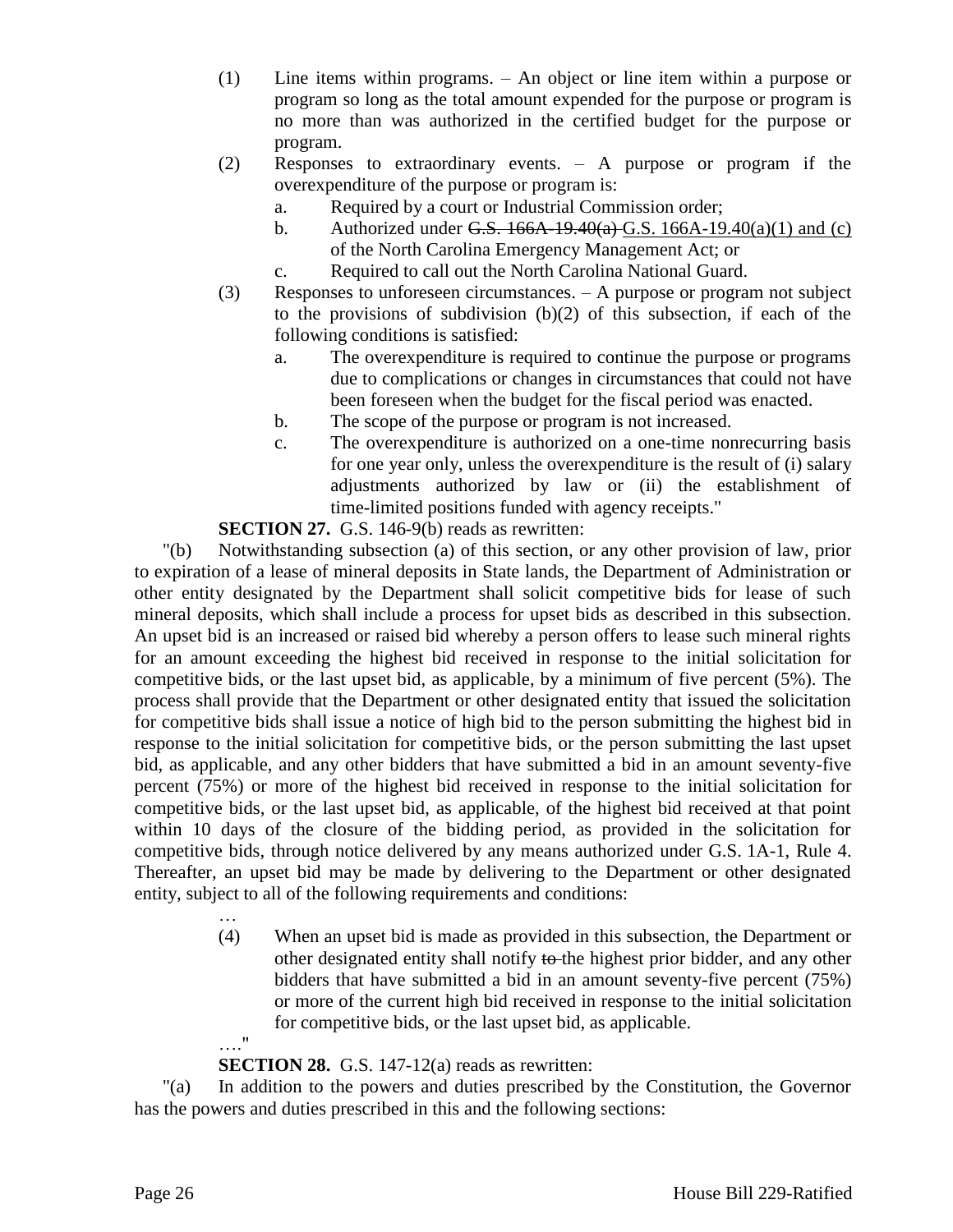- (1) To supervise the official conduct of all executive and ministerial officers; and when the Governor deems it advisable to visit all State institutions for the purpose of inquiring into the management and needs of the same.
- (12) To name and locate State government buildings, monuments, memorials, and improvements, as provided by  $G.S. 143B-373(1)G.S. 143B-373(a)(1)$ . …."

# **SECTION 28.1.(a)** G.S. 147-69.2(b) reads as rewritten:

"(b) It shall be the duty of the State Treasurer to invest the cash of the funds enumerated in subsection (a) of this section in excess of the amount required to meet the current needs and demands on such these funds. The State Treasurer may invest the funds as provided in this subsection in the manner authorized by subsection (e) of this section. If an investment was authorized by this subsection at the time the investment was made or contractually committed to be made, then that investment shall continue to be authorized by this subsection, and none of the percentage or other limitation on investments set forth in this subsection shall be construed to require the State Treasurer to subsequently dispose of the investment or fail to honor any contractual commitments as a result of changes in market values, ratings, or other investment qualifications. For purposes of computing market values on which percentage limitations on investments in this subsection are based, all investments shall be valued as of the last date of the most recent fiscal quarter. Notwithstanding anything in this section to the contrary, the State Treasurer shall categorize investment management arrangements according to the primary investment type or primary strategy utilized under the arrangement authorized under subsection (e) of this section. No investment management arrangement may be categorized in more than one of the subdivisions of this section. [The State Treasurer shall select from among the following investments subject to the following limitations and requirements:]The State Treasurer shall select from among the following investments subject to the following limitations and requirements:

- (1) Investments authorized by G.S. 147-69.1(c)(1)-(7).
- (2) General obligations of other states of the United States.
- (3) General obligations of cities, counties and special districts in North Carolina.
- (4) Obligations of any company, other organization or legal entity incorporated or otherwise created or located within or outside the United States, including obligations that are convertible into equity securities, if, when acquired, the obligations are within one of the four highest rating categories regardless of gradations, such as ratings beginning with "AAA," "AA," "A," or either "BBB" or "Baa," of at least one nationally recognized rating service designated by the U.S. Securities and Exchange Commission.
- (5) Repealed by Session Laws 2001-444, s. 2, effective October 1, 2001.
- (6) Asset-backed securities (whether considered debt or equity), if, when acquired, the obligations are within one of the four highest ratings categories regardless of gradations, such as ratings beginning with "AAA," "AA," "A," or either "BBB" or "Baa," of at least one nationally recognized rating service designated by the U.S. Securities and Exchange Commission.
- (6a) In addition to the limitations and requirements with respect to the investments of the Retirement Systems set forth in this subsection, the State Treasurer shall select investments of the assets of the Retirement Systems such that investments made pursuant to subdivisions  $(b)(1)$  through  $(6)$  of this section shall at all times equal or exceed twenty percent (20%) of the market value of all invested assets of the Retirement Systems.
- (6b) Repealed by Session Laws 2016-55, s. 1.3, effective January 31, 2017.

…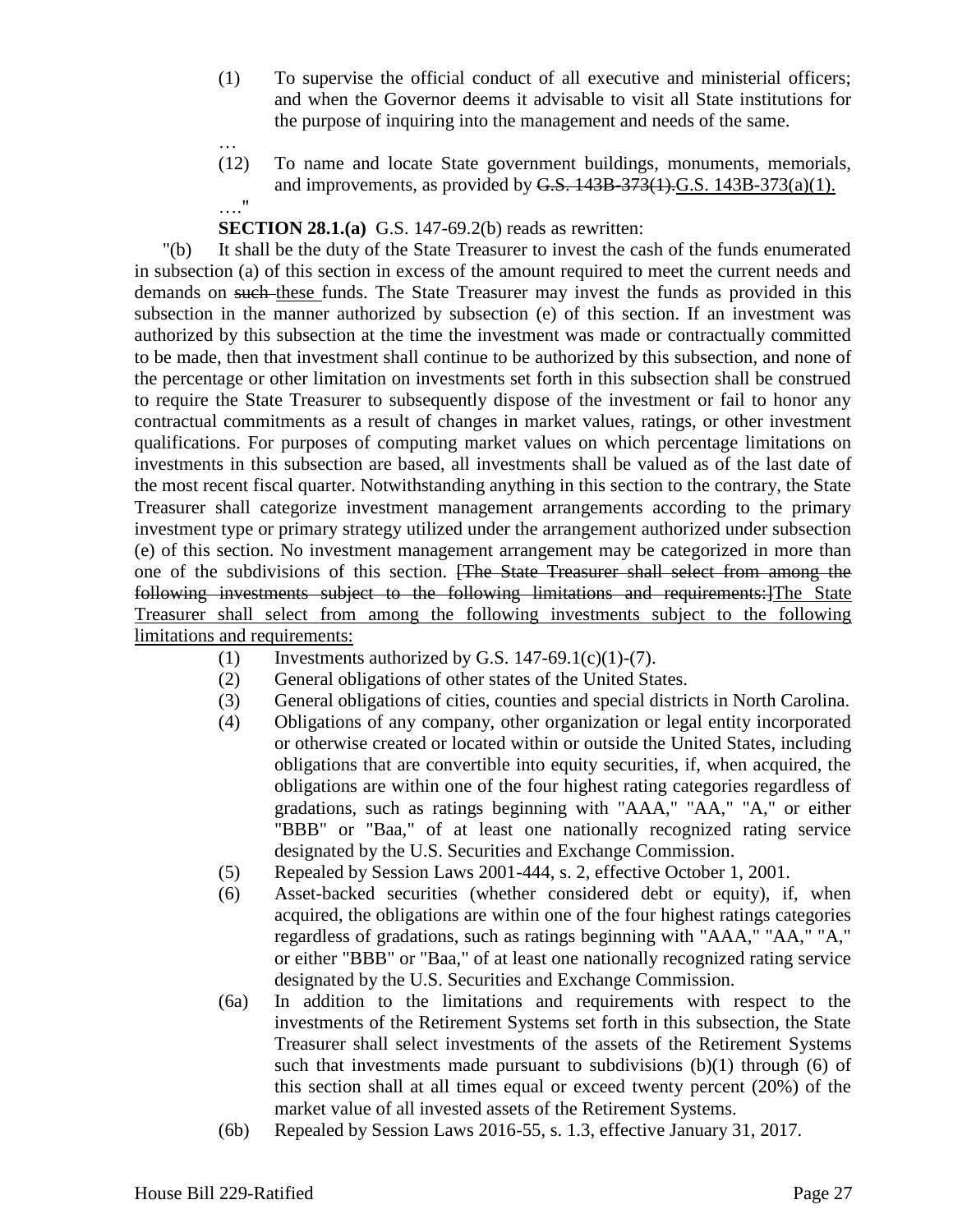- (6c) With respect to Retirement Systems' assets referred to in subdivision (b)(8), they may be invested, within or outside the United States, in obligations, debt securities, and asset-backed securities, whether considered debt or equity, including obligations and securities convertible into other securities, that do not meet the requirements of any of subdivisions  $(b)(1)$  through  $(6)$ of this section nor subdivision (b)(7) of this section. The amount invested under this subdivision shall not exceed seven and one-half percent (7.5%) of the market value of all invested assets of the Retirement Systems.
- (7) Retirement Systems' assets referred to in subdivision (8) of this subsection may be invested in strategies managed primarily for the purpose of owning real estate or related debt financing, excluding asset-backed financing and timberlands, located within or outside the United States. The amount invested under this subdivision shall not exceed ten percent (10%) of the market value of all invested assets of the Retirement Systems.
- (8) With respect to assets of the Teachers' and State Employees' Retirement System, the Consolidated Judicial Retirement System, the Firefighters' and Rescue Workers' Pension Fund, the Local Governmental Employees' Retirement System, the Legislative Retirement System, the North Carolina National Guard Pension Fund, the Registers of Deeds' Supplemental Pension Fund, and the Retiree Health Benefit Fund (hereinafter referred to collectively as the Retirement Systems), they may be invested in a strategy composed primarily of equity securities traded on a public securities exchange or market organized and regulated pursuant to the laws of the jurisdiction of such the exchange or market and issued by any company incorporated or otherwise created or located within or outside the United States; provided States as long as the investments meet the conditions of this subdivision. The investments authorized for the Retirement Systems under this subdivision are subject to the following limitations:
	- a. Repealed by Session Laws 2016-55, s. 1.3, effective January 31, 2017.
	- a1. The aggregate amount of such the investments cannot exceed sixty-five percent (65%) of the market value of all invested assets of the Retirement Systems.
	- b. The aggregate amount of the investment invested through investment companies described in sub-subdivision (e)(4)b. of this section shall not exceed eight and one-half percent (8.5%) of the market value of all invested assets of the Retirement Systems, except that the market value of group trusts and individual, common, or collective trust funds of banks and trust companies shall not be applied against this limit.
	- c. Repealed by Session Laws 2016-55, s. 1.3, effective January 31, 2017.
- (9) With respect to Retirement Systems' assets, as defined in subdivision (b)(8) of this subsection, they may be invested in (i) a strategy composed primarily of private equity, or corporate buyout transactions, within or outside the United States or (ii) an arrangement authorized under subsection (e) of this section with the primary purpose to engage in other strategies not expressly authorized by any other subdivision of this subsection. The amount invested under this subdivision shall not exceed eight and three-quarters percent (8.75%) of the market value of all invested assets of the Retirement Systems.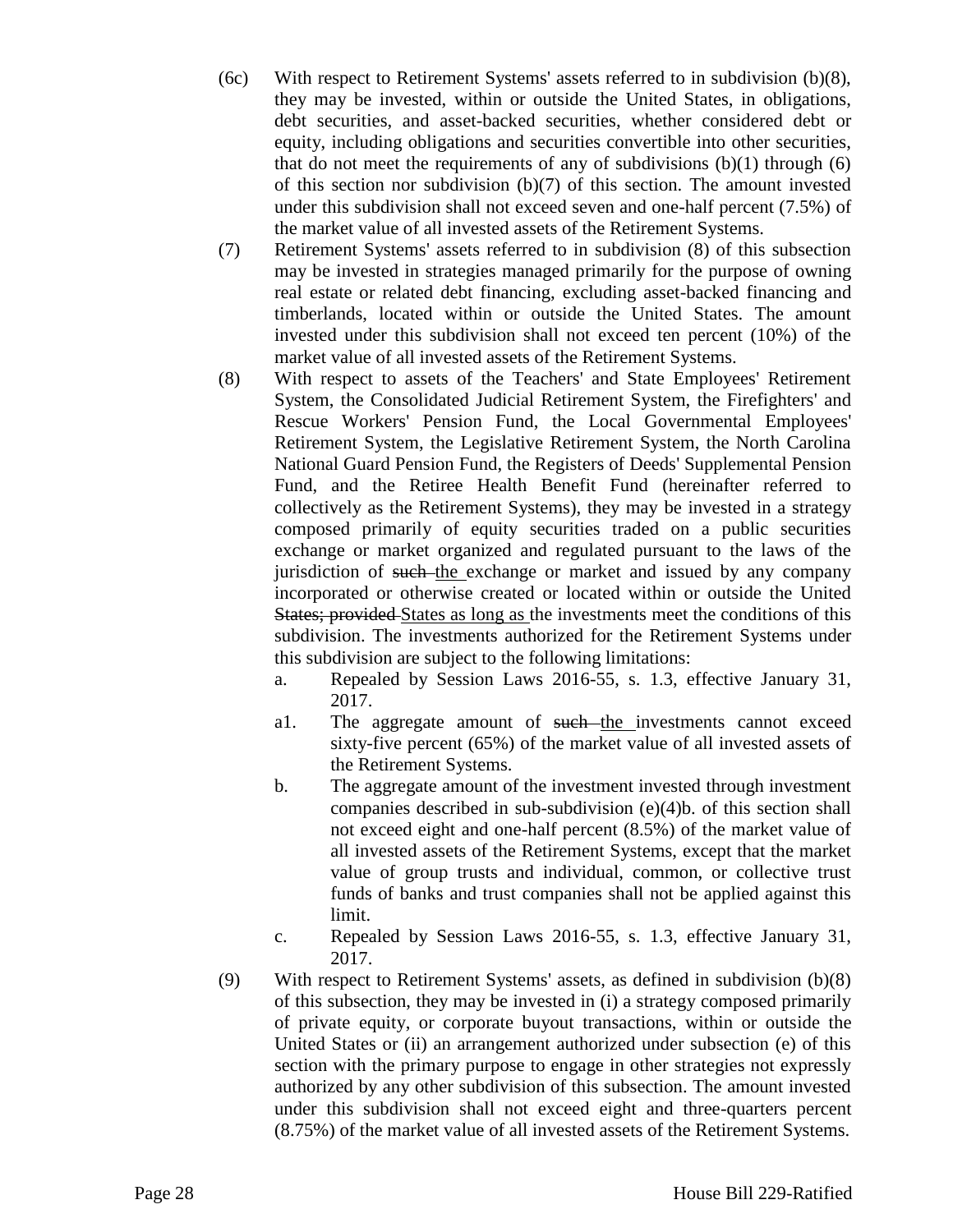- (9a) With respect to Retirement Systems' assets, as defined in subdivision (b)(8) of this subsection, they may be invested, within or outside the United States, in obligations, debt securities, asset-backed securities, whether considered debt or equity, and other investments that are acquired by the Treasurer for the primary purpose of providing protection against risks associated with inflation, along with timberland, natural resources, commodities, infrastructure, transportation, agriculture, and other tangible and intangible real assets. The amount invested under this subdivision shall not exceed seven and one-half percent (7.5%) of the market value of all invested assets of the Retirement Systems.
- (10) Recodified as part of subdivision (b)(9) by Session Laws 2000-160, s. 2.
- (10a) With respect to Retirement Systems' assets, as defined in subdivision (8) of this subsection, the market value of any of subdivision (6c) or (7), sub-subdivision b. of subdivision (8), or subdivision (9) or (9a) of this subsection shall not exceed ten percent (10%) of the market value of all invested assets of the Retirement Systems; and the aggregate market value of all assets invested pursuant to subdivisions (6c) and (7), sub-subdivision b. of subdivision (8), and subdivisions (9) and (9a) of this subsection shall not exceed thirty-five percent (35%) of the market value of all invested assets of the Retirement Systems.
- (11) Repealed by Session Laws 2013-360, s. 6.3(c), effective July 1, 2013.
- (12) It is the intent of the General Assembly that the Escheat Fund provide a perpetual and sustainable source of funding for the purposes authorized by the State Constitution. Accordingly, the following provisions apply:
	- a. With respect to assets of the Escheat Fund, in addition to those investments authorized by subdivisions (1) through (6) of this subsection, up to ten percent  $(10%)$  of such the assets may be invested in the investments authorized under subdivisions (6c) through (9a) of this subsection, notwithstanding the percentage limitations imposed on the Retirement Systems' investments under those subdivisions, and provided that the State Treasurer may invest the assets as provided in subsection (e) of this section.
	- b. Repealed by Session Laws 2016-55, s. 1.3, effective January 31, 2017.
	- c. The State Treasurer shall invest, in addition to those investments authorized by sub-subdivision a. of this subdivision, ten percent (10%) of the net assets of the Escheat Fund as authorized under G.S. 147-69.2A."

#### **SECTION 28.1.(b)** G.S. 147-69.12(c) reads as rewritten:

"(c) The Treasurer shall report to the Governor annually and to the General Assembly at the beginning of each biennial session the exact balance in the treasury to the credit of the State, with a summary of the receipts and payments of the treasury during the preceding fiscal year, and so far as practicable an account of the same down to the termination of the current calendar year. Reserved."

**SECTION 29.** G.S. 153A-340(h) reads as rewritten:

"(h) As provided in this subsection, counties may adopt temporary moratoria on any county development approval required by law. county development approval required by law, except for the purpose of developing and adopting new or amended plans or ordinances as to residential uses. The duration of any moratorium shall be reasonable in light of the specific conditions that warrant imposition of the moratorium and may not exceed the period of time necessary to correct, modify, or resolve such conditions. Except in cases of imminent and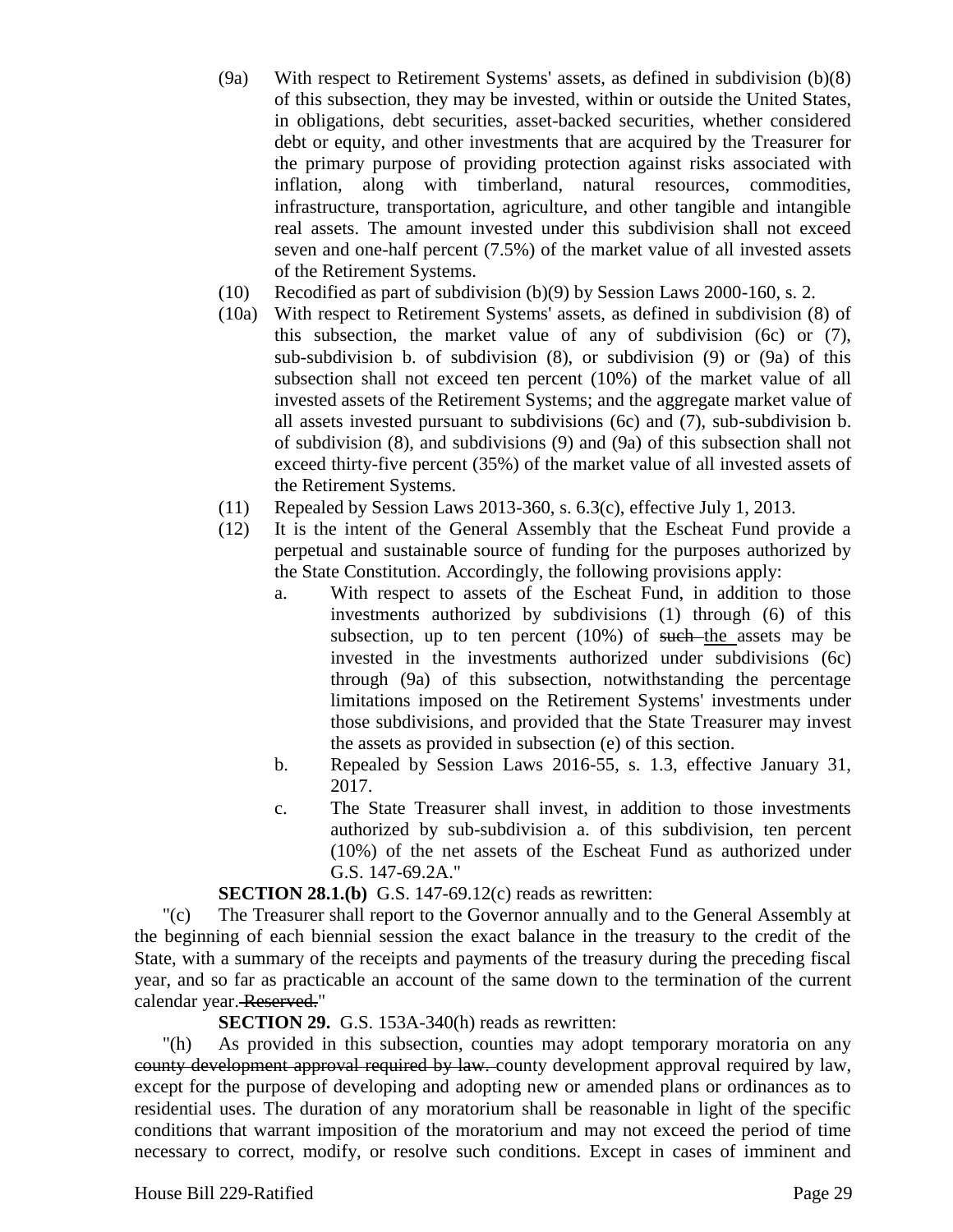substantial threat to public health or safety, before adopting an ordinance imposing a development moratorium with a duration of 60 days or any shorter period, the board of commissioners shall hold a public hearing and shall publish a notice of the hearing in a newspaper having general circulation in the area not less than seven days before the date set for the hearing. A development moratorium with a duration of 61 days or longer, and any extension of a moratorium so that the total duration is 61 days or longer, is subject to the notice and hearing requirements of G.S. 153A-323. Absent an imminent threat to public health or safety, a development moratorium adopted pursuant to this section shall not apply to any project for which a valid building permit issued pursuant to G.S. 153A-357 is outstanding, to any project for which a conditional use permit application or special use permit application has been accepted, to development set forth in a site-specific or phased development plan approved pursuant to G.S. 153A-344.1, to development for which substantial expenditures have already been made in good faith reliance on a prior valid administrative or quasi-judicial permit or approval, or to preliminary or final subdivision plats that have been accepted for review by the county prior to the call for public hearing to adopt the moratorium. Any preliminary subdivision plat accepted for review by the county prior to the call for public hearing, if subsequently approved, shall be allowed to proceed to final plat approval without being subject to the moratorium.

Any ordinance establishing a development moratorium must expressly include at the time of adoption each of the following:

- (1) A clear statement of the problems or conditions necessitating the moratorium and what courses of action, alternative to a moratorium, were considered by the county and why those alternative courses of action were not deemed adequate.
- (2) A clear statement of the development approvals subject to the moratorium and how a moratorium on those approvals will address the problems or conditions leading to imposition of the moratorium.
- (3) An express date for termination of the moratorium and a statement setting forth why that duration is reasonably necessary to address the problems or conditions leading to imposition of the moratorium.
- (4) A clear statement of the actions, and the schedule for those actions, proposed to be taken by the county during the duration of the moratorium to address the problems or conditions leading to imposition of the moratorium.

No moratorium may be subsequently renewed or extended for any additional period unless the city shall have taken all reasonable and feasible steps proposed to be taken by the county in its ordinance establishing the moratorium to address the problems or conditions leading to imposition of the moratorium and unless new facts and conditions warrant an extension. Any ordinance renewing or extending a development moratorium must expressly include, at the time of adoption, the findings set forth in subdivisions (1) through (4) of this subsection, including what new facts or conditions warrant the extension.

Any person aggrieved by the imposition of a moratorium on development approvals required by law may apply to the appropriate division of the General Court of Justice for an order enjoining the enforcement of the moratorium, and the court shall have jurisdiction to issue that order. Actions brought pursuant to this section shall be set down for immediate hearing, and subsequent proceedings in those actions shall be accorded priority by the trial and appellate courts. In any such action, the county shall have the burden of showing compliance with the procedural requirements of this subsection."

#### **SECTION 30.** G.S. 160A-332(a) reads as rewritten:

"(a) The suppliers of electric service inside the corporate limits of any city in which a secondary supplier was furnishing electric service on the determination date (as defined in G.S.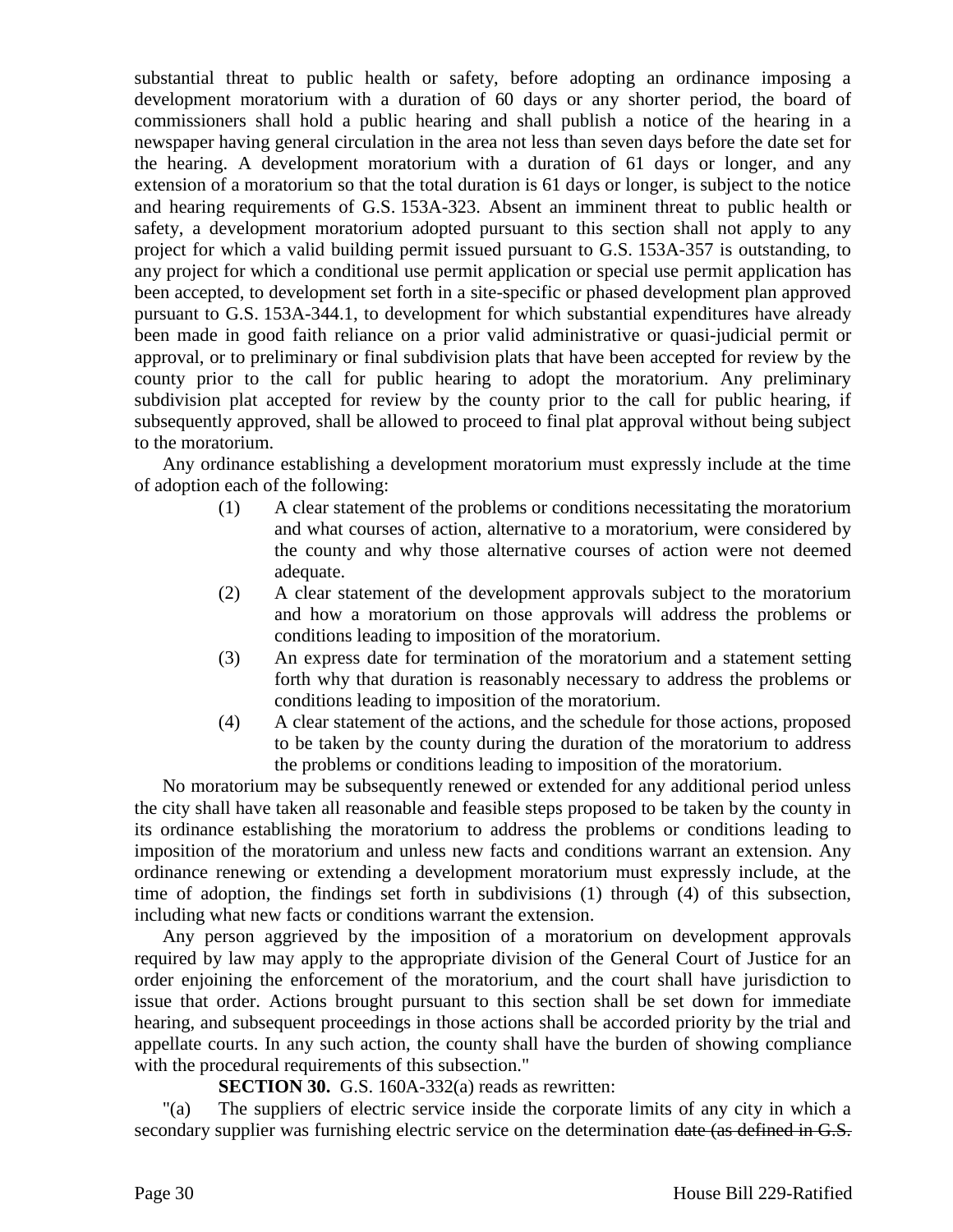160A-331(1)) date, as defined in G.S. 160A-331(1b), shall have rights and be subject to restrictions as follows:

# **SECTION 31.(a)** G.S. 160A-372(e) reads as rewritten:

"(e) The ordinance may provide that a developer may provide funds to the city whereby the city may acquire recreational land or areas to serve the development or subdivision, including the purchase of land that may be used to serve more than one subdivision or development within the immediate area. All funds received by the city pursuant to this paragraph [subsection] subsection shall be used only for the acquisition or development of recreation, park, or open space sites. Any formula enacted to determine the amount of funds that are to be provided under this paragraph [subsection] subsection shall be based on the value of the development or subdivision for property tax purposes. The ordinance may allow a combination or partial payment of funds and partial dedication of land when the governing body of the city determines that this combination is in the best interests of the citizens of the area to be served."

**SECTION 31.(b)** G.S. 160A-372(f) reads as rewritten:

"(f) The ordinance may provide that in lieu of required street construction, a developer may be required to provide funds that the city may use for the construction of roads to serve the occupants, residents, or invitees of the subdivision or development and these funds may be used for roads which serve more than one subdivision or development within the area. All funds received by the city pursuant to this paragraph [subsection] subsection shall be used only for development of roads, including design, land acquisition, and construction. However, a city may undertake these activities in conjunction with the Department of Transportation under an agreement between the city and the Department of Transportation. Any formula adopted to determine the amount of funds the developer is to pay in lieu of required street construction shall be based on the trips generated from the subdivision or development. The ordinance may require a combination of partial payment of funds and partial dedication of constructed streets when the governing body of the city determines that a combination is in the best interests of the citizens of the area to be served."

**SECTION 31.1.** G.S. 160A-536 reads as rewritten:

#### "**§ 160A-536. Purposes for which districts may be established.**

…."

(d) Contracts. – A city may provide services, facilities, functions, or promotional and developmental activities in a service district with its own forces, through a contract with another governmental agency, through a contract with a private agency, or by any combination thereof. Any contracts entered into pursuant to this subsection shall comply with all of the following criteria:

- (1) The contract shall specify the purposes for which city moneys are to be used for that service district.
- (2) The contract shall require an appropriate accounting for those moneys at the end of each fiscal year or other appropriate period. The For contracts entered into on or after June 1, 2016, the appropriate accounting shall include the name, location, purpose, and amount paid to any person or persons with whom the private agency contracted to perform or complete any purpose for which the city moneys were used for that service district.

(d1) Additional Requirements for Certain Contracts. - In addition to the requirements of subsection (d) of this section, if the city enters into a contract with a private agency for a service district under subdivision (a)(1a), (2), or (2a) of this section, the city shall comply with all of the following:

(1) The city shall solicit input from the residents and property owners as to the needs of the service district prior to entering into the contract.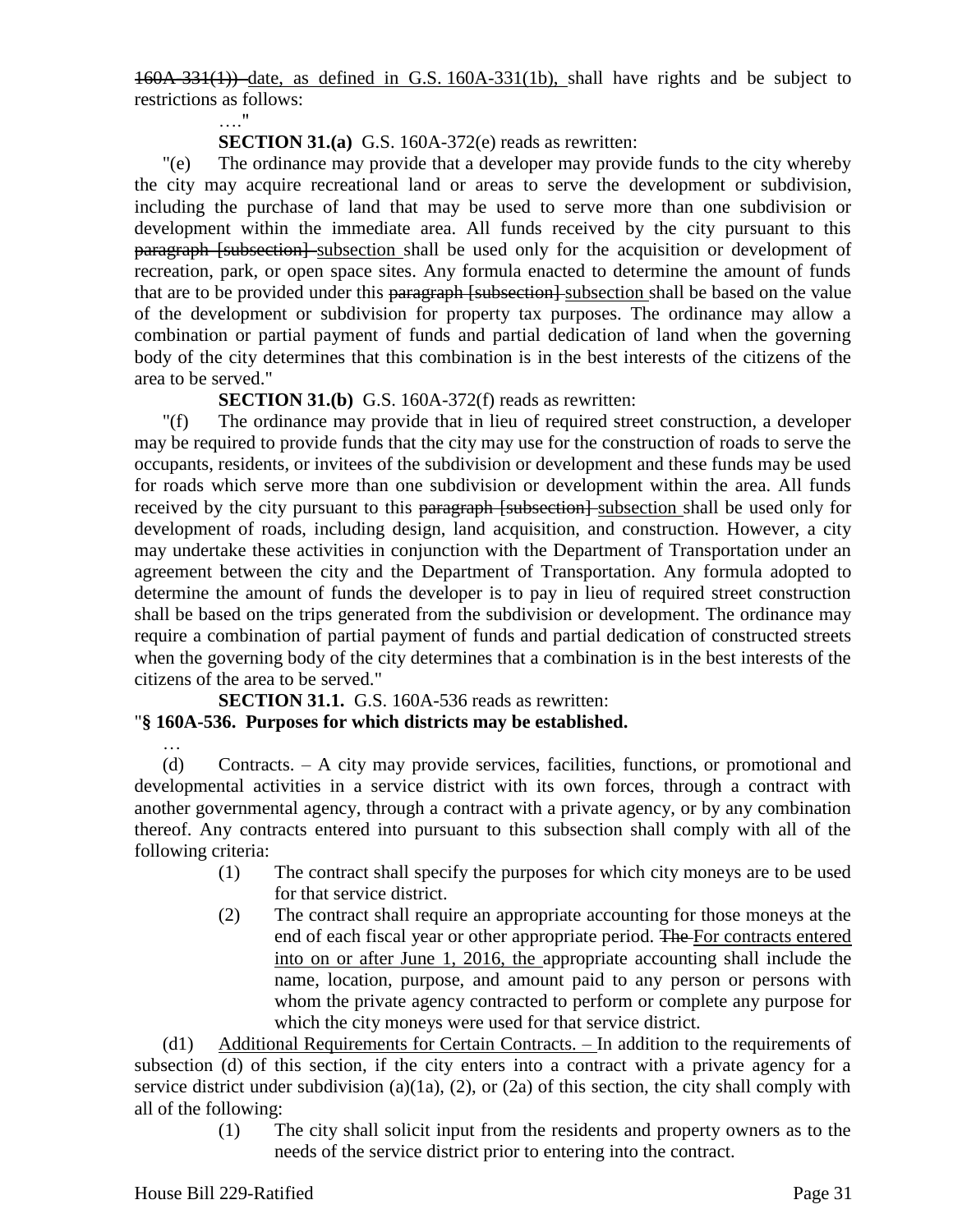- (2) Prior to entering into, or the renewal of, any contract under this section, the city shall use a bid process to determine which private agency is best suited to achieve the needs of the service district. The city shall determine criteria for selection of the private agency and shall select a private agency in accordance with those criteria. If the city determines that a multiyear contract with a private agency is in the best interest of the city and the service district, the city may enter into a multiyear contract not to exceed five years in length.
- (3) The city shall hold a public hearing prior to entering into the contract, which shall be noticed by publication in a newspaper of general circulation, for at least two successive weeks prior to the public hearing, in the service district.
- (4) The city shall require the private agency to report annually to the city, by presentation in a city council meeting and in written report, regarding the needs of the service district, completed projects, and pending projects. Prior to the annual report, the private agency shall seek input of the property owners and residents of the service district regarding needs for the upcoming year.
- (5) The contract shall specify the scope of services to be provided by the private agency. Any changes to the scope of services shall be approved by the city council. …."

**SECTION 32.(a)** Section 7.1 of S.L. 2014-107 reads as rewritten:

"**SECTION 7.1.** Section 5.1 of this act applies to all trusts created before, on, or after the effective date of this act. Except as otherwise provided, this act is effective when it becomes law."

**SECTION 32.(b)** This section becomes retroactively effective August 6, 2014.

**SECTION 33.** The introductory language of Section 54.5(b) of S.L. 2015-264 reads as rewritten:

"**SECTION 54.5.(b)** Section 32.2(c) Section 32.3(c) of S.L. 2015-241 reads as rewritten:" **SECTION 33.1.** Section 2 of S.L. 2016-102 reads as rewritten:

"**SECTION 2.** The changes made in Section 1 of this act are effective unless either or both of the decisions of the United States District Court for the Middle District of North Carolina ruling G.S.  $14-208.18(a)(2)$  and <del>G.S.  $14-408.18(a)(3)$ </del> G.S.  $14-208.18(a)(3)$  unconstitutional, as they existed prior to the enactment of this act, are stayed or overturned by a higher court on appeal, in which case the appropriate portion of the prior version of the statute to which the decision pertained is again effective as follows:

- (1) If the ruling enjoining enforcement of G.S. 14-208.18(a)(2) is stayed or overturned, the changes made to subsection (c) of G.S. 14-208.18 by Section 1 of this act shall be repealed.
- (2) If the ruling enjoining enforcement of G.S. 14-208.18(a)(3) is stayed or overturned, the changes made to subdivision (3) of subsection (a) of G.S. 14-208.18 by Section 1 of this act shall be repealed."

**SECTION 33.2.** The introductory language of Section 6(c) of S.L. 2016-108 reads as rewritten:

"**SECTION 6.(c)** G.S. 136-6(o) G.S. 135-6(o) reads as rewritten:"

**SECTION 33.3.** Section 2(m) of S.L. 2016-117 is rewritten to read:

"**SECTION 2.(m)** The title of Article 1D of Chapter 90 of the General Statutes reads as rewritten:

"Article 1D.

"Peer Review. Health Program for Medical Professionals.""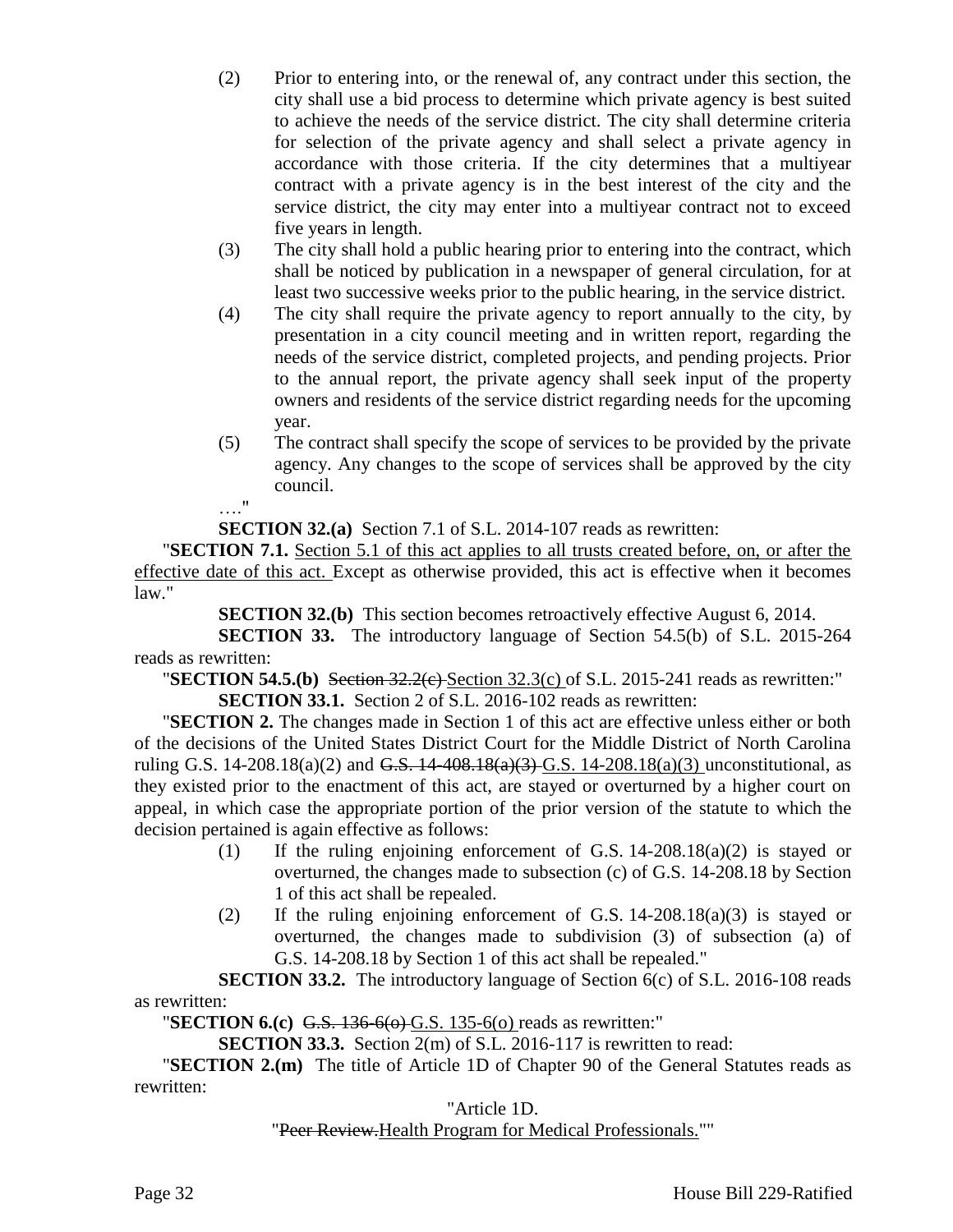**SECTION 33.4.(a)** The introductory language of Section 6.1(a) of S.L. 2016-123 reads as rewritten:

"**SECTION 6.1.(a)** If House Bill 1030, 2015 Regular Session, becomes law, then G.S. 13-202.1(f), G.S. 113-202.1(f), as enacted by Section 14.11(b) of that act, reads as rewritten:".

**SECTION 33.4.(b)** The introductory language of Section 6.1(b) of S.L. 2016-123 reads as rewritten:

"**SECTION 6.1.(b)** If House Bill 1030, 2015 Regular Session, becomes law, then G.S. 13-202.2(f), G.S. 113-202.2(f), as enacted by Section 14.11(c) of that act, reads as rewritten:".

**SECTION 34.(a)** The Revisor of Statutes shall cause to be printed an explanatory comment to G.S. 36C-1-112, prepared by the Estate Planning and Fiduciary Law Section of the North Carolina Bar Association, that Section having originally prepared Chapter 36C of the General Statutes for introduction in 2005, as the Revisor may deem appropriate.

**SECTION 34.(b)** The Revisor of Statutes shall cause to be printed all explanatory comments of the drafters of Sections 12 and 13(b) and 13(c) of this act, as the Revisor may deem appropriate.

# **PART II. OTHER TECHNICAL, CONFORMING, AND CLARIFYING AMENDMENTS**

**SECTION 35.** G.S. 12-3 is amended by adding two new subdivisions to read:

- "(16) "Husband and Wife" and similar terms. The words "husband and wife," "wife and husband," "man and wife," "woman and husband," "husband or wife," "wife or husband," "man or wife," "woman or husband," or other terms suggesting two individuals who are then lawfully married to each other shall be construed to include any two individuals who are then lawfully married to each other.
- (17) "Widow" and "Widower." The words "widow" and "widower" mean the surviving spouse of a deceased individual."

**SECTION 35.1.** The catch line of G.S. 42-45.2 reads as rewritten:

"**§ 42-45.2. Early termination of rental agreement by military and tenants residing in certain foreclosed property.**"

- **SECTION 36.** G.S. 58-37-1(6) reads as rewritten:
- "(6) "Motor vehicle" means every self-propelled vehicle that is designed for use upon a highway, including trailers and semitrailers designed for use with such vehicles (except traction engines, road rollers, farm tractors, tractor cranes, power shovels, and well drillers). "Motor vehicle" also means a motorcycle, as defined in G.S. 20-4.01(27)d., and a moped, as defined in G.S. 20-4.01(27)d1., orG.S. 20-4.01(27)d1. "Motor vehicle" does not mean an electric assisted bicycle, as defined in G.S. 20-4.01(7a)."

**SECTION 37.(a)** G.S. 90-12.7(c) reads as rewritten:

"(c) A pharmacist may dispense an opioid antagonist to a person described in subdivision  $(b)(1)(1)$  of subsection (b) of this section pursuant to a prescription issued pursuant to subsection (b) of this section. For purposes of this section, the term "pharmacist" is as defined in G.S. 90-85.3."

**SECTION 37.(b)** If House Bill 243, 2017 Regular Session, becomes law, this section is repealed.

**SECTION 38.** G.S. 90-96 reads as rewritten:

# "**§ 90-96. Conditional discharge for first offense.**

(a) Whenever any person who has not previously been convicted of (i) any felony offense under any state or federal laws; (ii) any offense under this Article; or (iii) an offense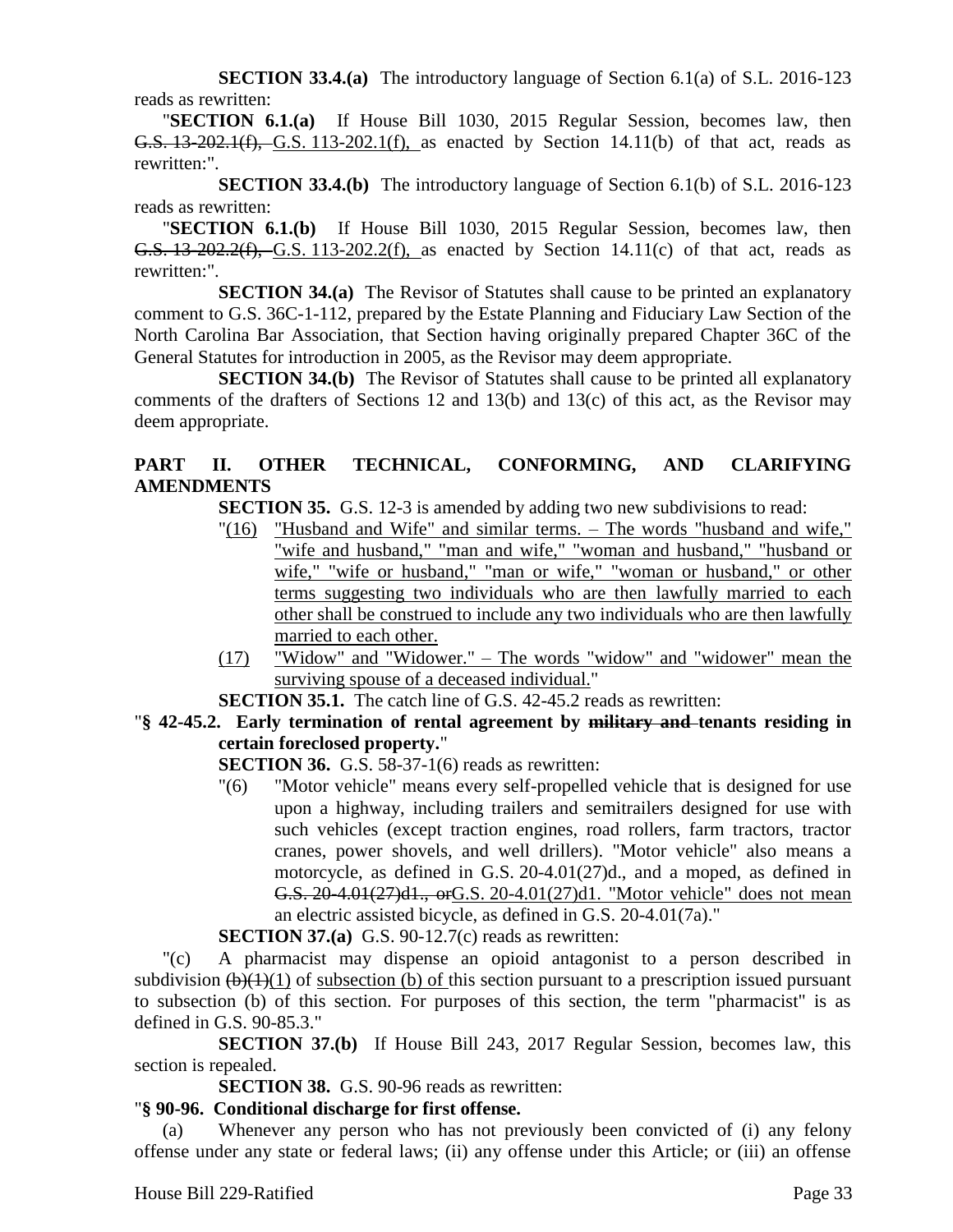under any statute of the United States or any state relating to those substances included in Article 5 or 5A of Chapter 90 or to that paraphernalia included in Article 5B of Chapter 90 of the General Statutes pleads guilty to or is found guilty of (i) a misdemeanor under this Article by possessing a controlled substance included within Schedules I through VI of this Article or by possessing drug paraphernalia as prohibited by G.S. 90-113.22, G.S. 90-113.22 or G.S. 90-113.22A or (ii) a felony under G.S. 90-95(a)(3), the court shall, without entering a judgment of guilt and with the consent of such the person, defer further proceedings and place him the person on probation upon such reasonable terms and conditions as it may require, unless the court determines with a written finding, and with the agreement of the District Attorney, that the offender is inappropriate for a conditional discharge for factors related to the offense. Notwithstanding the provisions of G.S. 15A-1342(c) or any other statute or law, probation may be imposed under this section for an offense under this Article for which the prescribed punishment includes only a fine. To fulfill the terms and conditions of probation the court may allow the defendant to participate in a drug education program approved for this purpose by the Department of Health and Human Services or in the Treatment for Effective Community Supervision Program under Subpart B of Part 6 of Article 13 of Chapter 143B of the General Statutes. Upon violation of a term or condition, the court may enter an adjudication of guilt and proceed as otherwise provided. Upon fulfillment of the terms and conditions, the court shall discharge such the person and dismiss the proceedings against him. proceedings. Discharge and dismissal under this section shall be without court adjudication of guilt and shall not be deemed a conviction for purposes of this section or for purposes of disqualifications or disabilities imposed by law upon conviction of a crime including the additional penalties imposed for second or subsequent convictions under this Article. Discharge and dismissal under this section or G.S. 90-113.14 may occur only once with respect to any person. Disposition of a case to determine discharge and dismissal under this section at the district court division of the General Court of Justice shall be final for the purpose of appeal. Prior to taking any action to discharge and dismiss under this section the court shall make a finding that the defendant has no record of previous convictions as provided in this subsection.

(a1) Upon the first conviction only of any offense which qualifies under the provisions of subsection (a) of this section, and the provisions of this subsection, the court may place defendant on probation under this section for an offense under this Article including an offense for which the prescribed punishment includes only a fine. The probation, if imposed, shall be for not less than one year and shall contain a minimum condition that the defendant who was found guilty or pleads guilty enroll in and successfully complete, within 150 days of the date of the imposition of said probation, the program of instruction at the drug education school approved by the Department of Health and Human Services pursuant to G.S. 90-96.01. The court may impose probation that does not contain a condition that defendant successfully complete the program of instruction at a drug education school if:

- (1) There is no drug education school within a reasonable distance of the defendant's residence; or
- (2) There are specific, extenuating circumstances which make it likely that defendant will not benefit from the program of instruction.

The court shall enter such specific findings in the record; provided that in the case of subdivision (2) above, such findings shall include the specific, extenuating circumstances which make it likely that the defendant will not benefit from the program of instruction.

Upon fulfillment of the terms and conditions of the probation, the court shall discharge such person and dismiss the proceedings against the person.

For the purposes of determining whether the conviction is a first conviction or whether a person has already had discharge and dismissal, no prior offense occurring more than seven years before the date of the current offense shall be considered. In addition, convictions for violations of a provision of G.S. 90-95(a)(1) or 90-95(a)(2) or 90-95(a)(3), or 90-113.10, or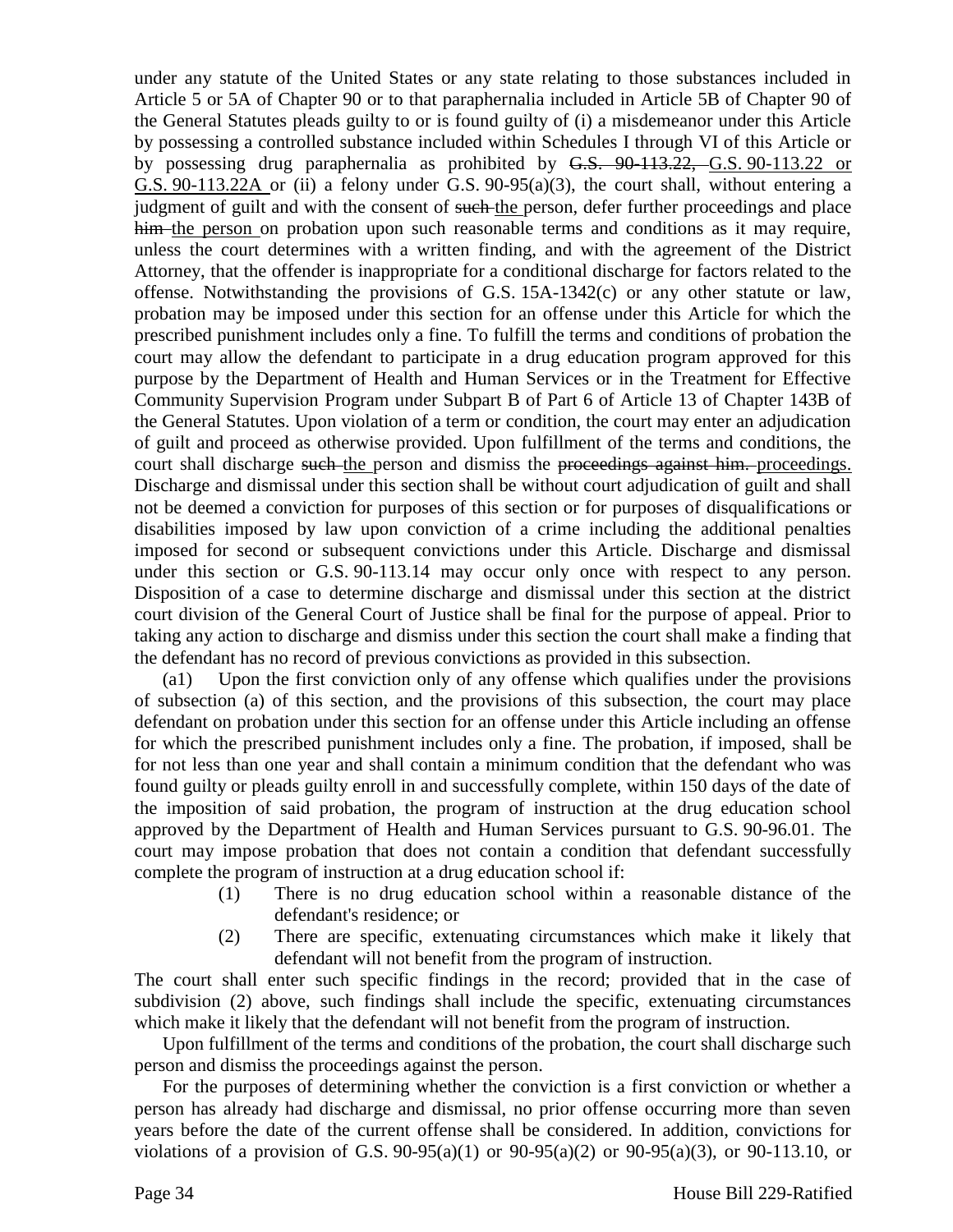90-113.11, or 90-113.12, or 90-113.22 90-113.22, or 90-113.22A shall be considered previous convictions.

Failure to complete successfully an approved program of instruction at a drug education school shall constitute grounds to revoke probation pursuant to this subsection and deny application for expunction of all recordation of defendant's arrest, indictment, or information, trial, finding of guilty, and dismissal and discharge pursuant to G.S. 15A-145.2. For purposes of this subsection, the phrase "failure to complete successfully the prescribed program of instruction at a drug education school" includes failure to attend scheduled classes without a valid excuse, failure to complete the course within 150 days of imposition of probation, willful failure to pay the required fee for the course as provided in G.S. 90-96.01(b), or any other manner in which the person fails to complete the course successfully. The instructor of the course to which a person is assigned shall report any failure of a person to complete successfully the program of instruction to the court which imposed probation. Upon receipt of the instructor's report that the person failed to complete the program successfully, the court shall revoke probation, shall not discharge such person, shall not dismiss the proceedings against the person, and shall deny application for expunction of all recordation of defendant's arrest, indictment, or information, trial, finding of guilty, and dismissal and discharge pursuant to G.S. 15A-145.2. A person may obtain a hearing before the court of original jurisdiction prior to revocation of probation or denial of application for expunction.

This subsection is supplemental and in addition to existing law and shall not be construed so as to repeal any existing provision contained in the General Statutes of North Carolina.

(b) Upon the discharge of such person, and dismissal of the proceedings against the person under subsection (a) or (a1) of this section, such person, if he or she was not over 21 years of age at the time of the offense, may be eligible to apply for expunction of certain records relating to the offense pursuant to G.S. 15A-145.2(a).

(c) Repealed by Session Laws 2009-510, s. 8(b), effective October 1, 2010.

(d) Whenever any person is charged with a misdemeanor under this Article by possessing a controlled substance included within Schedules I through VI of this Article or a felony under G.S. 90-95(a)(3), upon dismissal by the State of the charges against such person, upon entry of a nolle prosequi, or upon a finding of not guilty or other adjudication of innocence, the person may be eligible to apply for expunction of certain records relating to the offense pursuant to G.S. 15A-145.2(b).

(e) Whenever any person who has not previously been convicted of (i) any felony offense under any state or federal laws; (ii) any offense under this Article; or (iii) an offense under any statute of the United States or any state relating to controlled substances included in any schedule of this Article or to that paraphernalia included in Article 5B of Chapter 90 of the General Statutes pleads guilty to or has been found guilty of (i) a misdemeanor under this Article by possessing a controlled substance included within Schedules I through VI of this Article, or by possessing drug paraphernalia as prohibited by G.S. 90-113.22 or G.S. 90-113.22A, or (ii) a felony under G.S. 90-95(a)(3), the person may be eligible to apply for cancellation of the judgment and expunction of certain records related to the offense pursuant to G.S.  $15A-145.2(c)$ .

(f) Repealed by Session Laws 2009-577, s. 6, effective December 1, 2009, and applicable to petitions for expunctions filed on or after that date."

**SECTION 39.(a)** G.S. 90-414.5(a) reads as rewritten:

"(a) The Authority shall provide the Department and the State Health Plan for Teachers and State Employees secure, real-time access to data and information disclosed through the HIE Network, solely for the purposes set forth in subsection (a) of this section G.S. 90-414.4(a) and in G.S. 90-414.2. The Authority shall limit access granted to the State Health Plan for Teachers and State Employees pursuant to this section to data and information disclosed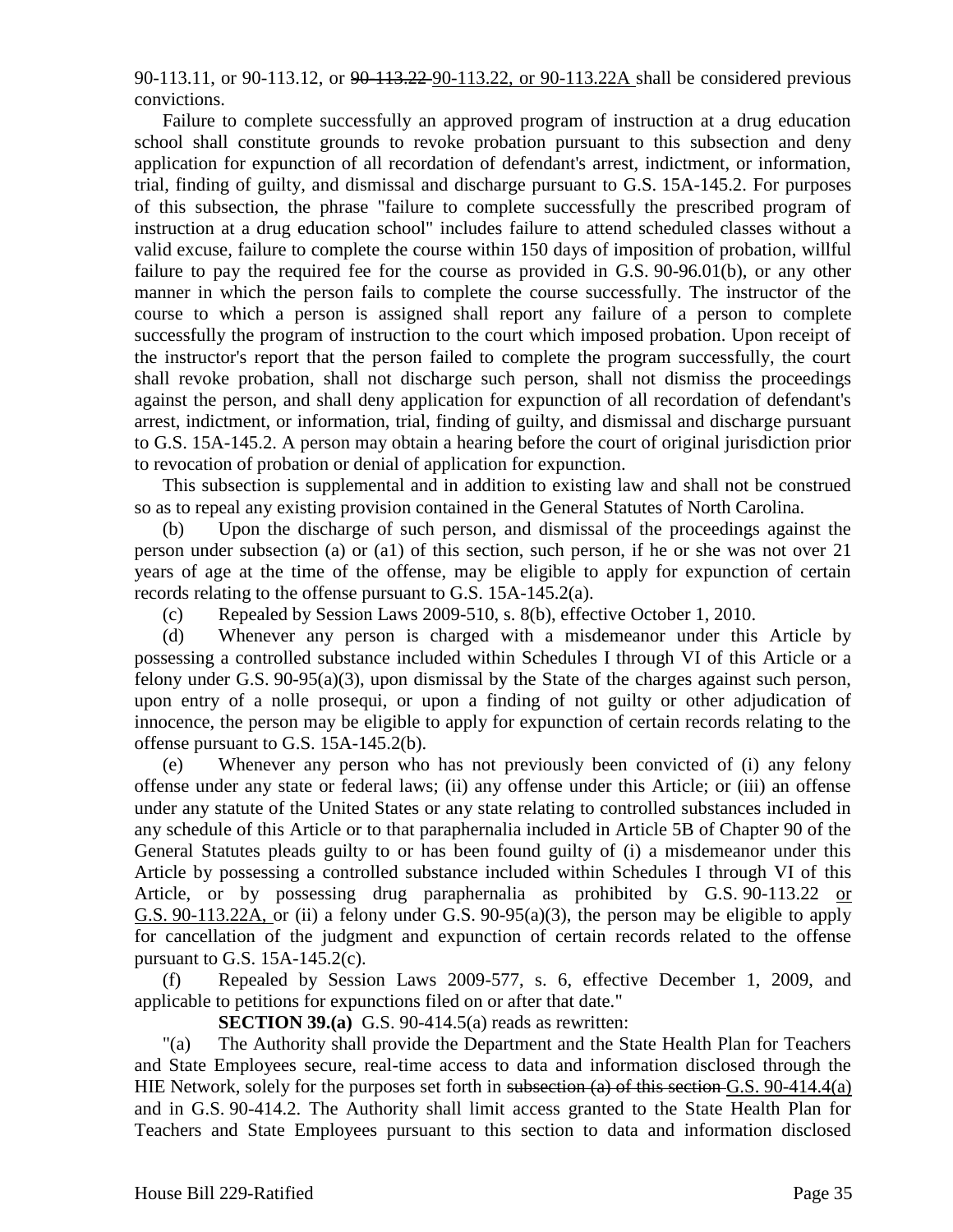through the HIE Network that pertains to services (i) rendered to teachers and State employees and (ii) paid for by the State Health Plan."

**SECTION 39.(b)** G.S. 90-414.7(b) reads as rewritten:

- "(b) Powers and Duties. The Authority has the following powers and duties:
	- (1) Oversee and administer the HIE Network in a manner that ensures all of the following:
		- …
		- h. Minimization of the amount of data required to be submitted under G.S. 90-414(b) G.S. 90-414.4(b) and any use or disclosure of such data to what is determined by the Authority to be required in order to advance the purposes set forth in G.S. 90-414.2 and G.S.  $90-414(a)$ .G.S. 90-414.4(a)."

**SECTION 40.(a)** If House Bill 630, 2017 Regular Session, becomes law, G.S. 108A-74, as amended by Section 3.1(a) of that act, reads as rewritten:

- "**§ 108A-74. County departments Counties required to enter into annual written agreement for all social services programs other than medical assistance; County department failure to provide child welfare services; State intervention in or control of child welfare service delivery.**
	- …

…."

(a1) Beginning in fiscal year 2018-2019, the Secretary shall require all departments of social services counties to enter into a written agreement each year that specifies mandated performance requirements and administrative responsibilities with regard to all social services programs other than medical assistance.

- (1) When possible, the mandated performance requirements shall be based upon standardized metrics utilizing reliable data.
- (2) The administrative responsibilities shall address, at a minimum, staff training, data submission to the Department, and communication with the Department.
- (3) The written agreement may be standardized or may be tailored to address issues in specific jurisdictions.
- (4) The written agreement shall authorize the Department to withhold State and federal funds in the event the department fails to satisfy mandated performance requirements or comply with the terms of the agreement.

**SECTION 40.(b)** If House Bill 630, 2017 Regular Session, becomes law, Section 3.1(b) of that act reads as rewritten:

"**SECTION 3.1.(b)** This section becomes effective upon ratification is effective when it becomes law and applies to written agreements required pursuant to G.S. 108A-74(a1) for fiscal years 2018-2019 and 2019-2020."

**SECTION 40.(c)** If House Bill 630, 2017 Regular Session, becomes law, then, effective March 1, 2020, G.S. 108A-74, as amended by Sections 3.1(a) and 3.2(a) of that act and by Section 40(a) of this act, reads as rewritten:

"**§ 108A-74. Counties Local and regional social services departments required to enter into annual written agreement for all social services programs other than medical assistance; Local local department failure to comply with the written agreement or applicable law; corrective action; State intervention in or control of child welfare service delivery.**

(a2) The Secretary shall require all departments of social services counties and regional social services departments to enter into a written agreement each year that specifies mandated

…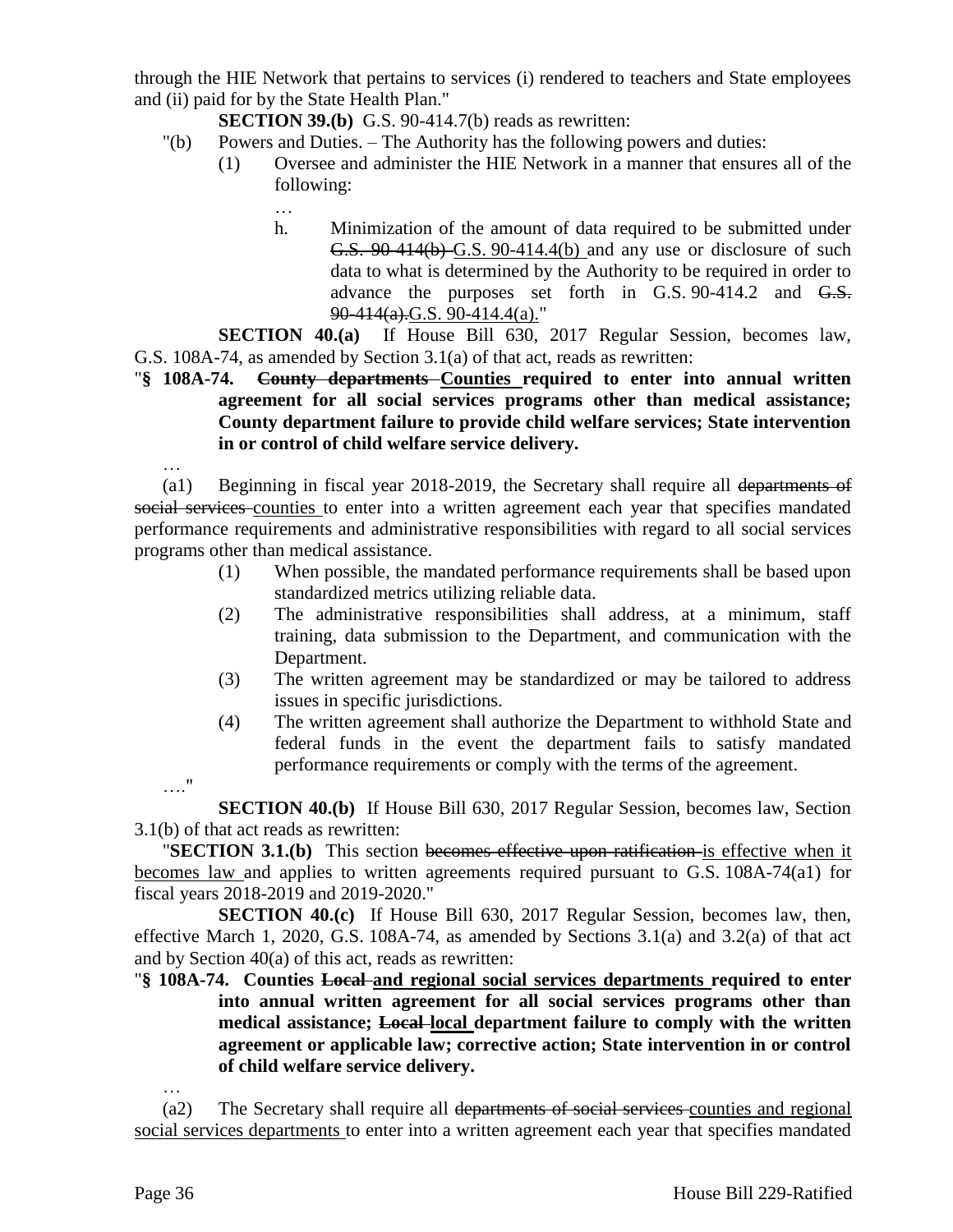performance requirements and administrative responsibilities with regard to all social services programs other than medical assistance.

- (1) The mandated performance requirements shall be based upon standardized metrics utilizing data and outcome measures derived from the Social Services System Transparency and Wellness Dashboard and other reliable data sources.
- (2) The administrative responsibilities shall address, at a minimum, staff training, data submission to the Department, and communication with the Department.
- (3) The written agreement may be standardized or may be tailored to address issues in specific jurisdictions.
- (4) The written agreement shall authorize the Department to withhold State or federal funds in the event the department fails to satisfy mandated performance requirements or comply with the terms of the agreement or applicable law.

…." **SECTION 40.(d)** If House Bill 630, 2017 Regular Session, becomes law, G.S. 108A-15.3D, as enacted by Section 4.1 of that act, reads as rewritten:

# "**§ 108A-15.3D. Regional social services director.**

A regional social services director appointed by a regional social services board shall have all the powers and duties of a director of social services provided by G.S. 108A-14 and other applicable laws. The director shall also have the authority to enter contracts, in accordance with the Local Government Finance Act, Chapter 159 of the General Statutes, on behalf of the regional social services department."

**SECTION 40.(e)** If House Bill 630, 2017 Regular Session, becomes law, Section 4.6 of that act reads as rewritten:

"**SECTION 4.6.** Sections 4.1, 4.2, 4.3, and 4.4 become effective March 1, 2019. Section 4.5 becomes effective upon ratification.is effective when it becomes law."

**SECTION 40.(f)** If House Bill 630, 2017 Regular Session, becomes law, G.S. 7B-1001(a), as amended by Section 8(a) of that act and by Section 4 of S.L. 2017-7, reads as rewritten:

"(a) In a juvenile matter under this Subchapter, appeal of a final order of the court shall be made directly to the Court of Appeals, unless otherwise specified. Only the following juvenile matters may be appealed:

- … (5) An order under G.S. 7B-906.2(b) eliminating reunification, as defined by G.S. 7B-101(18b), as a permanent plan by either of the following:
	- a. A parent who is a party and:
		- 1. Has preserved the right to appeal the order in writing within 30 days after entry and service of the order.
		- 2. A termination of parental rights petition or motion has not been filed within 65 days of entry and service of the order.
		- 3. A notice of appeal of the order eliminating reunification is filed within 30 days after entry and service of the expiration of the 65 days.
	- b. A party who is a guardian or custodian with whom reunification is not a permanent plan.
- (6) shall be made directly to the Supreme Court."

**SECTION 40.(g)** If House Bill 630, 2017 Regular Session, becomes law, subsection (c) of this section becomes effective March 1, 2020, subsection (d) of this section becomes effective March 1, 2019, subsection (f) of this section becomes effective January 1,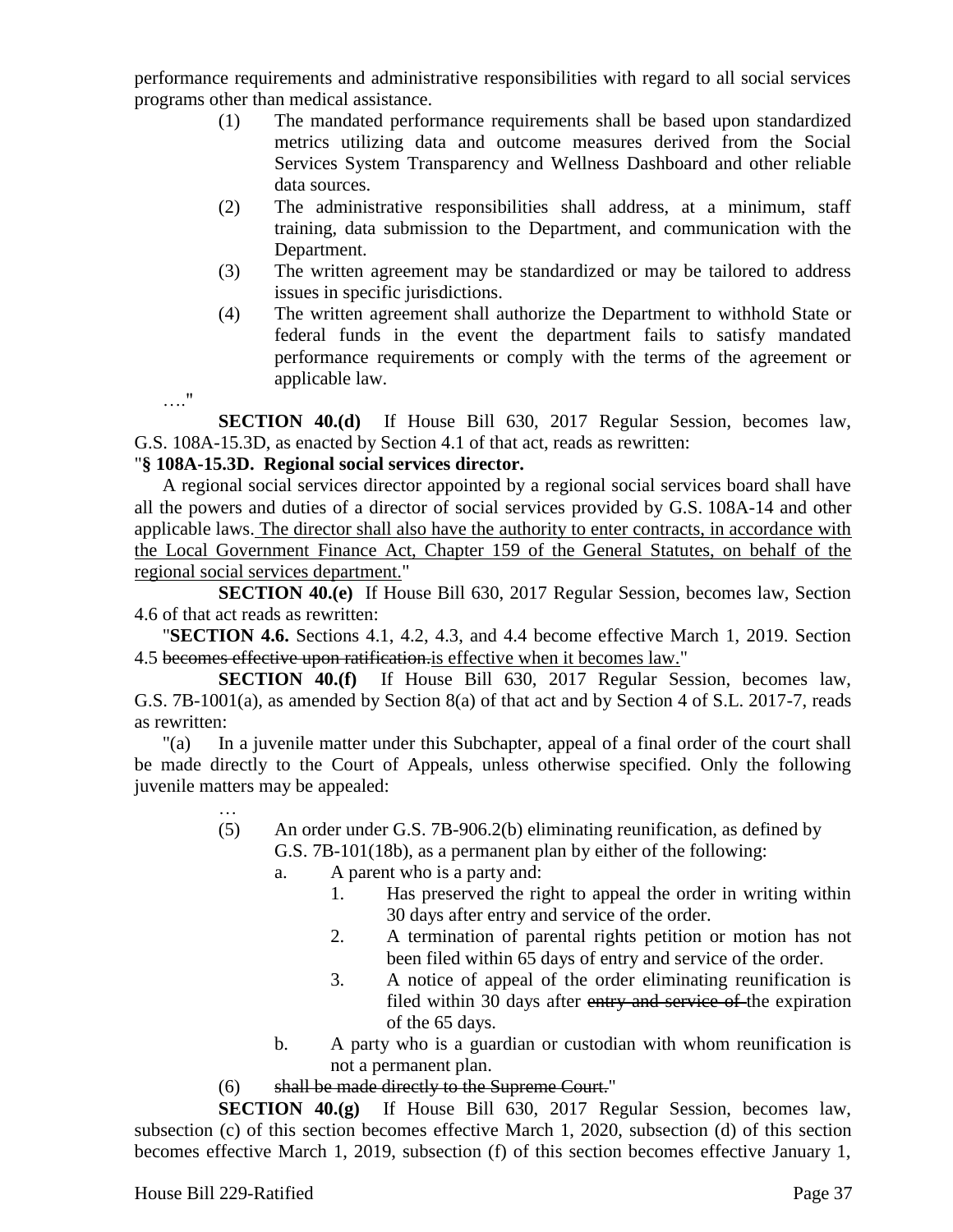2019, and applies to appeals filed on or after that date, and the remainder of this section is effective on the date House Bill 630 becomes law.

**SECTION 41.** G.S. 113-291.4A reads as rewritten:

# "**§ 113-291.4A. Open seasons for taking foxes with firearms.**

(a) There is an open season for the taking of foxes with firearms in all areas of the State east of Interstate Highway 77 and in Mitchell and Caldwell Counties from the beginning of the season established by the Wildlife Resources Commission for the taking of rabbits and quail through January 1 of each year. The selling, buying, or possessing for sale of any fox or fox part taken pursuant to this subsection is prohibited, and is punishable as provided by G.S. 113-294(a) or (j).

(b) The Wildlife Resources Commission shall establish appropriate bag and season limits that may be imposed upon the taking of foxes pursuant to this act, section, and may make reasonable rules governing the possession of foxes killed by motor vehicles or other accidental means."

#### **SECTION 41.5.** G.S. 115C-105.51 reads as rewritten:

#### "**§ 115C-105.51. Anonymous tip lines and monitoring and response applications.**

(a) Each local school administrative unit is encouraged to develop and operate an anonymous tip line, in coordination with local law enforcement and social services agencies, to receive anonymous information on internal or external risks to the school population, school buildings, and school-related activities. The Department of Public Safety, Instruction, in consultation with the Department of Public Instruction, Safety, may develop standards and guidelines for the development, operation, and staffing of tip lines.

(b) The Department of Public Safety, Division of Emergency Management, Instruction and the Center for Safer Schools, in collaboration with the Department of Public Instruction, Safety, Division of Emergency Management, shall implement and maintain an anonymous safety tip line application for purposes of receiving anonymous student information on internal or external risks to the school population, school buildings, and school-related activities.

…."

#### **SECTION 42.** G.S. 115D-67.4 reads as rewritten:

#### "**§ 115D-67.4. Fees collected by the Center; purchases using Center funds.**

Notwithstanding any other provision of law, all fees collected by the Applied Textile Technology Center for services to the textile industry, except for regular curriculum and continuing education tuition receipts, shall be retained by the Center and used for the operations of the Center. Purchases made by the Center using these funds are not subject to the provisions of Article 3 of Chapter 143 of the General Statutes. However, the Center shall: (i) submit all proposed agreements or contracts for supplies, materials, printing, equipment, and contractual services that exceed one million dollars (\$1,000,000) authorized by this section to the Attorney General or the Attorney General's Secretary of Administration or the Secretary's designee for review as provided in G.S. 114-8.3; and (ii) include in all agreements or contracts to be awarded by the Center under this section a standard clause which provides that the State Auditor and internal auditors of the Center may audit the records of the contractor during and after the term of the contract to verify accounts and data affecting fees and performance. The Center shall not award a cost plus percentage of cost agreement or contract for any purpose."

**SECTION 42.1.** G.S. 143-49(9) reads as rewritten:

"(9) To include a standard clause in all contracts awarded by the State and departments, agencies, and institutions of the State, providing that the State Auditor and internal auditors of the affected department, agency, or institution may audit the records of the contactor-contractor during and after the term of the contract to verify accounts and data affecting fees or performance."

**SECTION 43.** G.S. 143B-30.1(e) and (f) read as rewritten: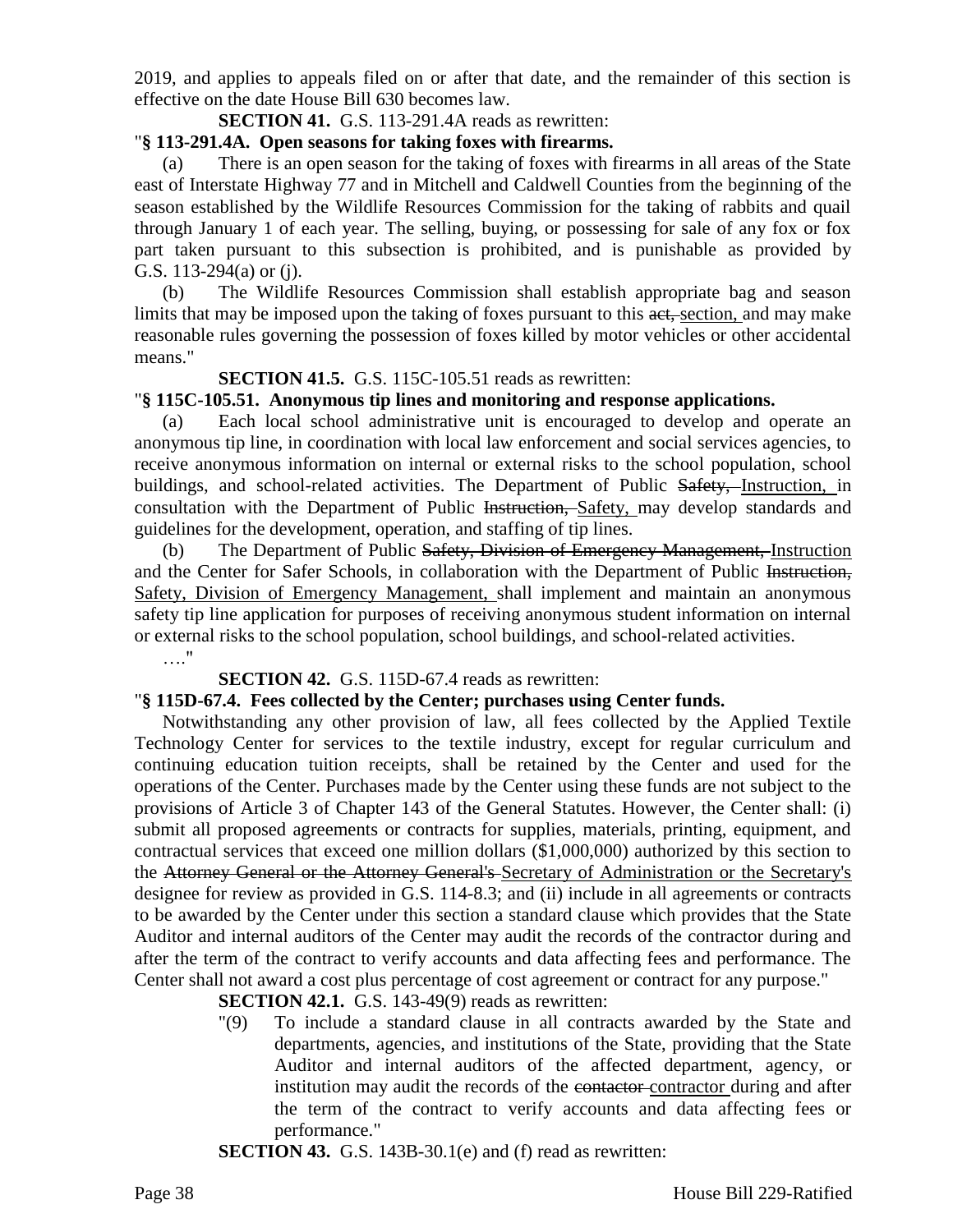"(e) The Chief Administrative Law Judge, Judge of the Office of Administrative Hearings, Hearings shall assign the staff and designate the Director of the Commission in accordance with G.S. 7A-760. designate, from among the employees of the Office of Administrative Hearings, the staff of the Rules Review Commission.

(f) The Commission shall prescribe procedures and forms to be used in submitting rules to the Commission for review. The Commission may have computer access to the North Carolina Administrative Code to enable the Commission and its staff to view and copy rules in the Code."

**SECTION 44.** G.S. 143B-437.01(a)(6) reads as rewritten:

"(6) The funds shall not be used for any retail, entertainment, or sports projects. The funds shall not be used for any nonmanufacturing project that does not meet the wage standard for the development tier area or zone in which the project is located. There is no wage standard for a development tier one area. If an urban progress zone or an agrarian growth zone is not in a development tier one area, then the wage standard for that zone is an average weekly wage that is at least equal to ninety percent (90%) of the lesser of the average wage for all insured private employers in the State and the average wage for all insured private employers in the county in which the datacenter project is located. The wage standard for a development tier two area or a development tier three area is an average weekly wage that is at least equal to one hundred ten percent (110%) of the lesser of the average wage for all insured private employers in the State and ninety percent (90%) of the average wage for all insured private employers in the county in which the datacenter project is located."

**SECTION 44.1.** G.S. 143B-1333(c) reads as rewritten:

"(c) Receipts shall be used solely for the purpose for which they were collected. In coordination with the Office of the State Controller and the Office of State Budget and Management, the State CIO shall ensure processes are established to manage federal receipts, maximize those receipts, and ensure that federal receipts are correctly utilized."

**SECTION 45.** G.S. 147-12(b) reads as rewritten:

"(b) The Department of Transportation, the Division of Adult Correction of the Department of Public Safety, the State Highway Patrol, the Wildlife Resources Commission, the Division of Parks and Recreation in the Department of Natural and Natural Resources [Department of Natural and Cultural Resources], Department of Natural and Cultural Resources, and the Division of Marine Fisheries in the Department of Environmental Quality shall deliver to the Governor by February 1 of each year detailed information on the agency's litter enforcement, litter prevention, and litter removal efforts. The Administrative Office of the Courts shall deliver to the Governor, by February 1 of each year, detailed information on the enforcement of the littering laws of the State, including the number of charges and convictions under the littering laws of the State. The Governor shall gather the information submitted by the respective agencies and deliver a consolidated annual report, on or before March 1 of each year, to the Environmental Review Commission, the Joint Legislative Transportation Oversight Committee, and the House of Representatives and the Senate appropriations committees with jurisdiction over natural and economic resources."

**SECTION 45.5.** If Senate Bill 655, 2017 Regular Session, becomes law, G.S. 163-213.4 reads as rewritten:

#### "**§ 163-213.4. Nomination by State Board of Elections.**

No later than 90 days preceding the North Carolina presidential preference primary, the chair of each political party shall submit to the State Board of Elections a list of its presidential candidates to be placed on the presidential preference primary ballot. The list must be comprised of candidates whose candidacy is generally advocated and recognized in the news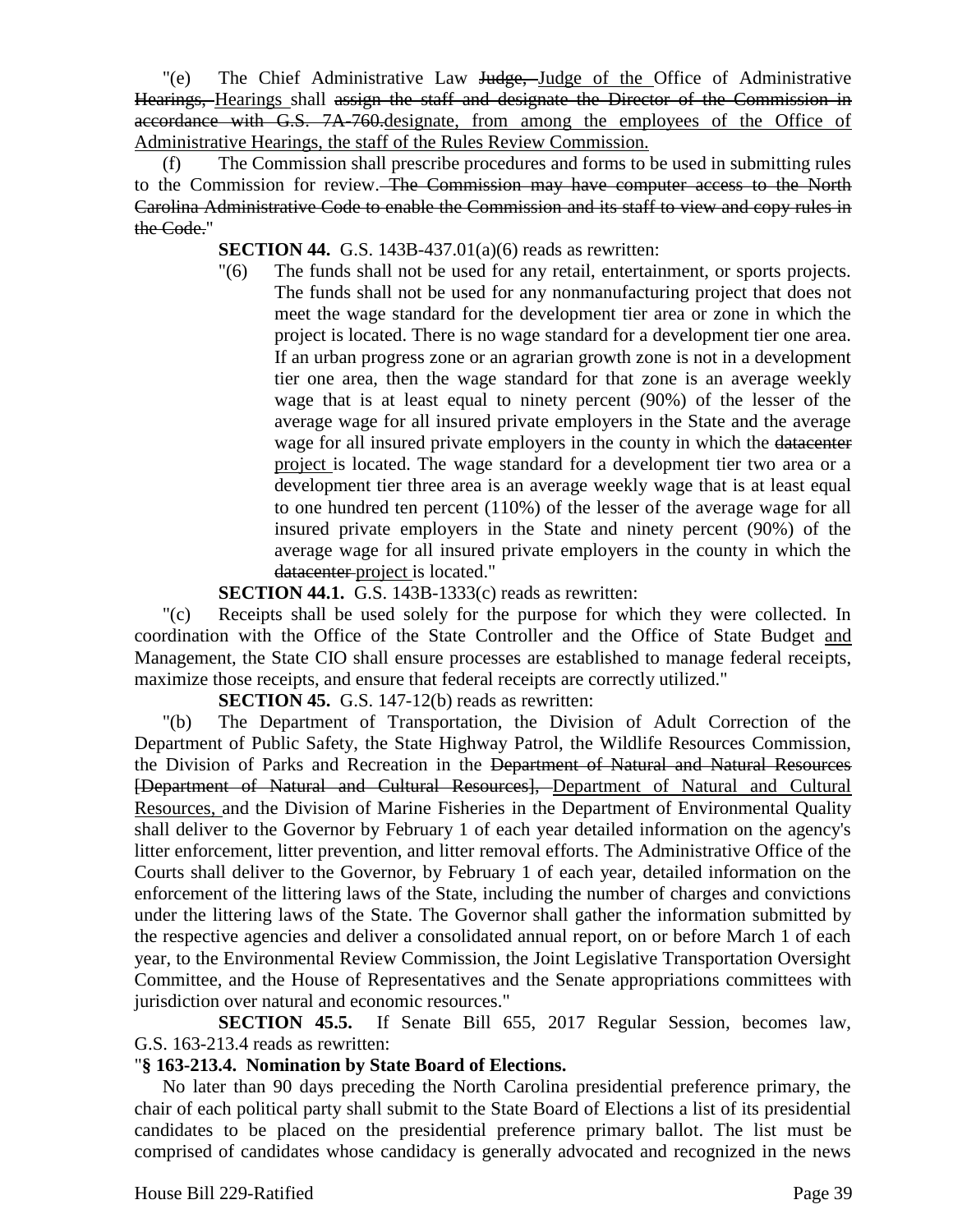media throughout the United States or in North Carolina, unless any such candidate executes and files with the chair of the political party an affidavit stating without qualification that the candidate is not and does not intend to become a candidate for nomination in the North Carolina Presidential Preference Primary Election. The State Board of Elections shall prepare and publish a list of the names of the presidential candidates submitted. The State Board of Elections shall convene in Raleigh on the first Tuesday in March January preceding the presidential preference primary election.election, unless the first Tuesday in January is the first day of that month, in which case the State Board shall meet on January 2. At the meeting required by this section, the State Board of Elections shall nominate as presidential primary candidates all candidates affiliated with a political party, recognized pursuant to the provisions of Article 9 of Chapter 163 of the General Statutes, who have been submitted to the State Board of Elections. Additionally, the State Board of Elections, by vote of at least three of its members in the affirmative, may nominate as a presidential primary candidate any other person affiliated with a political party that it finds is generally advocated and recognized in the news media throughout the United States or in North Carolina as candidates for the nomination by that party. Immediately upon completion of these requirements, the Board shall release to the news media all such nominees selected. Provided, however, nothing shall prohibit the partial selection of nominees prior to the meeting required by this section, if all provisions herein have been complied with."

**SECTION 46.** Section 3 of S.L. 2016-81 reads as rewritten: "**SECTION 3.** This act becomes effective October 1, 2015.October 1, 2016." **SECTION 47.** Reserved.

# **PART III. ADJUST CERTAIN EDUCATION REPORT DATES**

**SECTION 48.(a)** G.S. 115C-12(25) reads as rewritten:

"(25) Duty to Report to Joint Legislative Education Oversight Committee. – Upon the request of the Joint Legislative Education Oversight Committee, the State Board shall examine and evaluate issues, programs, policies, and fiscal information, and shall make reports to that Committee. Furthermore, beginning October 15, 2015, and annually thereafter, by November 15 of each year, the State Board shall submit reports to that Committee regarding schools identified as low-performing, school improvement plans found to significantly improve student performance, personnel actions taken in low-performing schools, and recommendations for additional legislation to improve student performance and increase local flexibility."

**SECTION 48.(b)** G.S. 115C-296.13(e) reads as rewritten:

"(e) Annual State Board of Education Report. – The educator preparation program report cards shall be submitted to the Joint Legislative Education Oversight Committee on an annual basis by December 15.March 15."

**SECTION 48.(c)** G.S. 115C-238.55 reads as rewritten:

#### "**§ 115C-238.55. Evaluation of cooperative innovative high schools.**

The State Board of Education and the governing Boards shall evaluate the success of students in cooperative innovative high schools approved under this Part. Success shall be measured by high school retention rates, high school completion rates, high school dropout rates, certification and associate degree completion, admission to four-year institutions, postgraduation employment in career or study-related fields, and employer satisfaction of employees who participated in and graduated from the schools. The Boards shall jointly report by January 15 March 15 of each year to the Joint Legislative Education Oversight Committee on the evaluation of these schools."

**SECTION 48.(d)** Section 1(b) of S.L. 2013-1, as amended by Section 16.1 of S.L. 2013-410 and by Section 89 of S.L. 2014-115, reads as rewritten: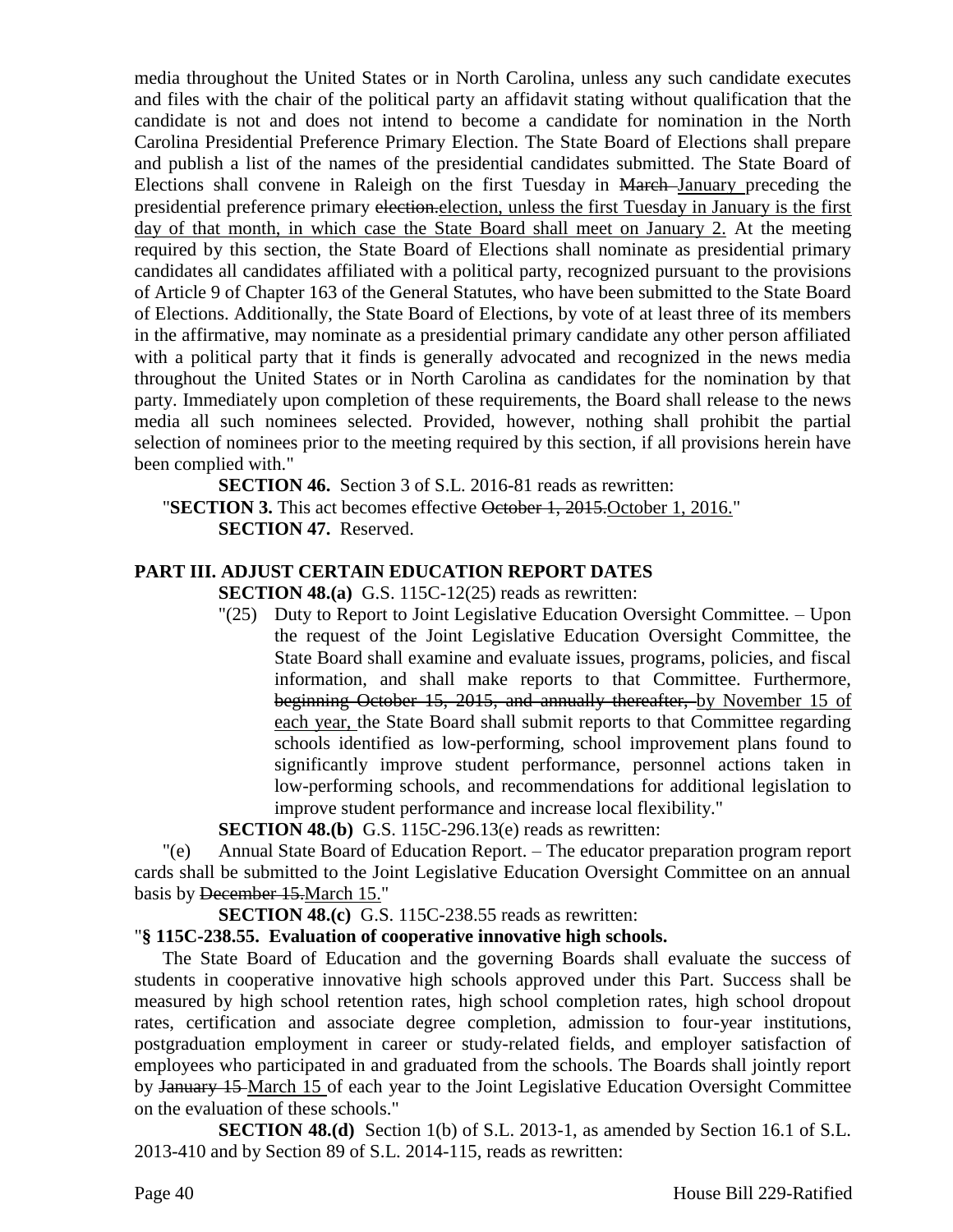"**SECTION 1.(b)** The State Board of Education shall make high school diploma endorsements, as provided under this section, available to students graduating from high school beginning with the 2014-2015 school year. The State Board of Education shall report to the Joint Legislative Education Oversight Committee on the progress toward establishing specific college and career endorsements for high school diplomas and for awarding these endorsements by February 1, 2014. The State Board of Education shall submit the report on the impact of awarding the high school endorsements on high school graduation, college acceptance and remediation, and post-high school employment rates by September 15, 2016, November 15, 2016, and annually thereafter."

#### **SECTION 48.(e)** G.S. 115C-156.2(b) reads as rewritten:

"(b) Beginning in 2014, the State Board of Education shall report to the Joint Legislative Education Oversight Committee by September 15 November 15 of each year on the number of students in career and technical education courses who earned (i) community college credit and (ii) related industry certifications and credentials."

**SECTION 48.(f)** Section 8.29(e) of S.L. 2015-241 reads as rewritten:

"**SECTION 8.29.(e)** The Department of Public Instruction shall provide interim reports on the grant program to the Joint Legislative Education Oversight Committee by September 15, 2016, with a final report on the program by September 15, 2017. November 15, 2017. The final report shall include the final results of the program and recommendations regarding effective after-school program models, standards, and performance measures based on student performance, leveraging of community-based resources to expand student access to learning activities and academic support, and the experience of the grant recipients."

**SECTION 48.(g)** G.S. 115C-83.10(c) reads as rewritten:

"(c) The State Board of Education shall establish a uniform format for local boards of education to report the required information listed in subsections (a) and (b) of this section and shall provide the format to local boards of education no later than 90 days prior to the annual due date. The State Board of Education shall compile annually this information and submit a State-level summary to the Governor, the President Pro Tempore of the Senate, the Speaker of the House of Representatives, and the Joint Legislative Education Oversight Committee by October 15 of each year, beginning with the 2015-2016 school year.December 15, 2016, and annually thereafter."

**SECTION 48.(h)** G.S. 115C-174.26(h) reads as rewritten:

"(h) Beginning November 15, 2014, the The State Board of Education shall report annually by December 15 to the Joint Legislative Education Oversight Committee on advanced courses in North Carolina. The report shall include, at a minimum, the following information:

- (1) The North Carolina Advanced Placement Partnership's report to the Department of Public Instruction as required by subsection (g) of this section and the State Board's assessment of that report.
- (2) Number of students enrolled in advanced courses and participating in advanced course examinations, including demographic information by gender, race, and free and reduced-price lunch status.
- (3) Student performance on advanced course examinations, including information by course, local school administrative unit, and school.
- (4) Number of students participating in 10th grade PSATMSQT testing.
- (5) Number of teachers attending summer institutes offered by the North Carolina Advanced Placement Partnership.
- (6) Distribution of funding appropriated for advanced course testing fees and professional development by local school administrative unit and school.
- (7) Status and efforts of the North Carolina Advanced Placement Partnership.
- (8) Other trends in advanced courses and examinations."

**SECTION 48.(i)** G.S. 115C-75.9(i) reads as rewritten: